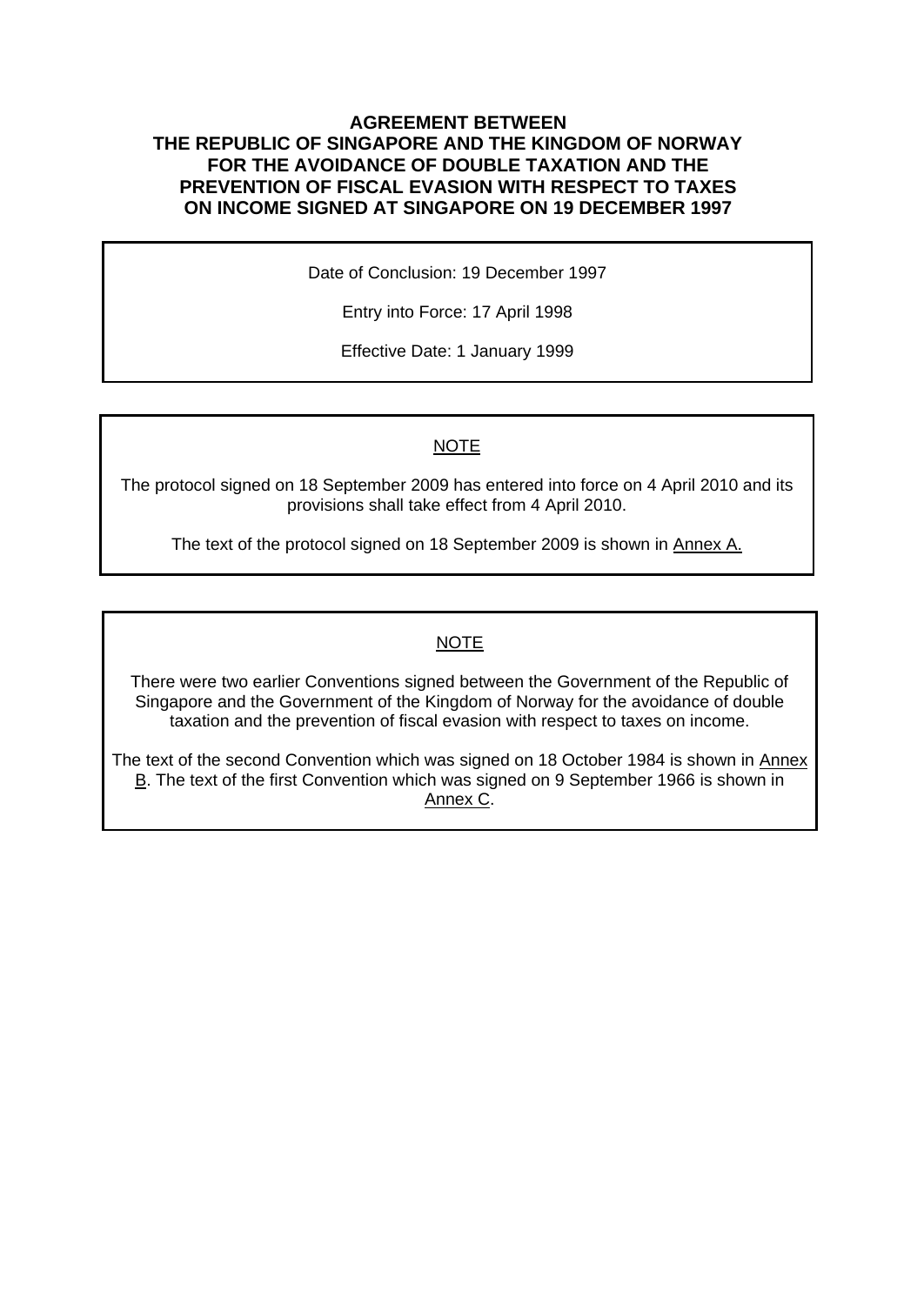The Government of the Republic of Singapore and the Government of the Kingdom of Norway desiring to conclude an Agreement for the Avoidance of Double Taxation and the Prevention of Fiscal Evasion with respect to taxes on income, have agreed as follows:

## **ARTICLE 1 – PERSONS COVERED**

This Agreement shall apply to persons who are residents of one or both of the Contracting States.

## **ARTICLE 2 – TAXES COVERED**

1. This Agreement shall apply to taxes on income imposed on behalf of a Contracting State or of its political subdivisions or local authorities, irrespective of the manner in which they are levied.

2. There shall be regarded as taxes on income all taxes imposed on total income or on elements of income, including taxes on gains from the alienation of movable or immovable property and taxes on the total amounts of wages or salaries paid by enterprises.

- 3. The existing taxes to which the Agreement shall apply are in particular:
	- (a) in Norway:
		- (i) the national tax on income (inntektsskatt til staten);
		- (ii) the county municipal tax on income (inntektsskatt til fylkeskommunen);
		- (iii) the municipal tax on income (inntektsskatt til kommunen);
		- (iv) the national tax relating to income from the exploration for and the exploitation of submarine petroleum resources and activities and work relating thereto, including pipeline transport of petroleum produced (skatt til staten vedrørende inntekt i forbindelse med undersøkelse etter og utnyttelse av undersjøiske petroleumsforekomster og dertil knyttet virksomhet og arbeid, herunder rørledningstransport av utvunnet petroleum); and
		- (v) the national tax on remuneration to non-resident artistes (lov om skatt på honorarer som tilfaller kunstnere bosatt i utlandet);

(hereinafter referred to as "Norwegian tax");

(b) in Singapore:

the income tax

(hereinafter referred to as "Singapore tax").

4. The Agreement shall apply also to any identical or substantially similar taxes which are imposed by either Contracting State after the date of signature of the Agreement in addition to, or in place of, the existing taxes. The competent authorities of the Contracting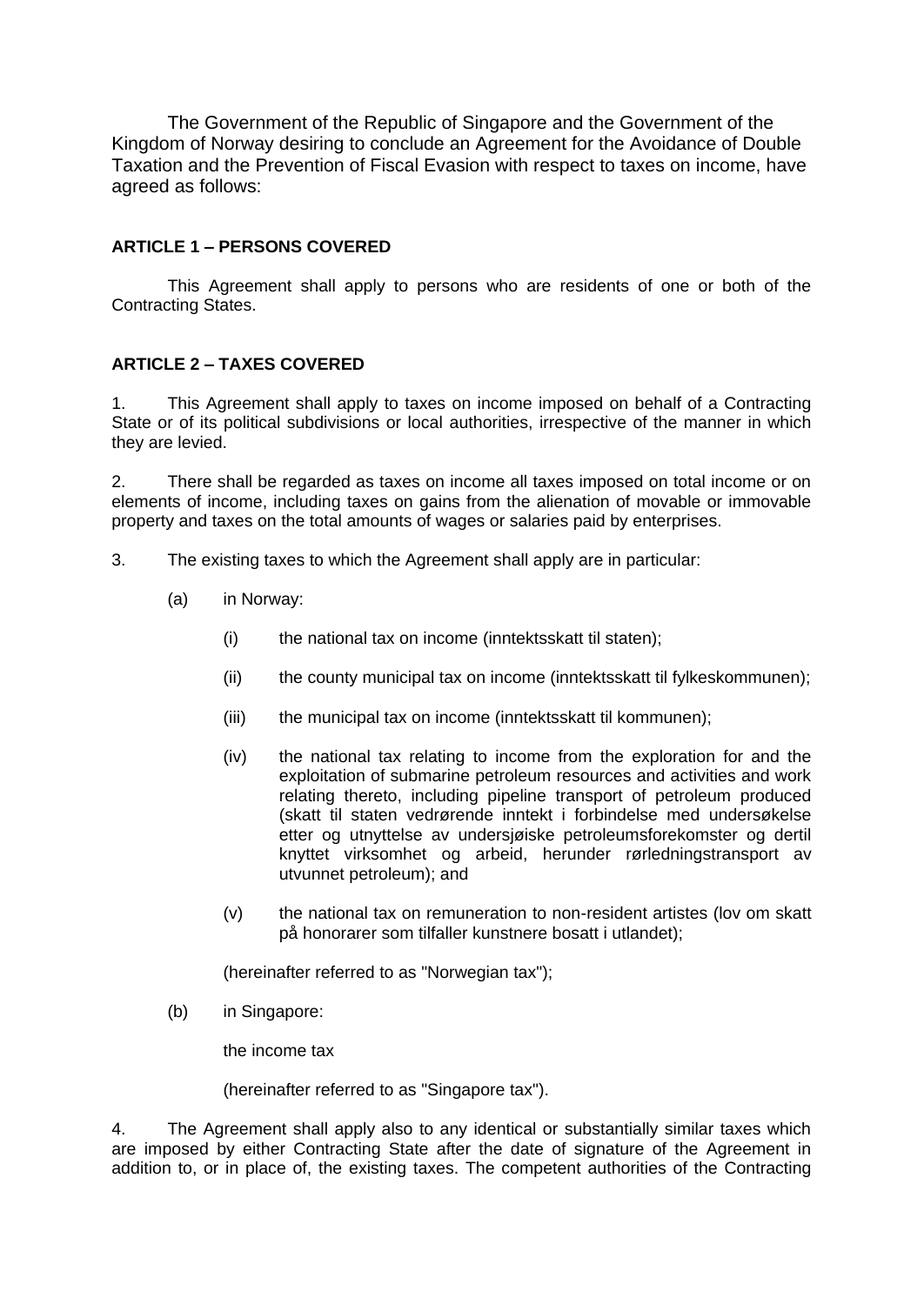States shall notify each other of any substantive changes which have been made in their respective taxation laws.

## **ARTICLE 3 – GENERAL DEFINITIONS**

- 1. For the purposes of this Agreement, unless the context otherwise requires:
	- (a) the term "Norway" means the Kingdom of Norway, including any area outside the territorial waters of the Kingdom of Norway where the Kingdom of Norway, according to Norwegian legislation and in accordance with international law, may exercise her rights with respect to the seabed and subsoil and their natural resources; the term does not comprise Svalbard, Jan Mayen and the Norwegian dependencies ("biland");
	- (b) the term "Singapore" means the Republic of Singapore;
	- (c) the term "person" includes an individual, a company and any other body of persons;
	- (d) the term "company" means any body corporate or any entity which is treated as a body corporate for tax purposes;
	- (e) the terms "enterprise of a Contracting State" and "enterprise of the other Contracting State" mean respectively an enterprise carried on by a resident of a Contracting State and an enterprise carried on by a resident of the other Contracting State;
	- (f) the term "tax" means Norwegian tax or Singapore tax as the context requires;
	- (g) the term "international traffic" means any transport by a ship or aircraft operated by an enterprise of a Contracting State, except when the ship or aircraft is operated solely between places in the other Contracting State;
	- (h) the term "competent authority" means:
		- (i) in Norway, the Minister of Finance and Customs or his authorised representative;
		- (ii) in Singapore, the Minister for Finance or his authorised representative;
	- (i) the term "nationals" means:
		- (i) all individuals possessing the nationality of a Contracting State;
		- (ii) all legal persons, partnerships and associations deriving their status as such from the laws in force in a Contracting State;
	- (j) the terms "a Contracting State" and "the other Contracting State" mean Norway or Singapore as the context requires.

2. As regards the application of the Agreement by a Contracting State any term not defined therein shall, unless the context otherwise requires, have the meaning which it has under the law of that State concerning the taxes to which the Agreement applies, any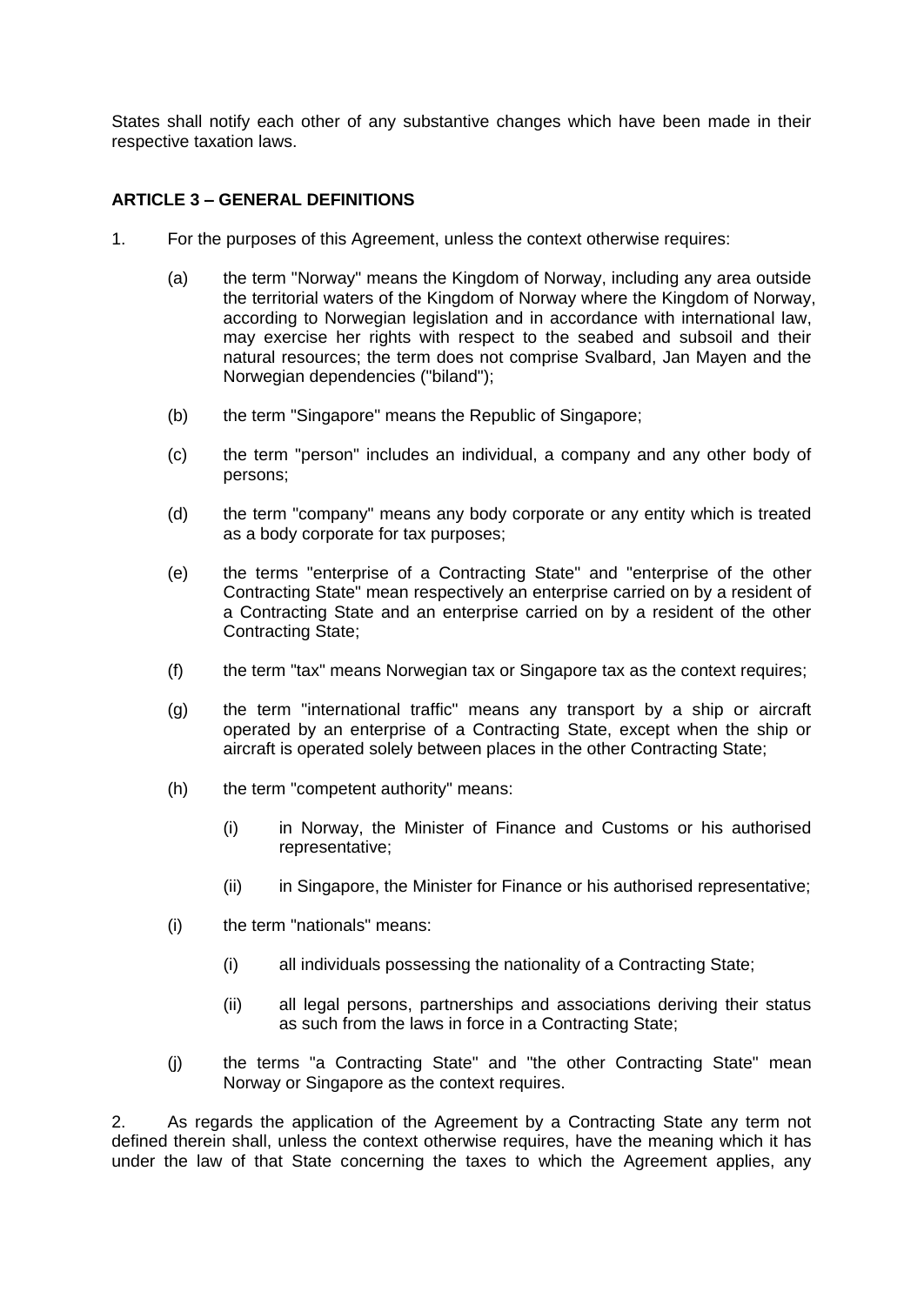meaning under the applicable tax laws of that State prevailing over a meaning given to the term under other laws of that State.

## **ARTICLE 4 – RESIDENT**

1. For the purposes of this Agreement, the term "resident of a Contracting State" means any person who, under the laws of that State, is liable to tax therein by reason of his domicile, residence, place of management or any other criterion of a similar nature, and also includes that State and any political subdivision, local authority or statutory body thereof.

2. Where by reason of the provisions of paragraph 1 an individual is a resident of both Contracting States, then his status shall be determined as follows:

- (a) he shall be deemed to be a resident of the State in which he has a permanent home available to him; if he has a permanent home available to him in both States, he shall be deemed to be a resident of the State with which his personal and economic relations are closer (centre of vital interests);
- (b) if the State in which he has his centre of vital interests cannot be determined, or if he has not a permanent home available to him in either State, he shall be deemed to be a resident of the State in which he has an habitual abode;
- (c) if he has an habitual abode in both States or in neither of them, he shall be deemed to be a resident of the State of which he is a national;
- (d) in any other case, the competent authorities of the Contracting States shall settle the question by mutual agreement.

3. Where by reason of the provisions of paragraph 1, a person other than an individual is a resident of both Contracting States, then it shall be deemed to be a resident of the State in which its place of effective management is situated.

#### **ARTICLE 5 – PERMANENT ESTABLISHMENT**

1. For the purposes of this Agreement, the term "permanent establishment" means a fixed place of business through which the business of an enterprise is wholly or partly carried on.

- 2. The term "permanent establishment" includes especially:
	- (a) a place of management;
	- (b) a branch;
	- (c) an office;
	- (d) a factory;
	- (e) a workshop, and
	- (f) a mine, an oil or gas well, a quarry or any other place of extraction of natural resources.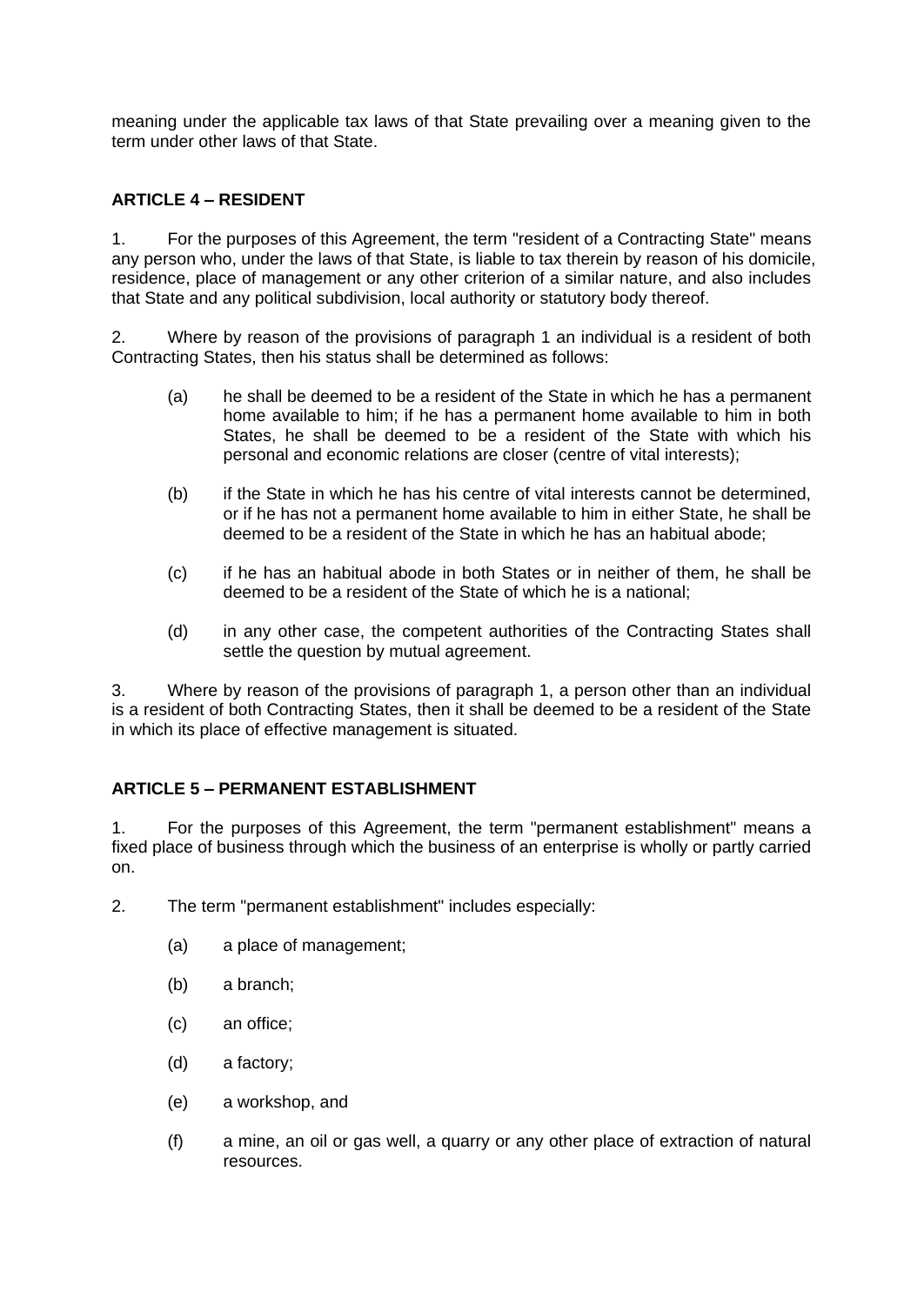- 3. The term "permanent establishment" also includes:
	- (a) a building site, a construction, installation or assembly project, but only if such site or project is continued for more than six months;
	- (b) the furnishing of services, including consultancy services, by a resident of a Contracting State through employees or other personnel for a period or periods aggregating more than 183 days in any twelve month period.

4. Notwithstanding the preceding provisions of this Article, the term "permanent establishment" shall be deemed not to include:

- (a) the use of facilities solely for the purpose of storage, display or delivery of goods or merchandise belonging to the enterprise;
- (b) the maintenance of a stock of goods or merchandise belonging to the enterprise solely for the purpose of storage, display or delivery;
- (c) the maintenance of a stock of goods or merchandise belonging to the enterprise solely for the purpose of processing by another enterprise;
- (d) the maintenance of a fixed place of business solely for the purpose of purchasing goods or merchandise, or of collecting information, for the enterprise;
- (e) the maintenance of a fixed place of business solely for the purpose of carrying on, for the enterprise, any other activity of a preparatory or auxiliary character;
- (f) the maintenance of a fixed place of business solely for any combination of activities mentioned in sub-paragraphs (a) to (e), provided that the overall activity of the fixed place of business resulting from this combination is of a preparatory or auxiliary character.

5. Notwithstanding the provisions of paragraphs 1 and 2, where a person -- other than an agent of an independent status to whom paragraph 6 applies -- is acting on behalf of an enterprise and has, and habitually exercises, in a Contracting State an authority to conclude contracts in the name of the enterprise, that enterprise shall be deemed to have a permanent establishment in that State in respect of any activities which that person undertakes for the enterprise, unless the activities of such person are limited to those mentioned in paragraph 4 which, if exercised through a fixed place of business, would not make this fixed place of business a permanent establishment under the provisions of that paragraph.

6. An enterprise shall not be deemed to have a permanent establishment in a Contracting State merely because it carries on business in that State through a broker, general commission agent or any other agent of an independent status, provided that such persons are acting in the ordinary course of their business.

7. The fact that a company which is a resident of a Contracting State controls or is controlled by a company which is a resident of the other Contracting State, or which carries on business in that other State (whether through a permanent establishment or otherwise), shall not of itself constitute either company a permanent establishment of the other.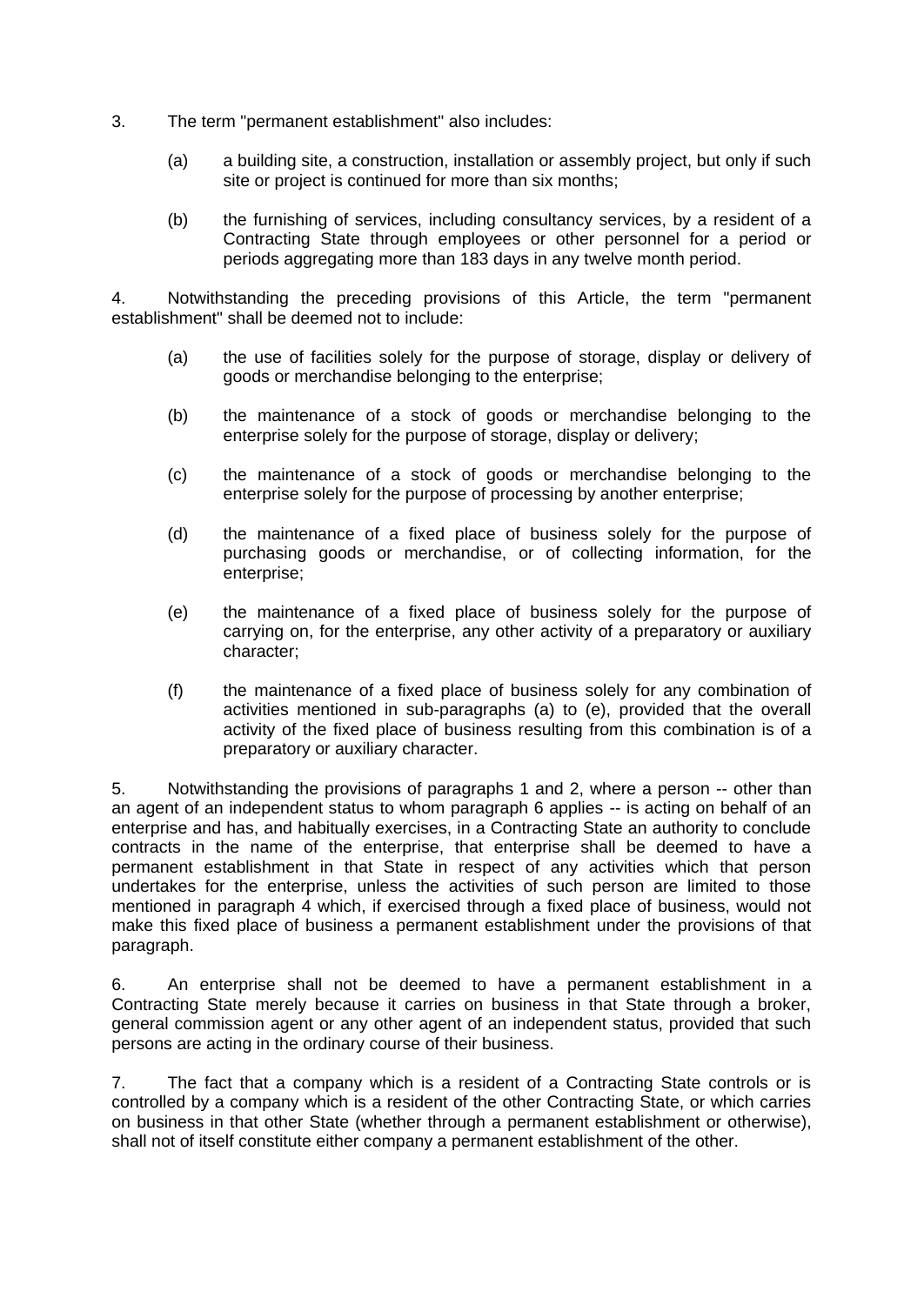## **ARTICLE 6 – INCOME FROM IMMOVABLE PROPERTY**

1. Income derived by a resident of a Contracting State from immovable property (including income from agriculture or forestry) situated in the other Contracting State may be taxed in that other State.

2. The term "immovable property" shall have the meaning which it has under the law of the Contracting State in which the property in question is situated. The term shall in any case include property accessory to immovable property, livestock and equipment used in agriculture and forestry, rights to which the provisions of general law respecting landed property apply, usufruct of immovable property and rights to variable or fixed payments as consideration for the working of, or the right to work, mineral deposits, sources and other natural resources; ships and aircraft shall not be regarded as immovable property.

3. The provisions of paragraph 1 shall apply to income derived from the direct use, letting, or use in any other form of immovable property.

4. The provisions of paragraphs 1 and 3 shall also apply to the income from immovable property of an enterprise and to income from immovable property used for the performance of independent personal services.

## **ARTICLE 7 – BUSINESS PROFITS**

1. The profits of an enterprise of a Contracting State shall be taxable only in that State unless the enterprise carries on business in the other Contracting State through a permanent establishment situated therein. If the enterprise carries on business as aforesaid, the profits of the enterprise may be taxed in the other State but only so much of them as is attributable to that permanent establishment.

2. Subject to the provisions of paragraph 3, where an enterprise of a Contracting State carries on business in the other Contracting State through a permanent establishment situated therein, there shall in each Contracting State be attributed to that permanent establishment the profits which it might be expected to make if it were a distinct and separate enterprise engaged in the same or similar activities under the same or similar conditions and dealing wholly independently with the enterprise of which it is a permanent establishment.

3. In determining the profits of a permanent establishment, there shall be allowed as deductions all expenses, including executive and general administrative expenses, which would be deductible if the permanent establishment were an independent enterprise, insofar as they are reasonably allocable to the permanent establishment, whether incurred in the Contracting State in which the permanent establishment is situated or elsewhere.

4. No profits shall be attributed to a permanent establishment by reason of the mere purchase by that permanent establishment of goods or merchandise for the enterprise.

5. For the purposes of the preceding paragraphs, the profits to be attributed to the permanent establishment shall be determined by the same method year by year unless there is good and sufficient reason to the contrary.

6. Where profits include items of income which are dealt with separately in other Articles of this Agreement, then the provisions of those Articles shall not be affected by the provisions of this Article.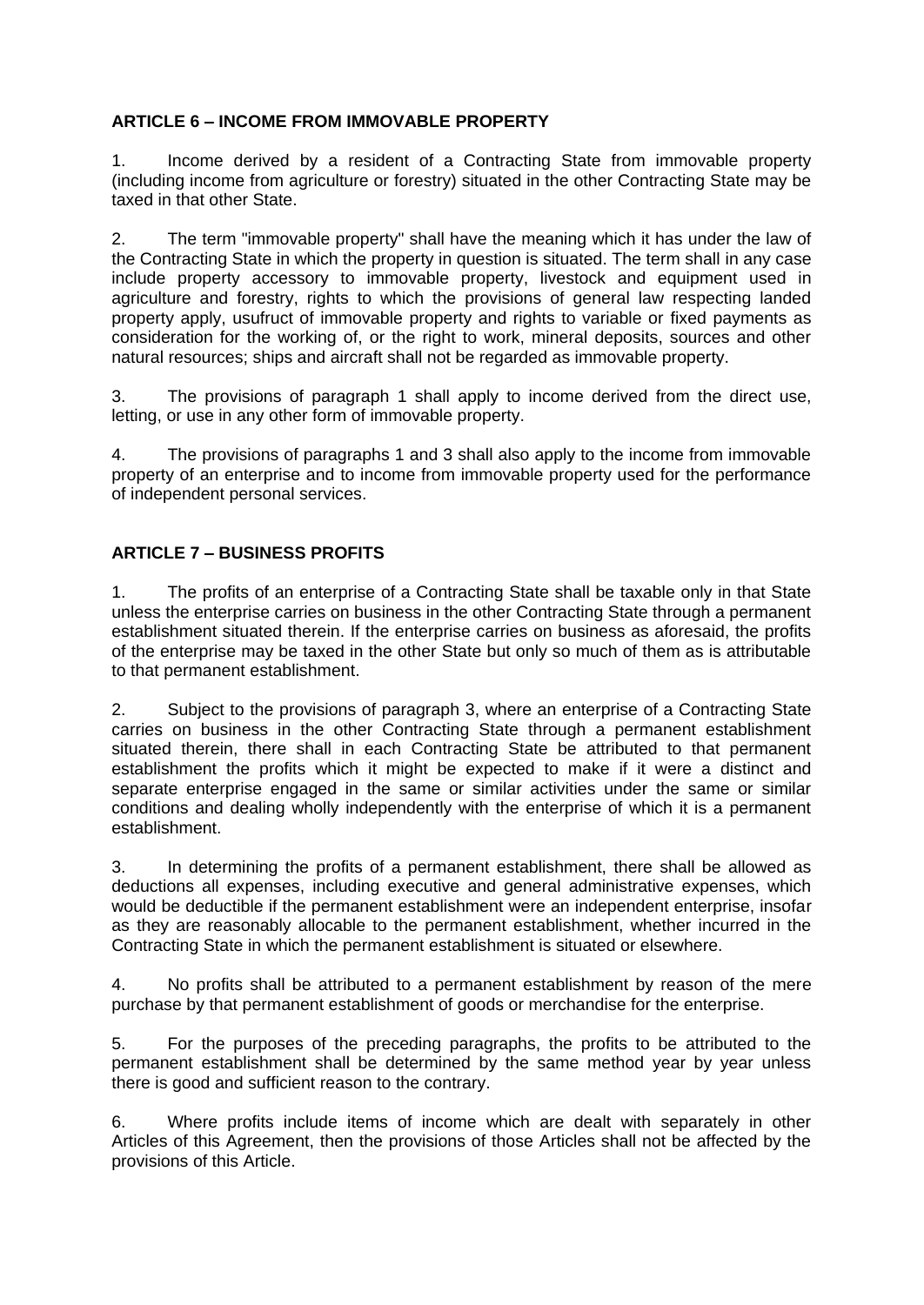## **ARTICLE 8 – SHIPPING AND AIR TRANSPORT**

1. Profits of an enterprise of a Contracting State from the operation of ships or aircraft in international traffic shall be taxable only in that Contracting State.

2. For the purposes of this Article, profits from the operation of ships or aircraft in international traffic shall include:

- (a) profits from the rental on a bareboat basis of ships and aircraft; and
- (b) profits from the use, maintenance or rental of containers (including trailers and related equipment for the transport of containers), used for the transport of goods or merchandise;

where such rental or such use, maintenance or rental, as the case may be, is incidental to the operation of ships or aircraft in international traffic.

3. The provisions of paragraphs 1 and 2 shall also apply to profits derived from the participation in a pool, a joint business or in an international operating agency.

4. The provisions of paragraphs 1, 2 and 3 shall apply to profits derived by the joint Norwegian, Danish and Swedish air transport consortium Scandinavian Airlines System (SAS), but only insofar as profits derived by SAS Norge ASA, the Norwegian partner of the Scandinavian Airlines System (SAS), are in proportion to its share in that organisation.

## **ARTICLE 9 – ASSOCIATED ENTERPRISES**

Where

- (a) an enterprise of a Contracting State participates directly or indirectly in the management, control or capital of an enterprise of the other Contracting State, or
- (b) the same persons participate directly or indirectly in the management, control or capital of an enterprise of a Contracting State and an enterprise of the other Contracting State,

and in either case conditions are made or imposed between the two enterprises in their commercial or financial relations which differ from those which would be made between independent enterprises, then any profits which would, but for those conditions, have accrued to one of the enterprises, but, by reason of those conditions, have not so accrued, may be included in the profits of that enterprise and taxed accordingly.

#### **ARTICLE 10 – DIVIDENDS**

1. Dividends paid by a company which is a resident of a Contracting State to a resident of the other Contracting State may be taxed in that other State.

2. However, such dividends may also be taxed in the Contracting State of which the company paying the dividends is a resident and according to the laws of that State, but if the recipient is the beneficial owner of the dividends the tax so charged shall not exceed: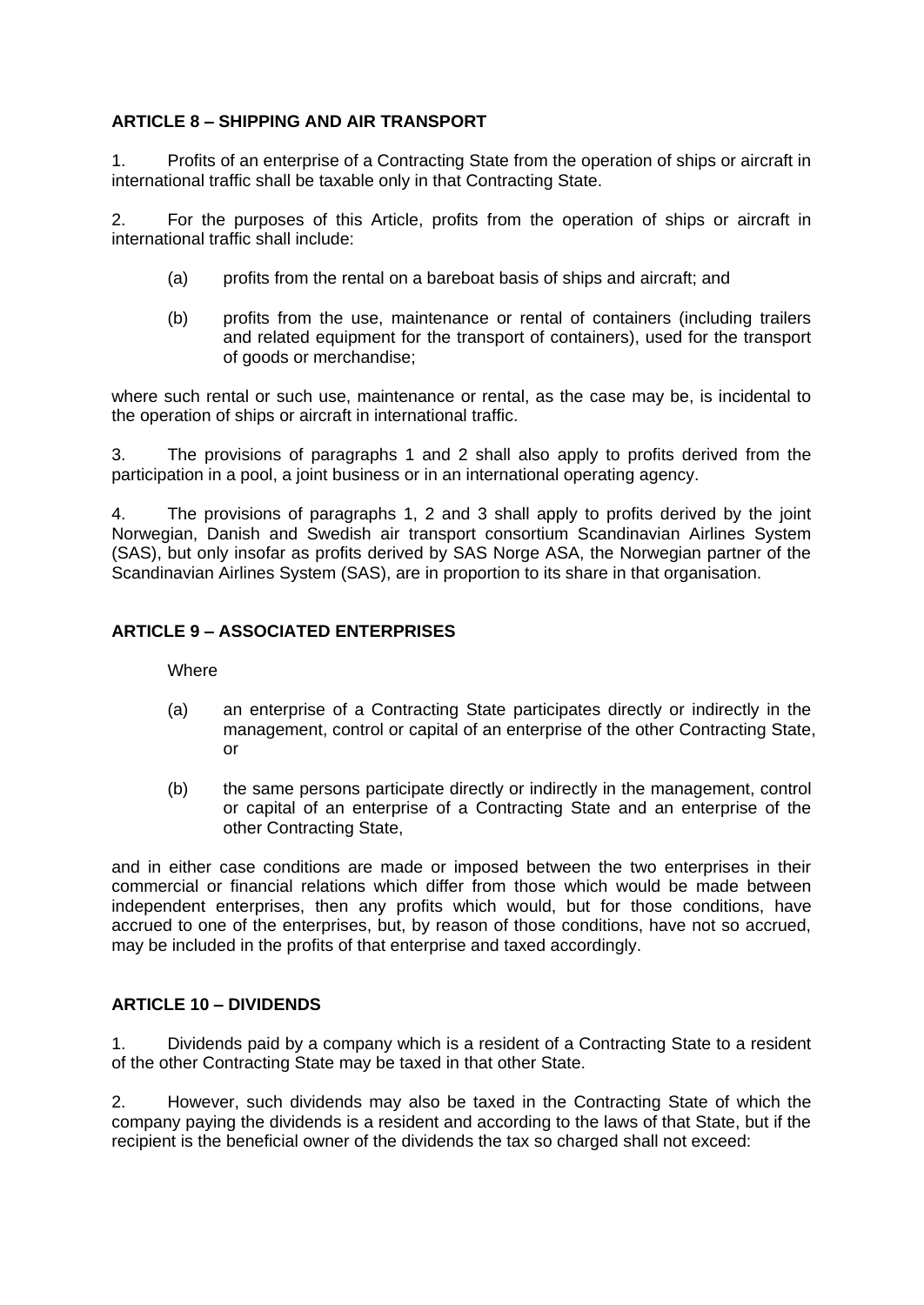- (a) 5 per cent of the gross amount of the dividends if the beneficial owner is a company which holds directly at least 25 per cent of the capital of the company paying the dividends;
- (b) 15 per cent of the gross amount of the dividends in all other cases.

This paragraph shall not affect the taxation of the company in respect of the profits out of which the dividends are paid.

3. Notwithstanding the provisions of paragraph 2, dividends paid by a company which is a resident of Norway to the Government of Singapore shall be exempt from Norwegian tax.

- 4. For the purposes of paragraph 3, the term "Government of Singapore" shall include:
	- (a) the Monetary Authority of Singapore and the Board of Commissioners of Currency;
	- (b) the Government of Singapore Investment Corporation Pte Ltd;
	- (c) a statutory body or any institution wholly or mainly owned by the Government of Singapore as may be agreed from time to time between the competent authorities of the Contracting States.

5. The term "dividends" as used in this Article means income from shares, mining shares, founders' shares or other rights, not being debt-claims, participating in profits, as well as income from other corporate rights which is subjected to the same taxation treatment as income from shares by the laws of the State of which the company making the distribution is a resident.

6. The provisions of paragraphs 1 and 2 shall not apply if the beneficial owner of the dividends, being a resident of a Contracting State, carries on business in the other Contracting State, of which the company paying the dividends is a resident, through a permanent establishment situated therein, or performs in that other State independent personal services from a fixed base situated therein, and the holding in respect of which the dividends are paid is effectively connected with such permanent establishment or fixed base. In such case the provisions of Article 7 or Article 14, as the case may be, shall apply.

7. Where a company which is a resident of a Contracting State derives profits or income from the other Contracting State, that other State may not impose any tax on the dividends paid by the company, except insofar as such dividends are paid to a resident of that other State or insofar as the holding in respect of which the dividends are paid is effectively connected with a permanent establishment or a fixed base situated in that other State, nor subject the company's undistributed profits to a tax on the company's undistributed profits, even if the dividends paid or the undistributed profits consist wholly or partly of profits or income arising in such other State.

8. (a) Under the current Singapore laws, where dividends are paid by a company which is a resident of Singapore to a resident of Norway who is the beneficial owner of such dividends, there is no tax in Singapore which is chargeable on dividends in addition to the tax chargeable in respect of the profits or income of the company. Under the full imputation system adopted, the tax deductible from dividends is a tax on the profits or income of the company and not a tax on dividends within the meaning of this Article.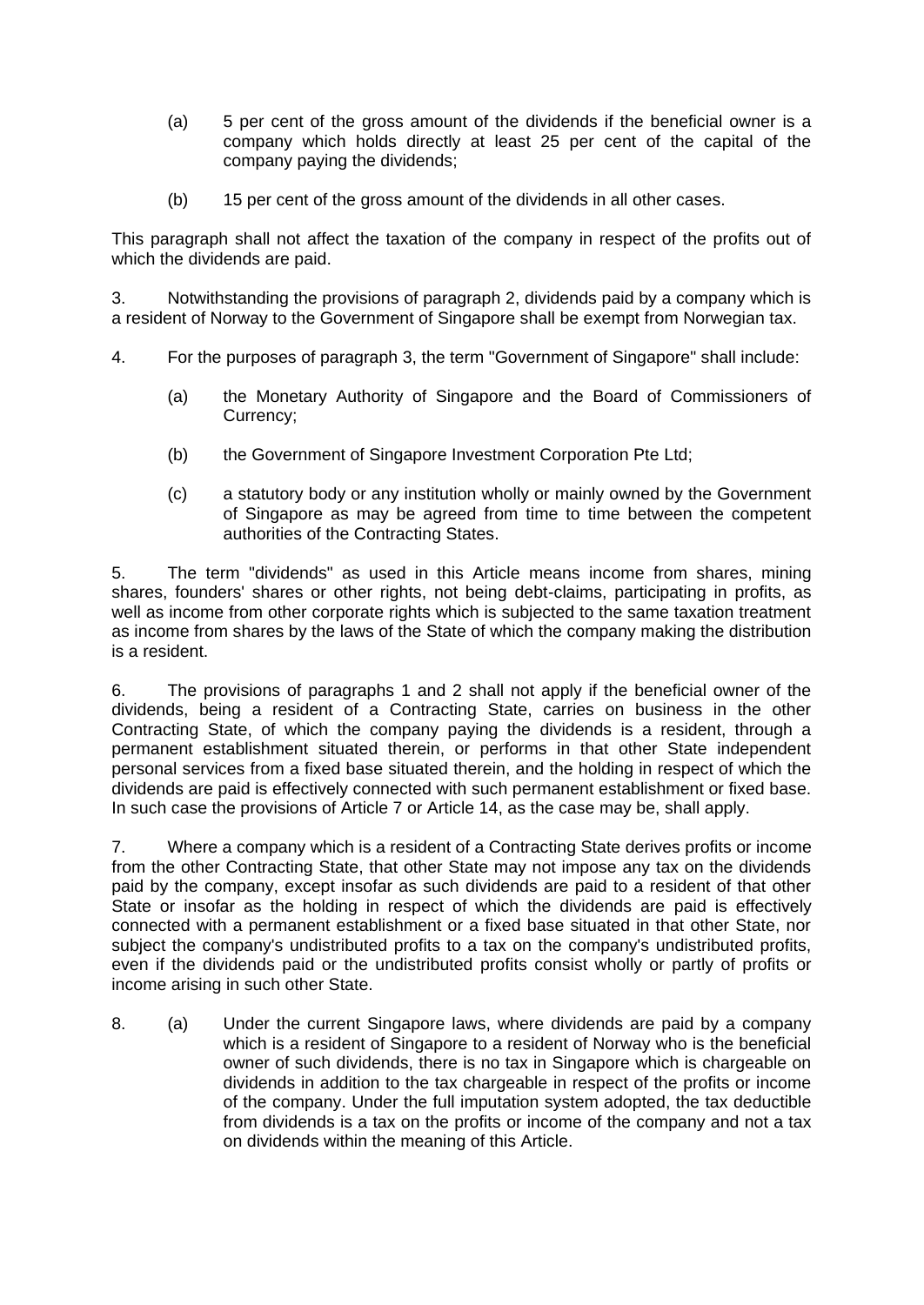- (b) If, subsequent to the signing of the Agreement, Singapore imposes a tax on dividends in addition to the tax chargeable in respect of the profits or income of a company which is a resident of Singapore, such tax may be charged but the tax so charged on the dividends derived by a resident of Norway who is the beneficial owner of such dividends shall be in accordance with the provisions of paragraph 2. However in such case dividends paid by a company which is a resident of Singapore to the Government of Norway shall be exempt from Singapore tax. The "Government of Norway" in this subparagraph shall include :
	- (i) the Central Bank of Norway;
	- (ii) the Norwegian Government Petroleum Fund;
	- (iii) the National Insurance Fund;
	- (iv) a statutory body or any institution wholly or mainly owned by the Government of Norway as may be agreed from time to time between the competent authorities of the Contracting States.

# **ARTICLE 11 – INTEREST**

1. Interest arising in a Contracting State and paid to a resident of the other Contracting State may be taxed in that other State.

2. However, such interest may also be taxed in the Contracting State in which it arises and according to the laws of that State, but if the recipient is the beneficial owner of the interest, the tax so charged shall not exceed 7 per cent of the gross amount of the interest.

3. Notwithstanding the provisions of paragraph 2, interest arising in a Contracting State and paid to the Government of the other Contracting State shall be exempt from tax in the first-mentioned Contracting State.

- 4. For the purpose of paragraph 3, the term "Government":
	- (a) in the case of Singapore, means the Government of Singapore and shall include:
		- (i) the Monetary Authority of Singapore and the Board of Commissioners of Currency;
		- (ii) the Government of Singapore Investment Corporation Pte Ltd;
		- (iii) ECICS Credit Insurance Ltd.; and
		- (iv) a statutory body or any institution wholly or mainly owned by the Government of Singapore as may be agreed from time to time between the competent authorities of the Contracting States;
	- (b) in the case of Norway, means the Government of Norway and shall include:
		- (i) a local authority;
		- (ii) the Central Bank of Norway;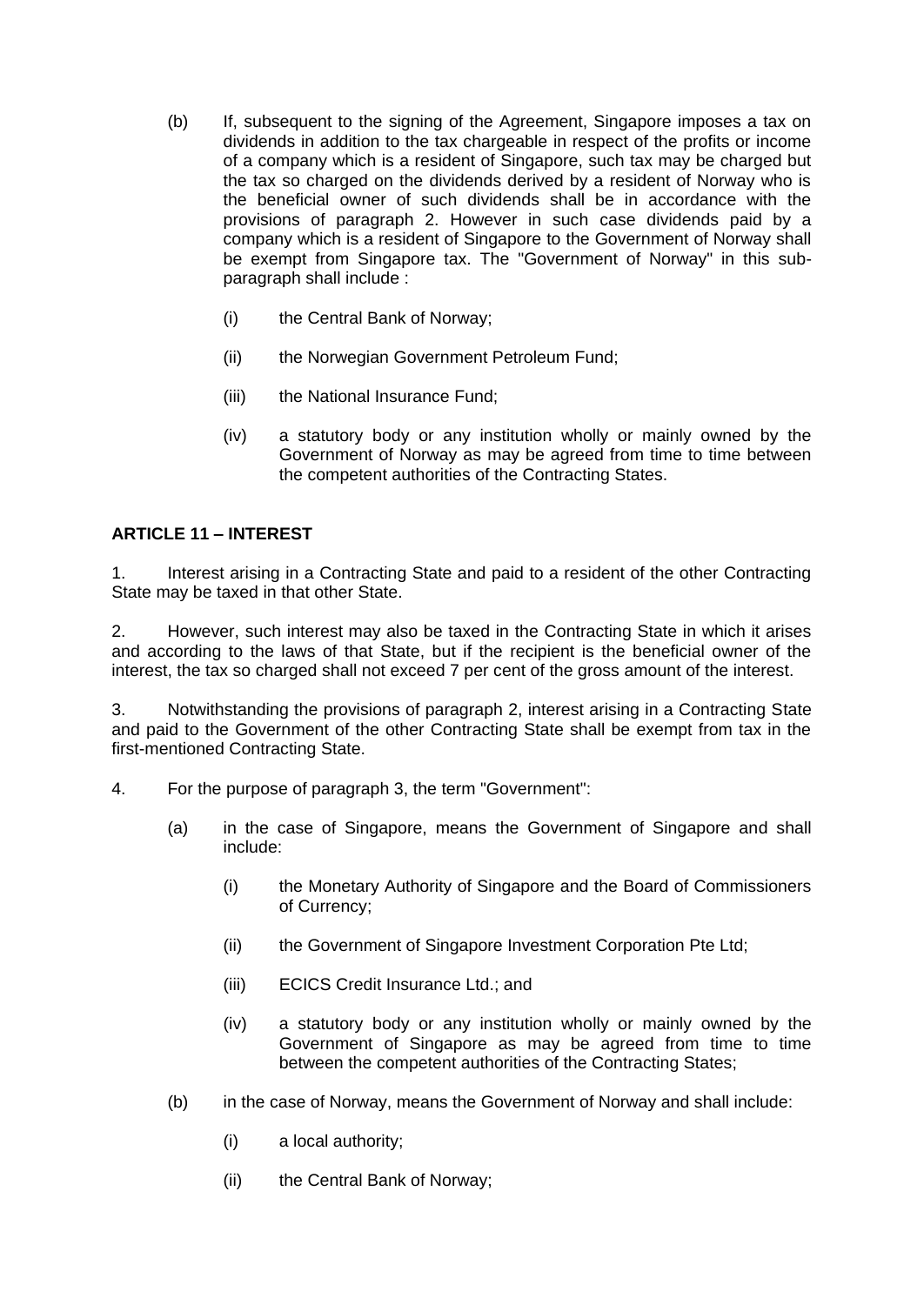- (iii) the Norwegian Government Petroleum Fund;
- (iv) the National Insurance Fund;
- (v) the Norwegian Guarantee Institute for Export Credits;
- (vi) A/S Eksportfinans<sup>1</sup>; and
- (vii) a statutory body or any institution wholly or mainly owned by the Government of Norway as may be agreed from time to time between the competent authorities of the Contracting States<sup>2</sup>.

5. The term "interest" as used in this Article means income from debt-claims of every kind, whether or not secured by mortgage, and in particular, income from government securities and income from bonds or debentures, including premiums and prizes attaching to such securities, bonds or debentures. Penalty charges for late payment shall not be regarded as interest for the purpose of this Article.

6. The provisions of paragraphs 1 and 2 shall not apply if the beneficial owner of the interest, being a resident of a Contracting State, carries on business in the other Contracting State in which the interest arises, through a permanent establishment situated therein, or performs in that other State independent personal services from a fixed base situated therein, and the debt-claim in respect of which the interest is paid is effectively connected with such permanent establishment or fixed base. In such case the provisions of Article 7 or Article 14, as the case may be, shall apply.

7. Interest shall be deemed to arise in a Contracting State when the payer is a resident of that State. Where, however, the person paying the interest, whether he is a resident of a Contracting State or not, has in a Contracting State a permanent establishment or a fixed base in connection with which the indebtedness on which the interest is paid was incurred, and such interest is borne by such permanent establishment or fixed base, then such interest shall be deemed to arise in the State in which the permanent establishment or fixed base is situated.

8. Where, by reason of a special relationship between the payer and the beneficial owner or between both of them and some other person, the amount of the interest, having regard to the debt-claim for which it is paid, exceeds the amount which would have been agreed upon by the payer and the beneficial owner in the absence of such relationship, the provisions of this Article shall apply only to the last-mentioned amount. In such case, the excess part of the payments shall remain taxable according to the laws of each Contracting State, due regard being had to the other provisions of this Agreement.

1

<sup>&</sup>lt;sup>1</sup> The competent authorities of the Republic of Singapore and the Kingdom of Norway have come to a mutual agreement that in the case of A/S Eksportfinans, the provisions of paragraph 3 of Article 11 shall apply to interest income arising in Singapore and paid to A/S Eksportfinans only in respect of debts arising under the export credit schemes of the "108-agreements" managed by A/S Eksportfinans. This shall be effective from 9 January 2015.

<sup>&</sup>lt;sup>2</sup> Pursuant to sub-paragraph (b)(vii) of paragraph 4 of Article 11, the competent authorities of the Republic of Singapore and the Kingdom of Norway have come to a mutual agreement that the term "Government" shall include "Export Credit Norway" ("Eksportkreditt AS") for the purpose of paragraph 3 of Article 11. This shall be effective for interest income arising in Singapore and paid to Eksportkreditt AS from 9 January 2015.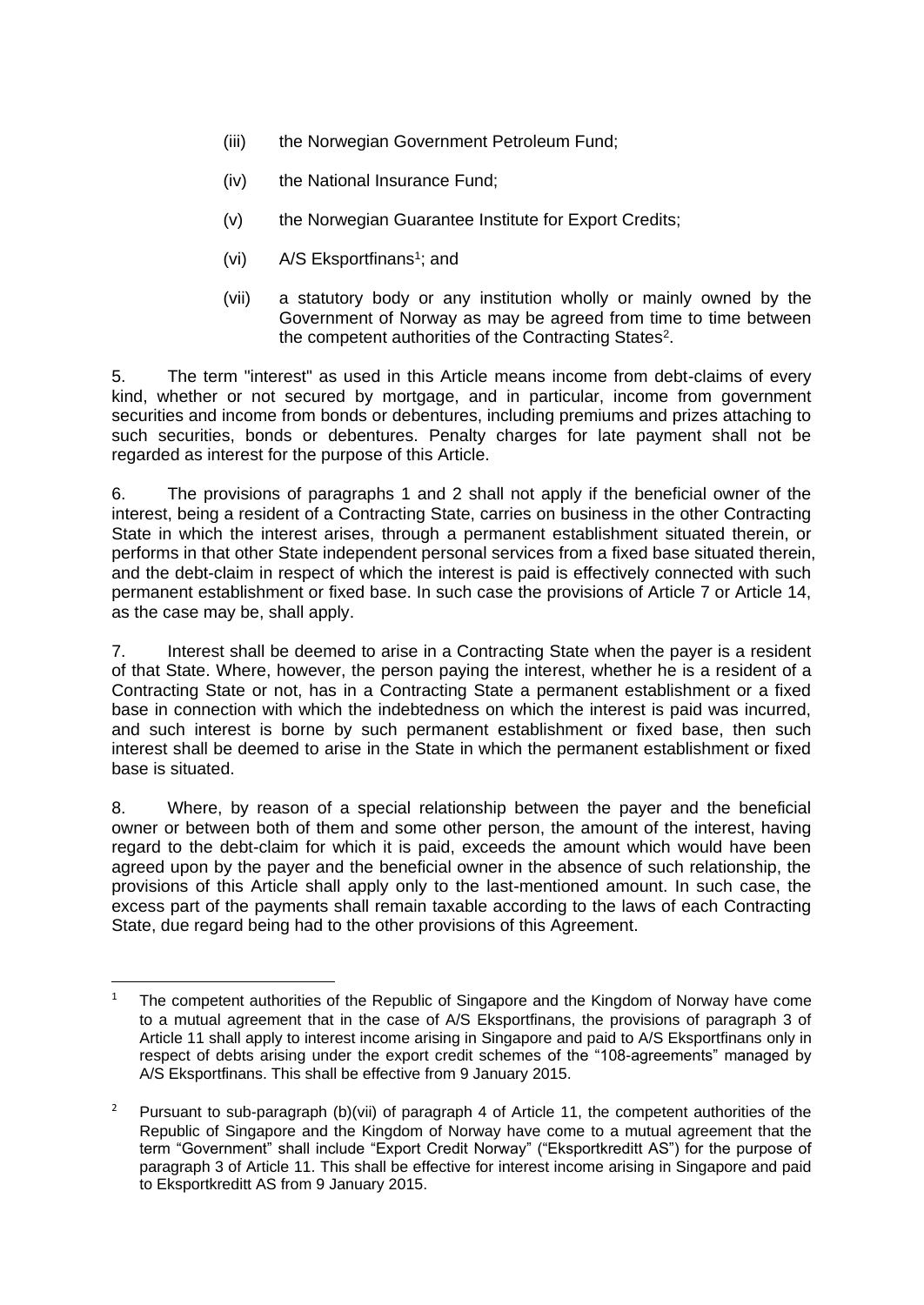## **ARTICLE 12 – ROYALTIES**

1. Royalties arising in a Contracting State and paid to a resident of the other Contracting State may be taxed in that other State.

2. However, such royalties may also be taxed in the Contracting State in which they arise and according to the laws of that State, but if the recipient is the beneficial owner of the royalties, the tax so charged shall not exceed 7 per cent of the gross amount of the royalties.

3. The term "royalties" as used in this Article means payments of any kind received as a consideration for the use of, or the right to use, any copyright of literary, artistic or scientific work including cinematograph films, and films or tapes for radio or television broadcasting, any patent, trade mark, design or model, plan, secret formula or process, or for the use of, or the right to use, industrial, commercial or scientific equipment, or for information concerning industrial, commercial or scientific experience.

4. The provisions of paragraphs 1 and 2 shall not apply if the beneficial owner of the royalties, being a resident of a Contracting State, carries on business in the other Contracting State in which the royalties arise, through a permanent establishment situated therein, or performs in that other State independent personal services from a fixed base situated therein, and the right or property in respect of which the royalties are paid is effectively connected with such permanent establishment or fixed base. In such case, the provisions of Article 7 or Article 14, as the case may be, shall apply.

5. Royalties shall be deemed to arise in a Contracting State when the payer is a resident of that State. Where, however, the person paying the royalties, whether he is a resident of a Contracting State or not, has in a Contracting State a permanent establishment or a fixed base in connection with which the liability to pay the royalties was incurred, and such royalties are borne by such permanent establishment or fixed base, then such royalties shall be deemed to arise in the Contracting State in which the permanent establishment or fixed base is situated.

6. Where, by reason of a special relationship between the payer and the beneficial owner or between both of them and some other person, the amount of the royalties, having regard to the use, right or information for which they are paid, exceeds the amount which would have been agreed upon by the payer and the beneficial owner in the absence of such relationship, the provisions of this Article shall apply only to the last-mentioned amount. In such case, the excess part of the payments shall remain taxable according to the laws of each Contracting State, due regard being had to the other provisions of the Agreement.

# **ARTICLE 13 – CAPITAL GAINS**

1. Gains derived by a resident of a Contracting State from the alienation of immovable property referred to in Article 6 and situated in the other Contracting State may be taxed in that other State.

2. Gains from the alienation of movable property forming part of the business property of a permanent establishment which an enterprise of a Contracting State has in the other Contracting State or of movable property pertaining to a fixed base available to a resident of a Contracting State in the other Contracting State for the purpose of performing independent personal services, including such gains from the alienation of such a permanent establishment (alone or with the whole enterprise) or of such fixed base, may be taxed in that other State.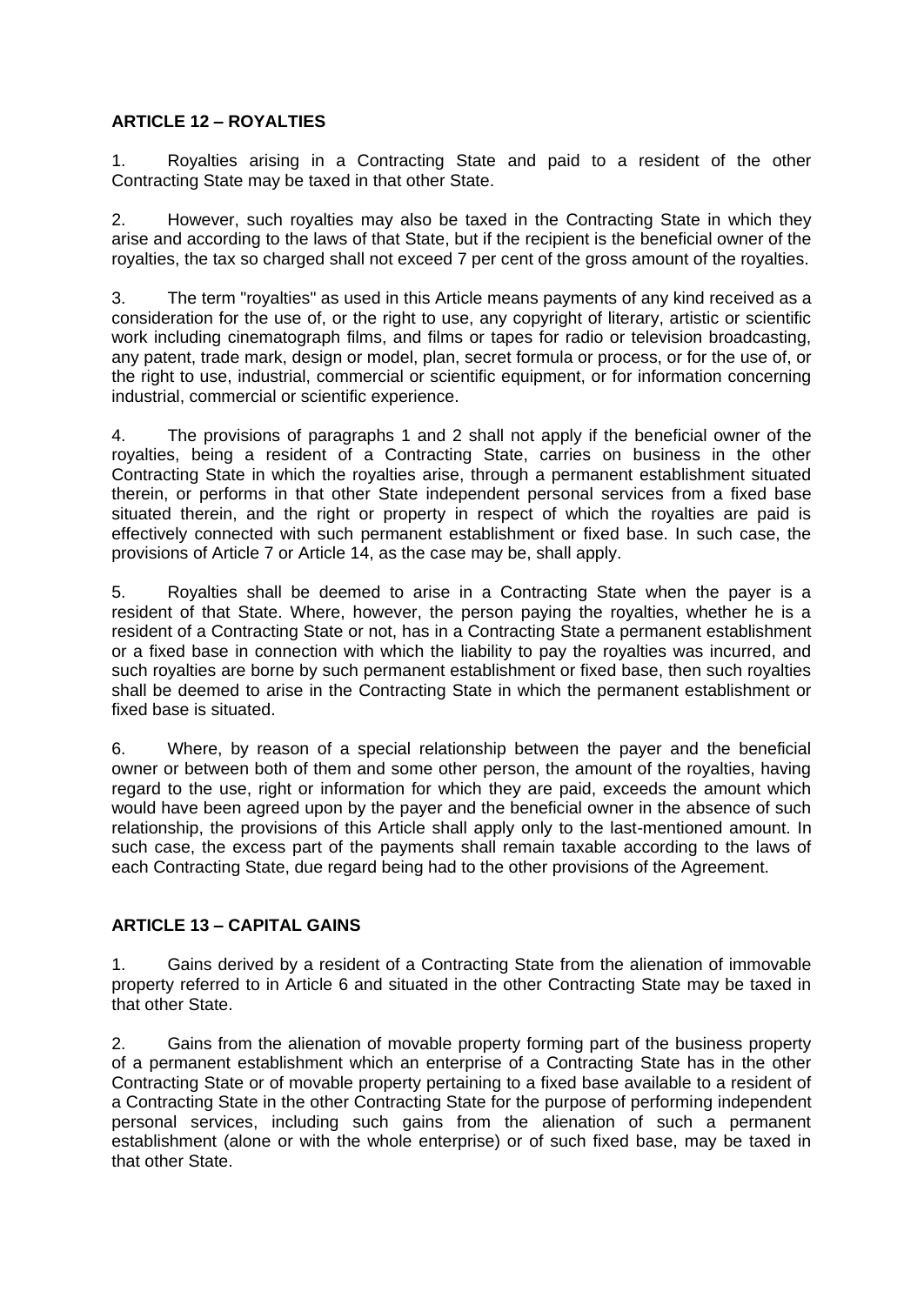3. Gains derived by an enterprise of a Contracting State from the alienation of ships or aircraft operated in international traffic, or movable property, including containers, pertaining to the operation of such ships or aircraft shall be taxable only in that State.

4. Gains derived by a resident of a Contracting State from the alienation of shares, other than shares traded on a recognised Stock Exchange, deriving at least three-quarters of their value directly or indirectly from immovable property situated in the other Contracting State, may be taxed in that other State.

5. Gains derived by an individual who is a resident of a Contracting State from the alienation of shares or other rights in a company which is a resident of the other Contracting State, as well as gains from the alienation of options or other financial instruments related to such shares or rights, may be taxed in that other State, but only if the alienator has been a resident of that other State at any time during the five years immediately preceding the alienation of the shares, rights, options or financial instruments.

6. Gains from the alienation of any property other than those referred to in the preceding paragraphs shall be taxable only in the Contracting State of which the alienator is a resident.

# **ARTICLE 14 – INDEPENDENT PERSONAL SERVICES**

1. Income derived by an individual who is a resident of a Contracting State in respect of professional services or other activities of an independent character shall be taxable only in that State. However, such income may also be taxed in the other Contracting State if:

- (a) the individual is present in the other State for a period or periods exceeding in the aggregate 183 days in any period of twelve months commencing or ending in the calendar year concerned; or
- (b) the individual has a fixed base regularly available to him in that other State for the purpose of performing his activities;

but only so much thereof as is attributable to services performed in that other State.

2. The term "professional services" includes especially independent scientific, literary, artistic, educational or teaching activities as well as the independent activities of physicians, lawyers, engineers, architects, dentists and accountants.

# **ARTICLE 15 – DEPENDENT PERSONAL SERVICES**

1. Subject to the provisions of Articles 16, 18 and 19, salaries, wages and other similar remuneration derived by a resident of a Contracting State in respect of an employment shall be taxable only in that State unless the employment is exercised in the other Contracting State. If the employment is so exercised, such remuneration as is derived therefrom may be taxed in that other State.

2. Notwithstanding the provisions of paragraph 1, remuneration derived by a resident of a Contracting State in respect of an employment exercised in the other Contracting State shall be taxable only in the first-mentioned State if: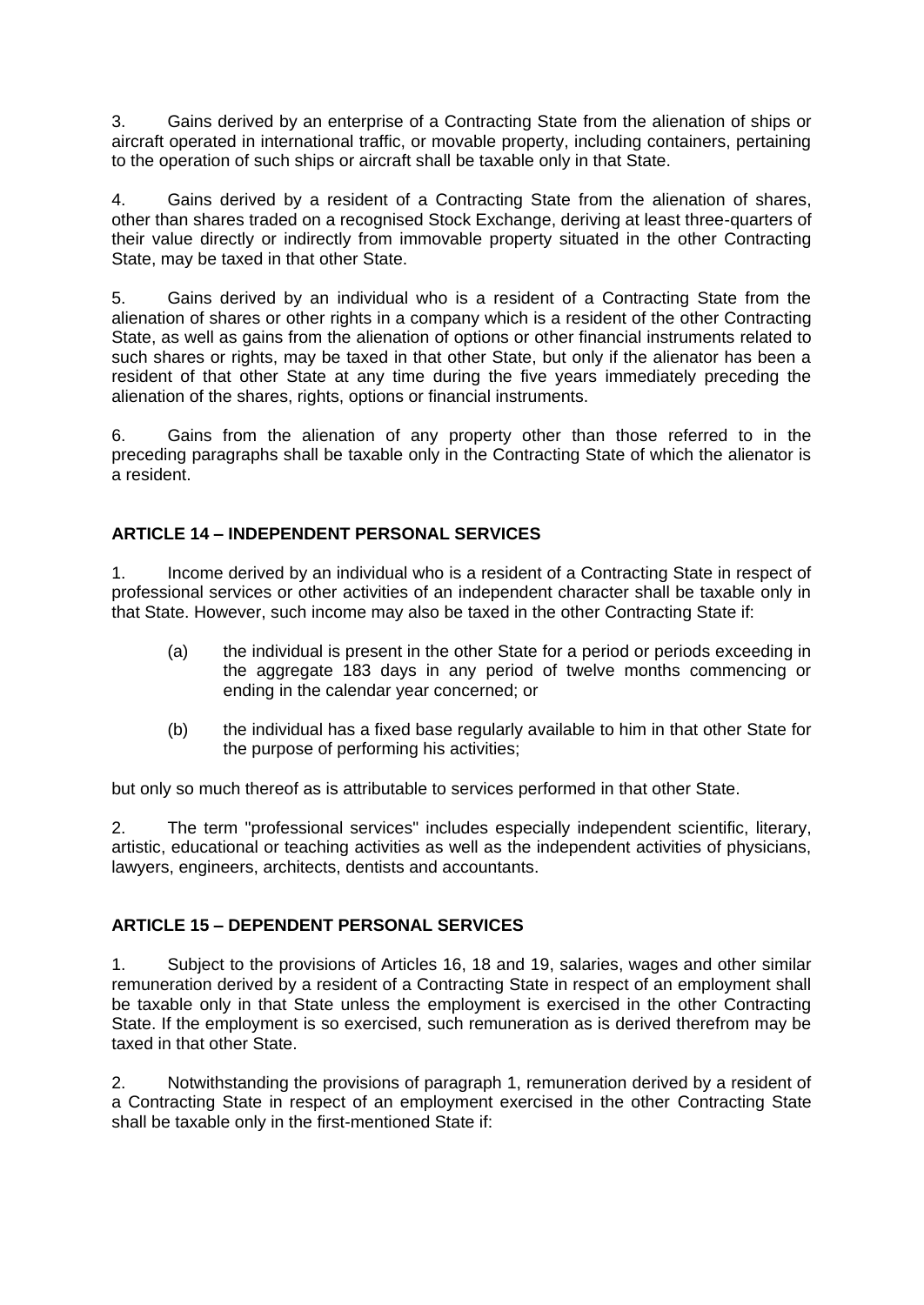- (a) the recipient is present in that other State for a period or periods not exceeding in the aggregate 183 days in any period of twelve months commencing or ending in the calendar year concerned; and
- (b) the remuneration is paid by, or on behalf of, an employer who is a resident of the State of which the recipient is a resident, and whose activity does not consist of the hiring out of labour; and
- (c) the remuneration is not borne by a permanent establishment or a fixed base which the employer has in that other State.

3. Notwithstanding the preceding provisions of this Article, remuneration derived by a resident of a Contracting State in respect of an employment exercised aboard a ship or aircraft operated in international traffic shall be taxable only in that Contracting State.

## **ARTICLE 16 – DIRECTORS' FEES**

Directors' fees and similar payments derived by a resident of a Contracting State in his capacity as a member of the board of directors or of a similar organ of a company which is a resident of the other Contracting State may be taxed in that other State.

# **ARTICLE 17 – ARTISTES AND SPORTSMEN**

1. Notwithstanding the provisions of Articles 14 and 15, income derived by a resident of a Contracting State as an entertainer, such as a theatre, motion picture, radio or television artiste, or a musician, or as a sportsman, from his personal activities as such exercised in the other Contracting State, may be taxed in that other State.

2. Where income in respect of personal activities exercised by an entertainer or a sportsman in his capacity as such accrues not to the entertainer or sportsman himself but to another person, that income may, notwithstanding the provisions of Articles 7, 14 and 15, be taxed in the Contracting State in which the activities of the entertainer or sportsman are exercised.

3. The provisions of paragraphs 1 and 2 shall not apply to income derived from activities performed in a Contracting State by entertainers or sportsmen if the visit to that State is substantially supported by public funds of the other Contracting State or a political subdivision, a local authority or a statutory body thereof. In such a case the income shall be taxable only in the State of which the entertainer or sportsman is a resident.

# **ARTICLE 18 – PENSIONS**

Subject to the provisions of paragraph 2 of Article 19, pensions and other similar remuneration paid to a resident of a Contracting State in consideration of past employment shall be taxable only in that State.

#### **ARTICLE 19 – GOVERNMENT SERVICE**

1. (a) Salaries, wages and other similar remuneration, other than a pension, paid by a Contracting State or a political subdivision, a local authority or a statutory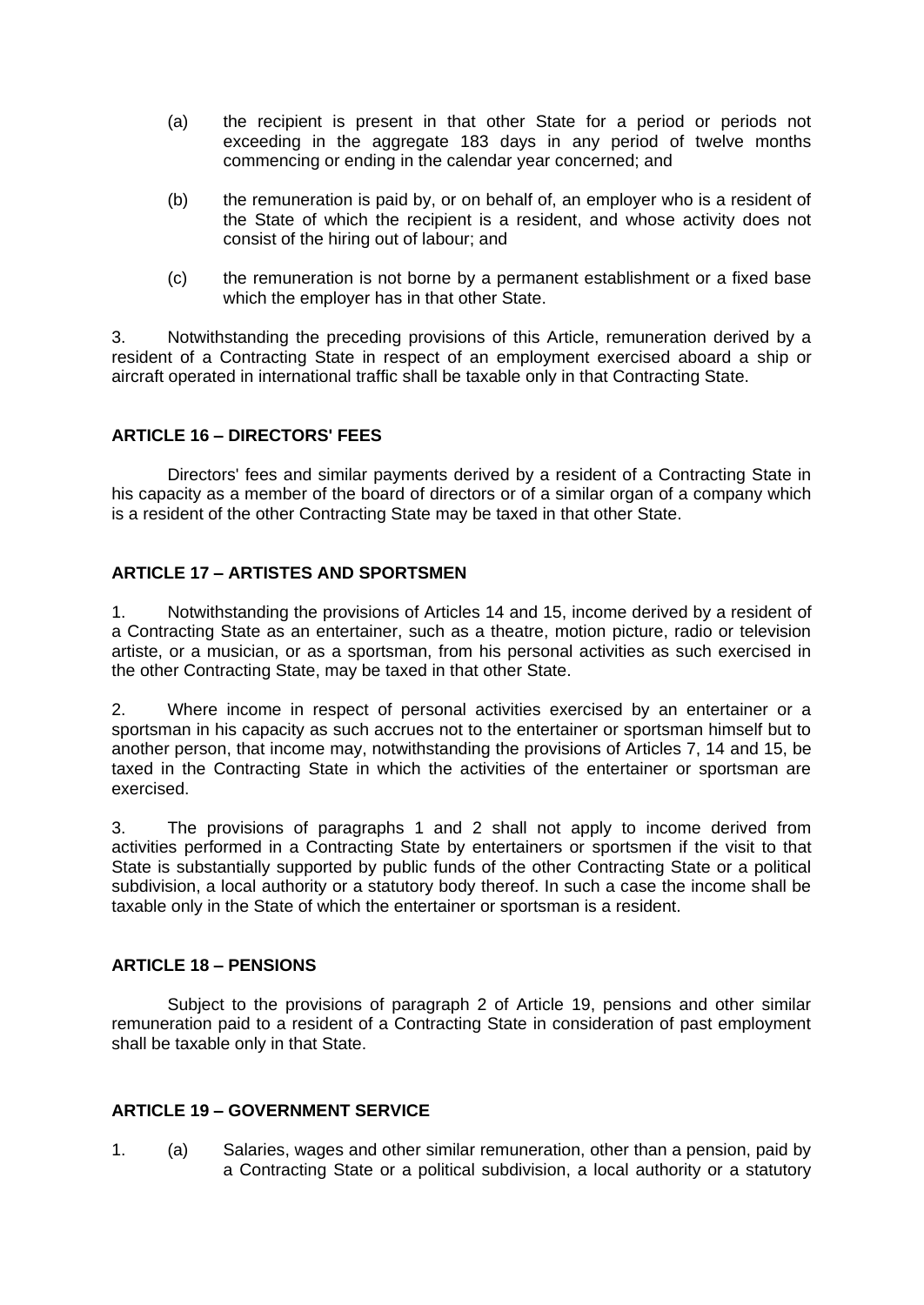body thereof to an individual in respect of services rendered to that State or subdivision, authority or body shall be taxable only in that State.

- (b) However, such salaries, wages and other similar remuneration shall be taxable only in the other Contracting State if the services are rendered in that State and the individual is a resident of that State who:
	- (i) is a national of that State; or
	- (ii) did not become a resident of that State solely for the purpose of rendering the services.
- 2. (a) Any pension paid by, or out of funds created by, a Contracting State or a political subdivision, a local authority or a statutory body thereof to an individual in respect of services rendered to that State or subdivision, authority or body may be taxed in that State.
	- (b) However, such pension shall be taxable only in the other Contracting State if the individual is a resident of, and a national of, that State.

3. The provisions of Articles 15, 16, 17 and 18 shall apply to salaries, wages and other similar remuneration and to pensions in respect of services rendered in connection with a business carried on by a Contracting State or a political subdivision, a local authority or a statutory body thereof.

#### **ARTICLE 20 – STUDENTS**

Payments which a student or business apprentice who is or was immediately before visiting a Contracting State a resident of the other Contracting State and who is present in the first-mentioned State solely for the purpose of his education or training receives for the purpose of his maintenance, education or training shall not be taxed in that State, provided that such payments arise from sources outside that State.

# **ARTICLE 21 – OFFSHORE ACTIVITIES**

1. The provisions of this Article shall apply notwithstanding any other provision of this Agreement.

2. A person who is a resident of Singapore and carries on activities offshore in Norway in connection with the exploration or exploitation of the seabed and subsoil and their natural resources situated in Norway shall, subject to paragraphs 3 and 4 of this Article, be deemed in relation to those activities to be carrying on business in Norway through a permanent establishment or fixed base situated therein.

3. The provisions of paragraph 2 shall not apply where the activities are carried on for a period not exceeding 30 days in the aggregate in any twelve month period. However, for the purposes of this paragraph:

(a) activities carried on by an enterprise associated with another enterprise shall be regarded as carried on by the enterprise with which it is associated if the activities in question are substantially the same as those carried on by the last-mentioned enterprise;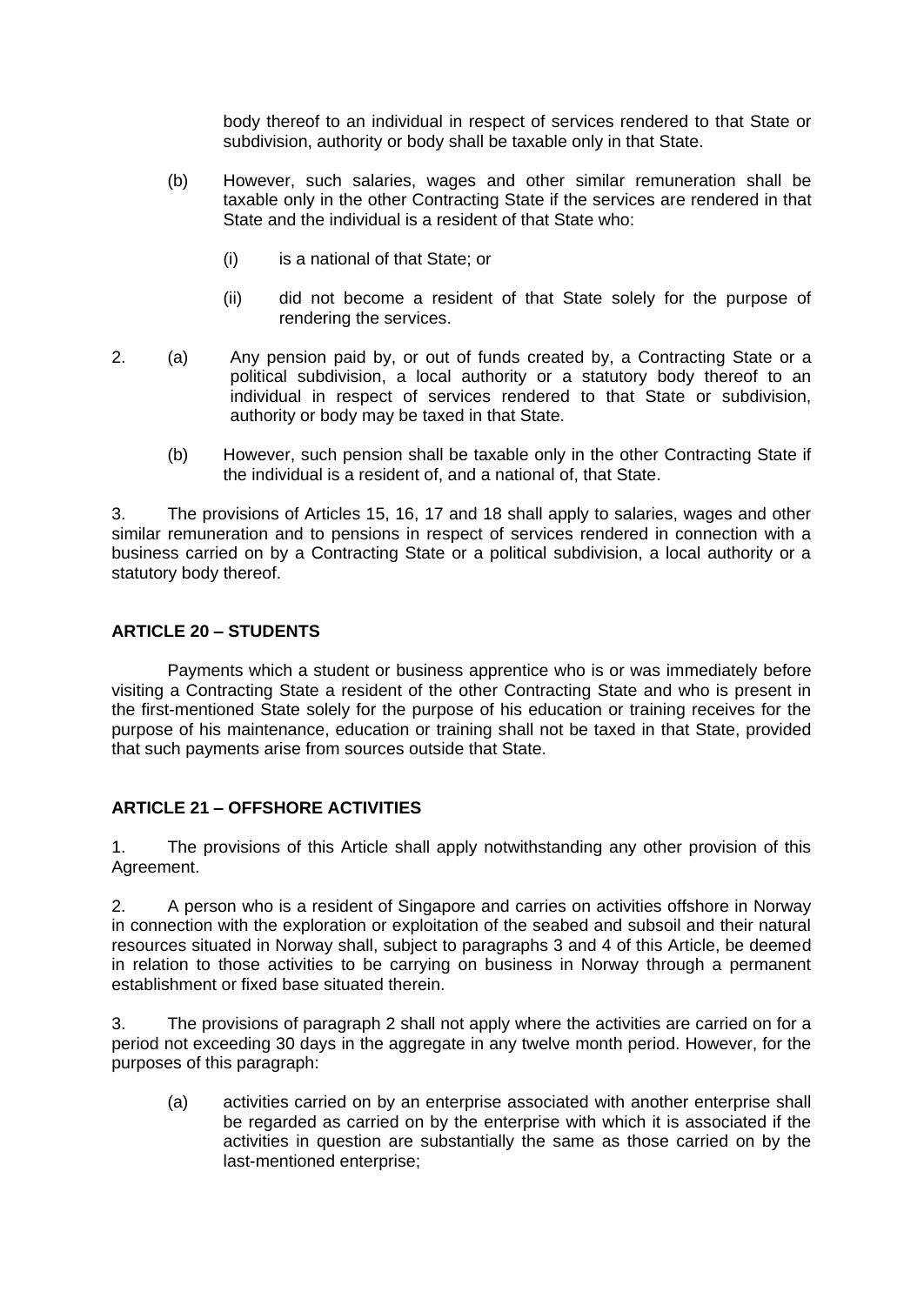(b) two enterprises shall be deemed to be associated if one is controlled directly or indirectly by the other, or both are controlled directly or indirectly by a third person or persons.

4. Profits derived by a resident of Singapore from the transportation of supplies or personnel to a location, or between locations, where activities in connection with the exploration or exploitation of the seabed and subsoil and their natural resources are being carried on in Norway, or from the operation of tugboats and other vessels auxiliary to such activities, shall be taxable only in Singapore.

- 5. (a) Subject to sub-paragraph (b) of this paragraph, salaries, wages and similar remuneration derived by a resident of Singapore in respect of an employment connected with the exploration or exploitation of the seabed and subsoil and their natural resources situated in Norway may, to the extent that the duties are performed offshore in Norway, be taxed in Norway. However, such remuneration shall be taxable only in Singapore if the employment is carried on offshore for an employer who is not a resident of Norway and for a period or periods not exceeding in the aggregate 30 days in any twelve-month period.
	- (b) Salaries, wages and similar remuneration derived by a resident of Singapore in respect of an employment exercised aboard a ship or aircraft engaged in the transportation of supplies or personnel to a location, or between locations, where activities connected with the exploration or exploitation of the seabed and subsoil and their natural resources are being carried on in Norway, or in respect of an employment exercised aboard tugboats or other vessels operated auxiliary to such activities, shall be taxable only in Singapore.
- 6. Gains derived by a resident of Singapore from the alienation of:
	- (a) exploration or exploitation rights; or
	- (b) property situated in Norway and used in connection with the exploration or exploitation of the seabed and subsoil and their natural resources situated in Norway; or
	- (c) shares, other than shares traded on a recognised Stock Exchange, deriving their value or the greater part of their value directly or indirectly from such rights or such property or from such rights and such property taken together,

may be taxed in Norway.

In this paragraph "exploration or exploitation rights" means rights to assets to be produced by the exploration or exploitation of the seabed and subsoil and their natural resources in Norway, including rights to interests in or to the benefit of such assets.

#### **ARTICLE 22 – OTHER INCOME**

Items of income not expressly mentioned in the foregoing Articles of this Agreement and arising in a Contracting State may be taxed in that State.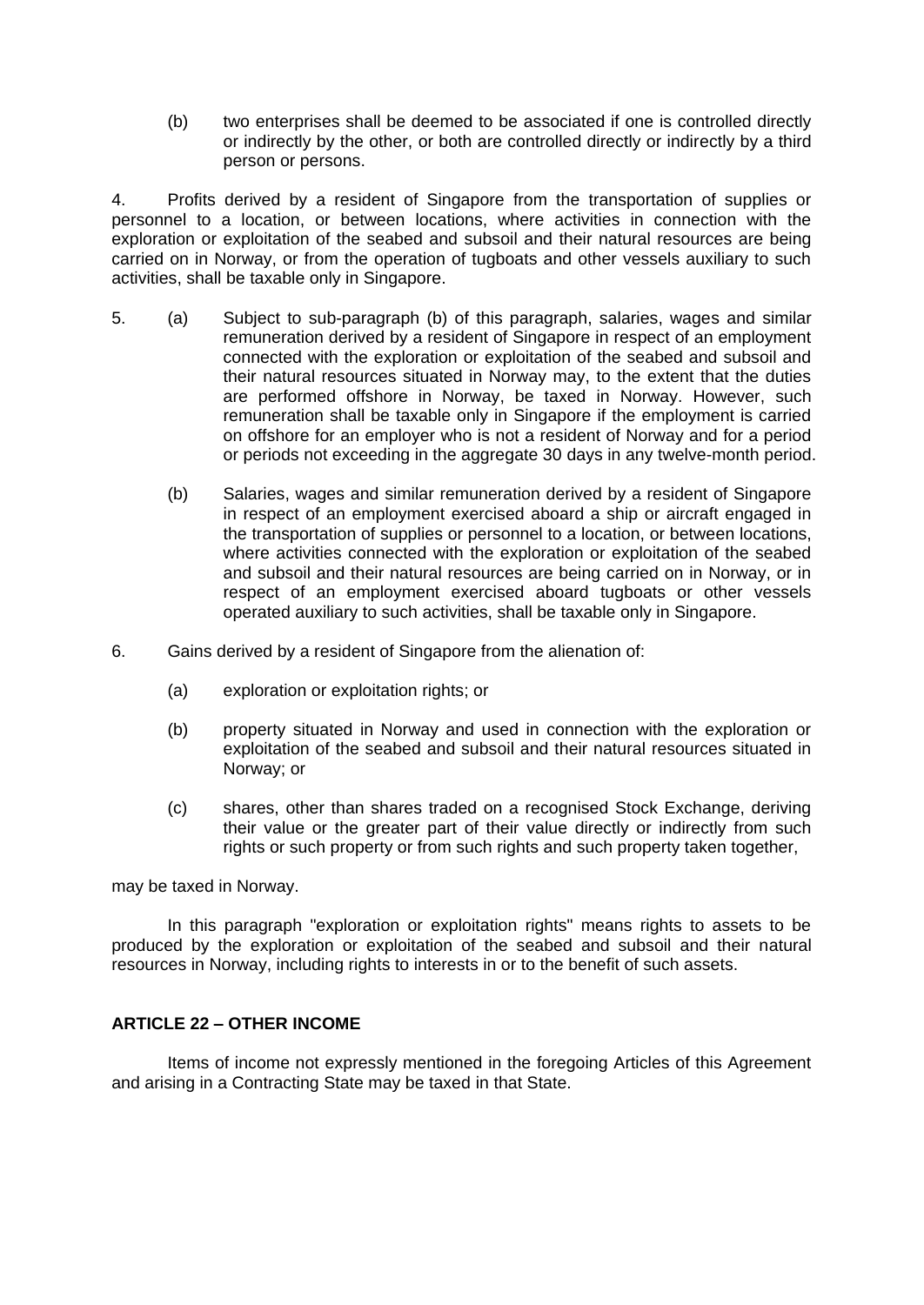#### **ARTICLE 23 – LIMITATION OF RELIEF**

1. Where this Agreement provides (with or without other conditions) that income from sources in Norway shall be exempt from tax, or taxed at a reduced rate, in Norway and under the laws in force in Singapore the said income is subject to tax by reference to the amount thereof which is remitted to or received in Singapore and not by reference to the full amount thereof, then the exemption or reduction of tax to be allowed under this Agreement in Norway shall apply only to so much of the income as is remitted to or received in Singapore.

2. However, this limitation does not apply to income derived by the Government of Singapore or any person approved by the competent authority of Singapore for the purpose of this paragraph. The term "Government of Singapore" shall include its agencies and statutory bodies.

## **ARTICLE 24 – ELIMINATION OF DOUBLE TAXATION**

1. In Singapore double taxation shall be avoided as follows:

Where a resident of Singapore derives income from Norway which, in accordance with the provisions of this Agreement, may be taxed in Norway, Singapore shall, subject to its laws regarding the allowance as a credit against Singapore tax of tax payable in any country other than Singapore, allow the Norwegian tax paid, whether directly or by deduction, as a credit against the Singapore tax payable on the income of that resident. Where such income is a dividend paid by a company which is a resident of Norway to a resident of Singapore owning directly or indirectly not less than 10 per cent of the share capital of the dividend paying company, the credit shall take into account the Norwegian tax paid by that company on the portion of its profits out of which the dividend is paid.

2. In Norway double taxation shall be avoided as follows:

Subject to the provisions of the laws of Norway regarding the allowance as a credit against Norwegian tax of tax payable in a territory outside Norway (which shall not affect the general principle hereof) -

- (a) Where a resident of Norway derives income which, in accordance with the provisions of this Agreement, may be taxed in Singapore, Norway shall allow as a deduction from the tax on the income of that resident, an amount equal to the income tax paid in Singapore. Such deduction shall not, however, exceed that part of the income tax as computed before the deduction is given, which is attributable to the income which may be taxed in Singapore.
- (b) Where in accordance with any provision of the Agreement, income derived by a resident of Norway is exempt from tax in Norway, Norway may nevertheless include such income in the tax base, but shall allow as a deduction from the Norwegian tax on income that part of the Norwegian income tax which is attributable to the income derived from Singapore.
- (c) Where dividends are paid by a company which is a resident of Singapore to a company which is a resident of Norway, and which owns directly or indirectly not less than 25 per cent of the share capital of the first-mentioned company and controls such part of the voting rights of the company, then such dividends shall be exempt from tax in Norway.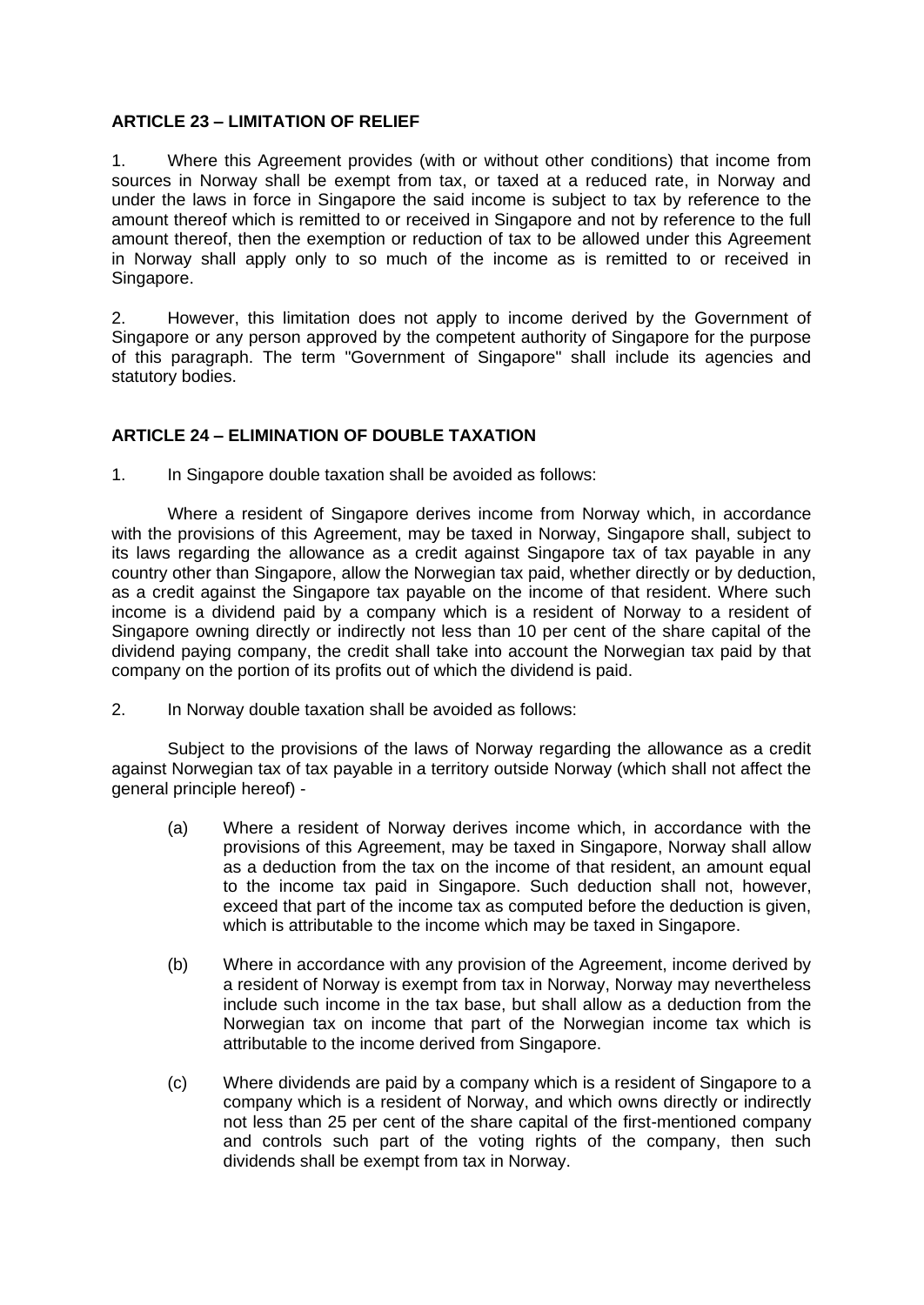- (d) Where dividends are paid by a company which is a resident of Singapore to a resident of Norway, other than a company referred to in sub-paragraph (c), and such dividends have been exempted from Singapore tax under the Economic Expansion Incentives (Relief From Income Tax) Act and the Income Tax Act, then such dividends shall be exempt from tax in Norway.
- (e) For the purposes of sub-paragraph (a) the deductible amount shall include any amount which would have been payable as Singapore tax for any year and according to the provisions of this Agreement but for any reduction or exemption of Singapore tax on income arising in Singapore granted under the Economic Expansion Incentives (Relief From Income Tax) Act and the Income Tax Act.
- (f) The provisions of sub-paragraphs (d) and (e) shall cease to have effect for any taxable year beginning after 31 December 2001.

# **ARTICLE 25 – NON-DISCRIMINATION**

1. Nationals of a Contracting State shall not be subjected in the other Contracting State to any taxation or any requirement connected therewith, which is other or more burdensome than the taxation and connected requirements to which nationals of that other State in the same circumstances are or may be subjected. This provision shall, notwithstanding the provisions of Article 1, also apply to persons who are not residents of one or both of the Contracting States.

2. The taxation on a permanent establishment which an enterprise of a Contracting State has in the other Contracting State shall not be less favourably levied in that other State than the taxation levied on enterprises of that other State carrying on the same activities.

- 3. Nothing in this Article shall be construed as obliging a Contracting State to grant to
	- (a) residents of the other Contracting State any personal allowances, reliefs and reductions for tax purposes which it grants to its own residents; or
	- (b) nationals of the other Contracting State those personal allowances, reliefs and reductions for tax purposes which it grants to its own nationals who are not resident in that Contracting State or to such other persons as may be specified in the taxation laws of that Contracting State.

4. Enterprises of a Contracting State, the capital of which is wholly or partly owned or controlled, directly or indirectly, by one or more residents of the other Contracting State, shall not be subjected in the first-mentioned State to any taxation or any requirement connected therewith which is other or more burdensome than the taxation and connected requirements to which other similar enterprises of the first-mentioned State are or may be subjected.

5. Where a Contracting State grants tax incentives to its nationals designed to promote economic or social development in accordance with its national policy and criteria, it shall not be construed as discrimination under this Article.

6. In this Article, the term "taxation" means taxes which are the subject of this Agreement.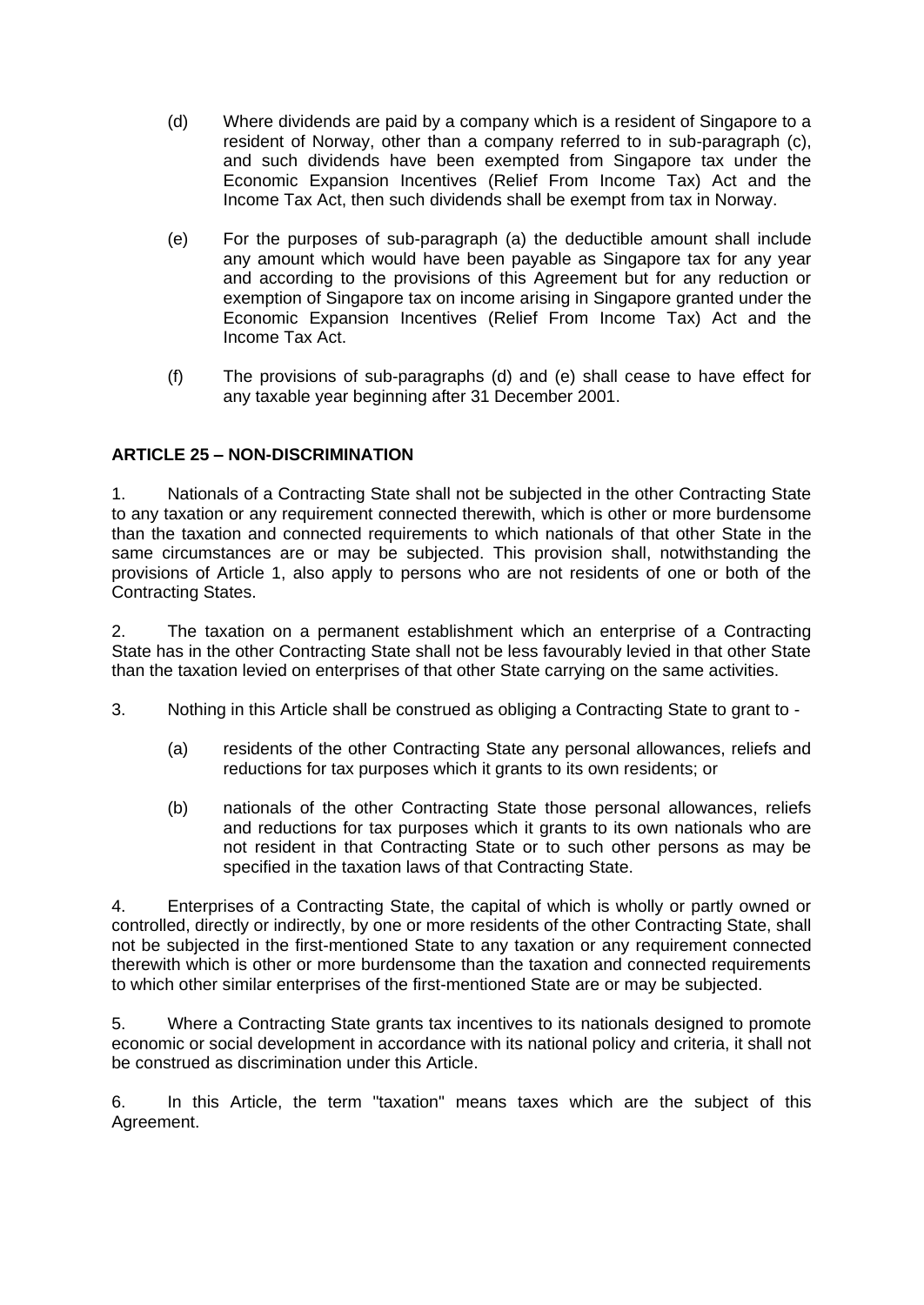## **ARTICLE 26 – MUTUAL AGREEMENT PROCEDURE**

1. Where a person considers that the actions of one or both of the Contracting States result or will result for him in taxation not in accordance with the provisions of this Agreement, he may, irrespective of the remedies provided by the domestic law of those States, present his case to the competent authority of the Contracting State of which he is a resident or, if his case comes under paragraph 1 of Article 25, to that of the Contracting State of which he is a national. The case must be presented within three years from the receipt of the first notification of the action resulting in taxation not in accordance with the provisions of the Agreement.

2. The competent authority shall endeavour, if the objection appears to it to be justified and if it is not itself able to arrive at a satisfactory solution, to resolve the case by mutual agreement with the competent authority of the other Contracting State, with a view to the avoidance of taxation which is not in accordance with the Agreement. Any agreement reached shall be implemented notwithstanding any time limits in the domestic law of the Contracting States.

3. The competent authorities of the Contracting States shall endeavour to resolve by mutual agreement any difficulties or doubts arising as to the interpretation or application of the Agreement. They may also consult together for the elimination of double taxation in cases not provided for in the Agreement.

4. The competent authorities of the Contracting States may communicate with each other directly, including through a joint commission consisting of themselves or their representatives, for the purpose of reaching an agreement in the sense of the preceding paragraphs.

# **ARTICLE 27 – EXCHANGE OF INFORMATION**

1. The competent authorities of the Contracting States shall exchange such information as is relevant for carrying out the provisions of this Agreement or of the domestic laws of the Contracting States concerning taxes established by the Contracting States insofar as the taxation thereunder is not contrary to the Agreement. Any information received by a Contracting State shall be treated as secret in the same manner as information obtained under the domestic laws of that State and shall be disclosed only to persons or authorities (including courts and administrative bodies) involved in the assessment or collection of, the enforcement or prosecution in respect of, or the determination of appeals in relation to, the taxes covered by the Agreement. Such persons or authorities shall use the information only for such purposes. They may disclose the information in public court proceedings or in judicial decisions.

2. In no case shall the provisions of paragraph 1 be construed so as to impose on a Contracting State the obligation:

- (a) to carry out administrative measures at variance with the laws and administrative practice of that or of the other Contracting State;
- (b) to supply information which is not obtainable under the laws or in the normal course of the administration of that or of the other Contracting State;
- (c) to supply information which would disclose any trade, business, industrial, commercial or professional secret or trade process, or information, the disclosure of which would be contrary to public policy (ordre public).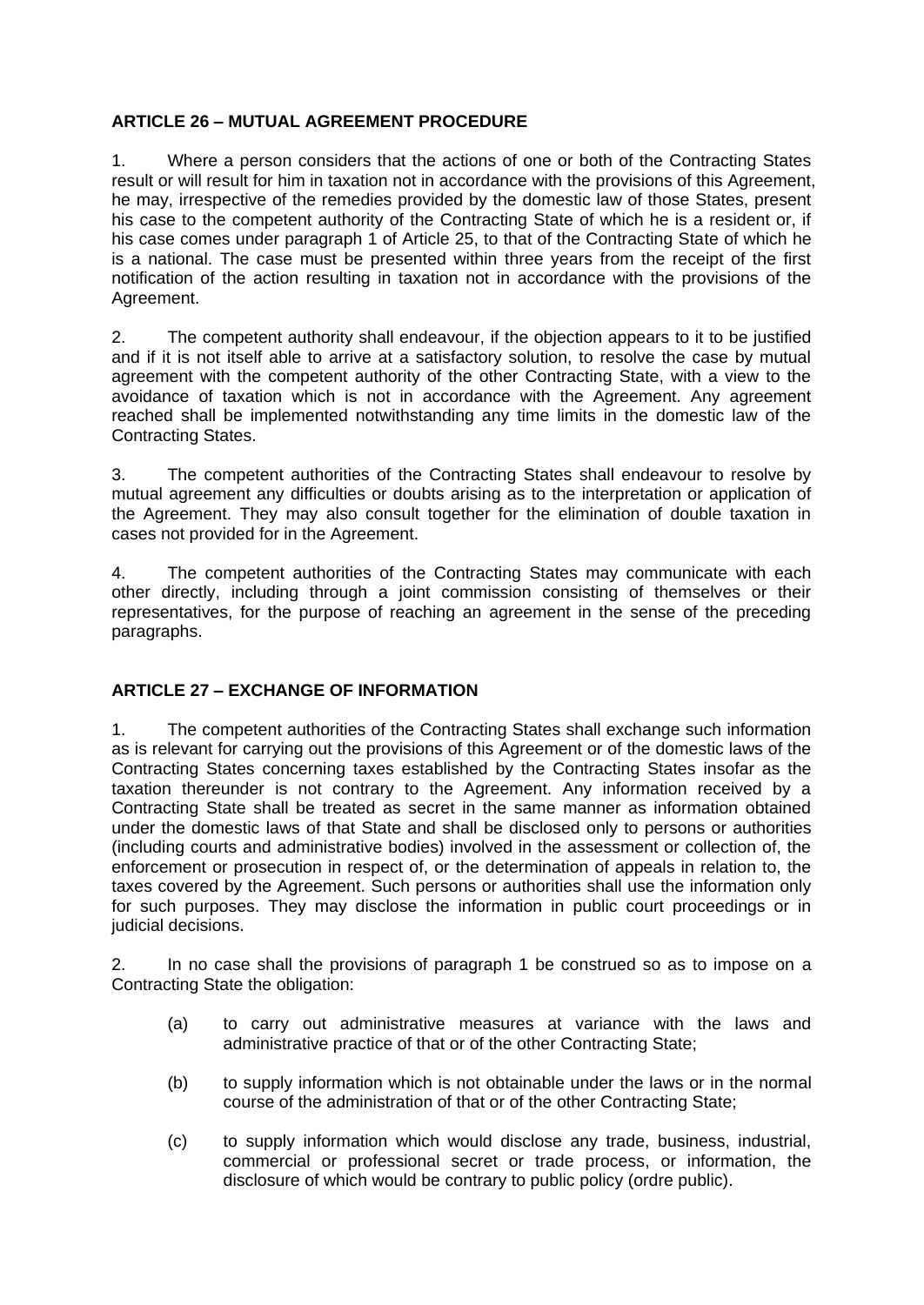#### **ARTICLE 28 – MEMBERS OF DIPLOMATIC MISSIONS AND CONSULAR POSTS**

Nothing in this Agreement shall affect the fiscal privileges of members of diplomatic missions or consular posts under the general rules of international law or under the provisions of special agreements.

#### **ARTICLE 29 – ENTRY INTO FORCE**

1. Each of the Contracting States shall notify to the other the completion of the procedures required by its law for the bringing into force of this Agreement.

2. The Agreement shall enter into force on the date of receipt of the later of these notifications and shall thereupon have effect in respect of taxes on income relating to the calendar year (including accounting periods beginning in any such year) next following that in which the Agreement enters into force and subsequent years.

3. The Convention between the Kingdom of Norway and the Republic of Singapore for the avoidance of double taxation and the prevention of fiscal evasion with respect to taxes on income signed at Singapore on the 18th day of October 1984 shall cease to have effect from the date on which this Agreement becomes effective in accordance with paragraph 2 of this Article.

#### **ARTICLE 30 – TERMINATION**

This Agreement shall remain in force indefinitely, but either of the Contracting States may, on or before 30th June in any calendar year beginning after the expiration of a period of five years from the date of its entry into force, give to the other Contracting State, through the diplomatic channels, written notice of termination. In such event, the Agreement shall cease to have effect in respect of taxes on income relating to the calendar year (including accounting periods beginning in such year) next following that in which the notice is given and subsequent years.

IN WITNESS WHEREOF the undersigned, duly authorised thereto by their respective Governments, have signed this Agreement.

DONE in duplicate at Singapore this 19th day of December 1997, in the English language.

FOR THE GOVERNMENT OF THE REPUBLIC OF SINGAPORE

FOR THE GOVERNMENT OF THE KINGDOM OF NORWAY

KOH CHER SIANG KOH KNUT SOLEM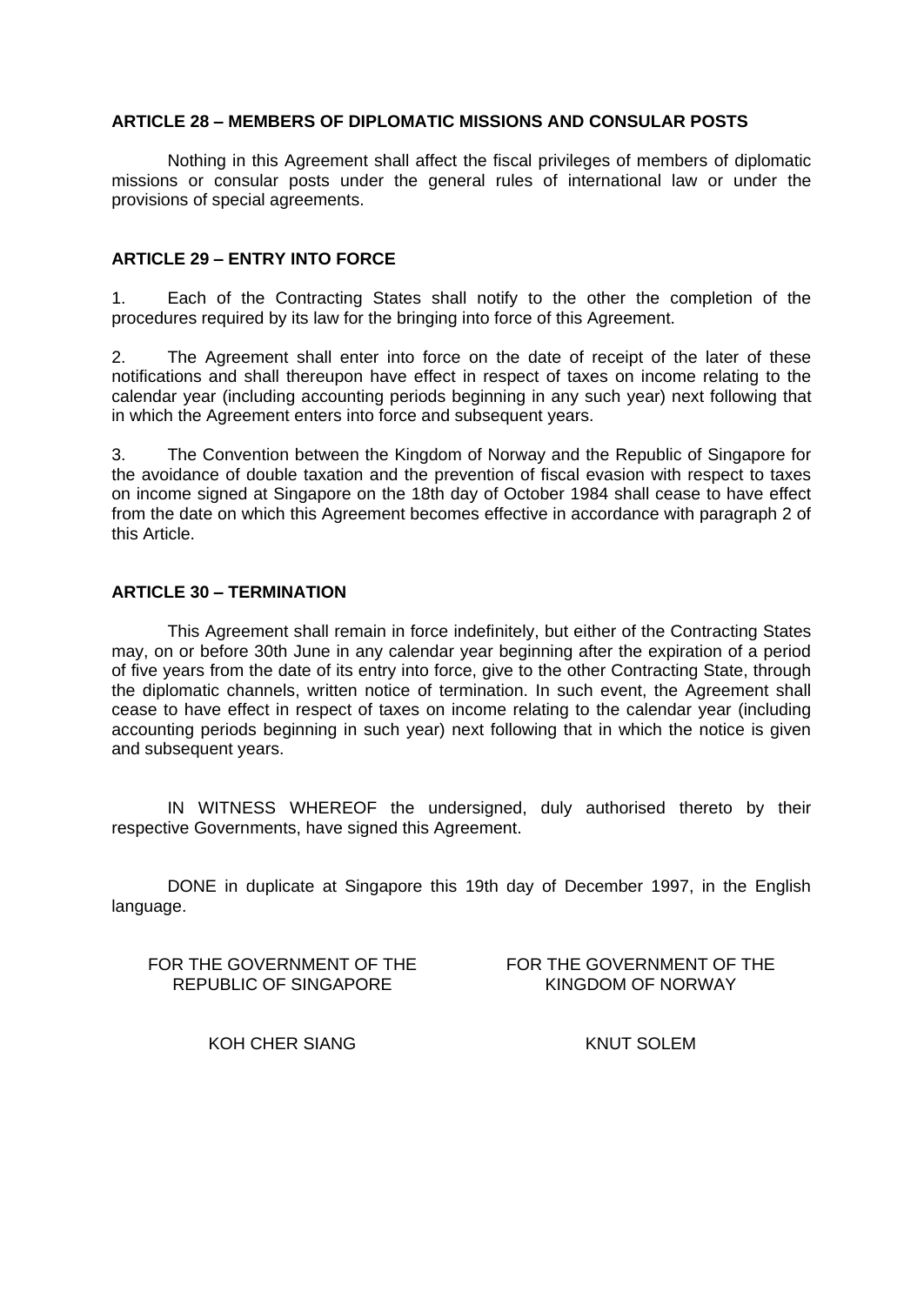# **ANNEX A**

#### **PROTOCOL AMENDING THE AGREEMENT BETWEEN THE REPUBLIC OF SINGAPORE AND THE KINGDOM OF NORWAY FOR THE AVOIDANCE OF DOUBLE TAXATION AND THE PREVENTION OF FISCAL EVASION WITH RESPECT TO TAXES ON INCOME SIGNED AT SINGAPORE ON 19 DECEMBER 1997**

The Government of the Republic of Singapore and the Government of the Kingdom of Norway,

Desiring to amend the Agreement between the Republic of Singapore and the Kingdom of Norway for the avoidance of double taxation and the prevention of fiscal evasion with respect to taxes on income signed at Singapore on 19 December 1997 (hereinafter referred to as "the Agreement"),

Have agreed as follows:

## **ARTICLE I**

The text of Article 27 (Exchange of Information) of the Agreement is deleted and replaced by the following:

"1. The competent authorities of the Contracting States shall exchange such information as is foreseeably relevant for carrying out the provisions of this Agreement or to the administration or enforcement of the domestic laws concerning taxes of every kind and description imposed on behalf of the Contracting States, or of their political subdivisions or local authorities, insofar as the taxation thereunder is not contrary to the Agreement. The exchange of information is not restricted by Articles 1 and 2.

2. Any information received under paragraph 1 by a Contracting State shall be treated as secret in the same manner as information obtained under the domestic laws of that State and shall be disclosed only to persons or authorities (including courts and administrative bodies) concerned with the assessment or collection of, the enforcement or prosecution in respect of, the determination of appeals in relation to the taxes referred to in paragraph 1, or the oversight of the above. Such persons or authorities shall use the information only for such purposes. They may disclose the information in public court proceedings or in judicial decisions.

3. In no case shall the provisions of paragraphs 1 and 2 be construed so as to impose on a Contracting State the obligation:

- a) to carry out administrative measures at variance with the laws and administrative practice of that or of the other Contracting State;
- b) to supply information which is not obtainable under the laws or in the normal course of the administration of that or of the other Contracting State;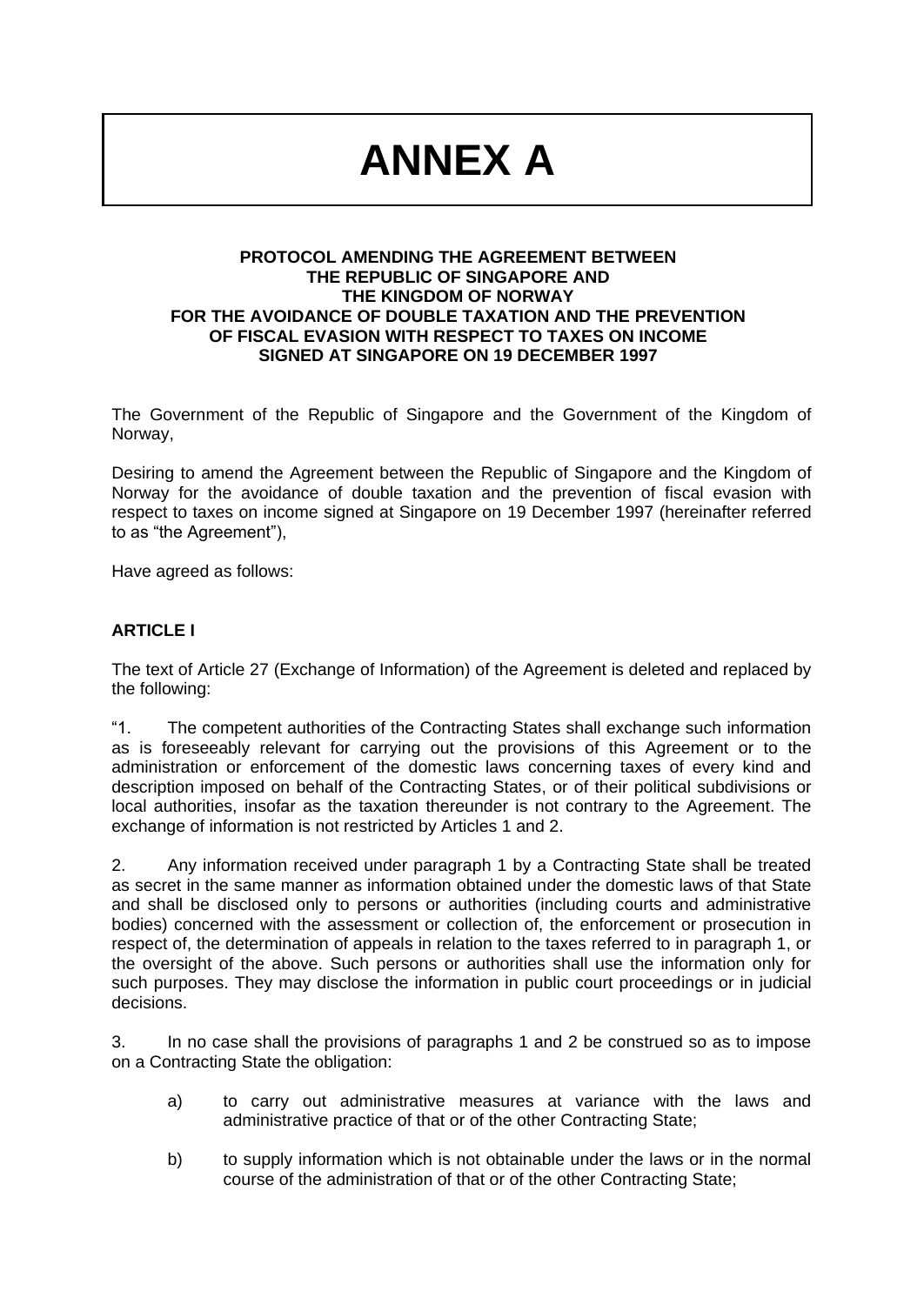c) to supply information which would disclose any trade, business, industrial, commercial or professional secret or trade process, or information, the disclosure of which would be contrary to public policy (ordre public).

4. If information is requested by a Contracting State in accordance with this Article, the other Contracting State shall use its information gathering measures to obtain the requested information, even though that other State may not need such information for its own tax purposes. The obligation contained in the preceding sentence is subject to the limitations of paragraph 3 but in no case shall such limitations be construed to permit a Contracting State to decline to supply information solely because it has no domestic interest in such information.

5. In no case shall the provisions of paragraph 3 be construed to permit a Contracting State to decline to supply information solely because the information is held by a bank, other financial institution, nominee or person acting in an agency or a fiduciary capacity or because it relates to ownership interests in a person."

## **ARTICLE II**

Each of the Contracting States shall notify the other, through diplomatic channels, of the completion of the procedures required by their respective laws for the bringing into force of this Protocol. The Protocol shall enter into force 30 days after the date of the later of such notification and the Protocol shall have effect on that date.

#### **ARTICLE III**

This Protocol, which shall form an integral part of the Agreement, shall remain in force as long as the Agreement remains in force and shall apply as long as the Agreement itself is applicable.

IN WITNESS WHEREOF the undersigned, duly authorized thereto by their respective Governments, have signed this Protocol.

DONE in duplicate at Singapore this 18th day of September 2009, in the English language.

**For the Republic of Singapore**

**For the Kingdom of Norway**

**PETER ONG SECOND PERMANENT SECRETARY (FINANCE)**

**JANNE JULSRUD AMBASSADOR OF THE KINGDOM OF NORWAY TO THE REPUBLIC OF SINGAPORE**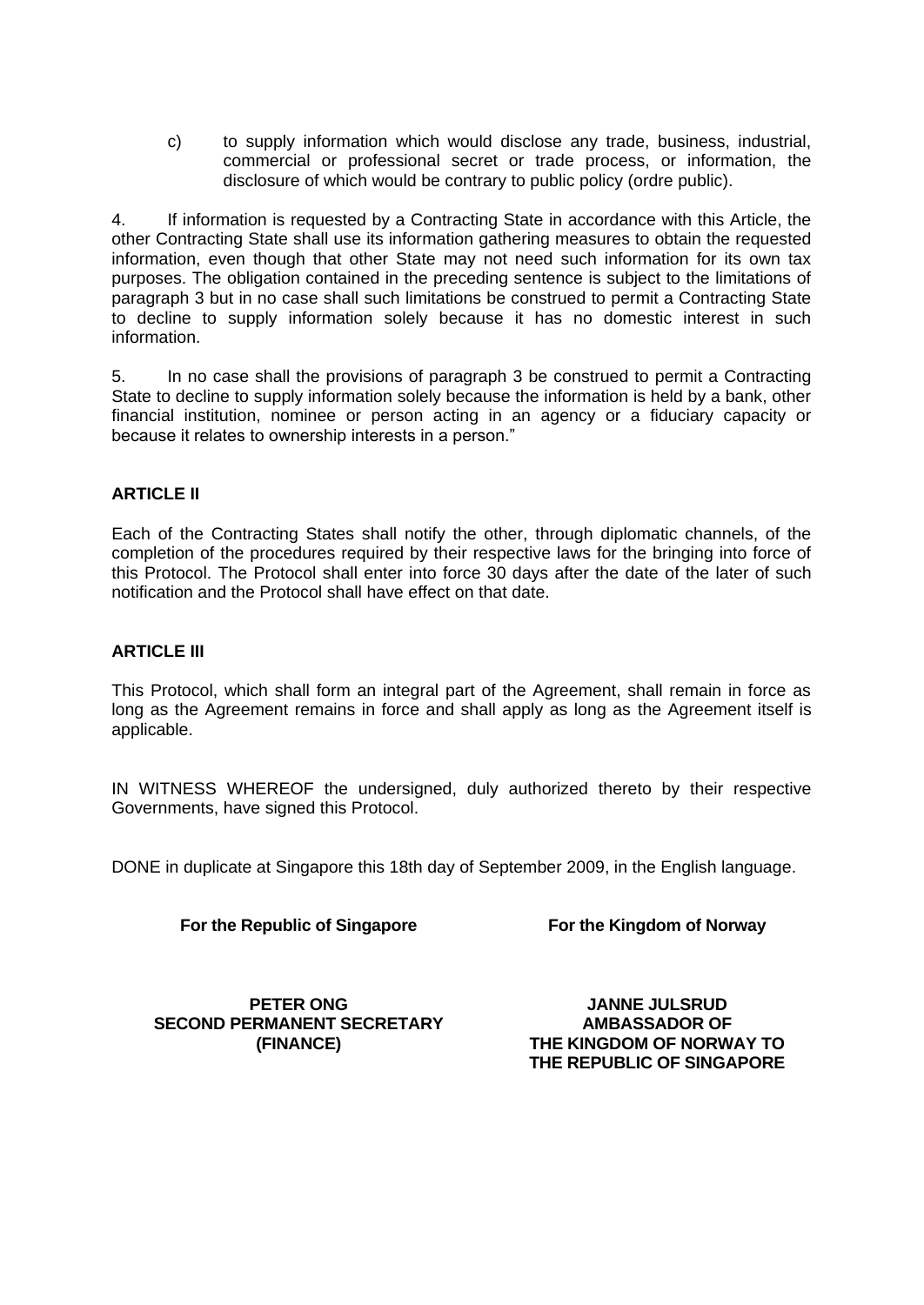# **ANNEX B**

## **CONVENTION BETWEEN THE REPUBLIC OF SINGAPORE AND THE KINGDOM OF NORWAY FOR THE AVOIDANCE OF DOUBLE TAXATION AND THE PREVENTION OF FISCAL EVASION WITH RESPECT TO TAXES ON INCOME**

The Government of the Republic of Singapore and the Government of the Kingdom of Norway,

Desiring to conclude a Convention for the avoidance of double taxation with respect to taxes on income,

Have agreed as follows:

## **ARTICLE 1 – PERSONAL SCOPE**

This Convention shall apply to persons who are residents of one or both of the Contracting States.

#### **ARTICLE 2 – TAXES COVERED**

1. This Convention shall apply to taxes on income imposed on behalf of each Contracting State or of its local authorities, irrespective of the manner in which they are levied.

2. There shall be regarded as taxes on income all taxes imposed on total income or on elements of income, including taxes on gains from the alienation of movable or immovable property and taxes on the total amounts of wages or salaries paid by enterprises.

3. The existing taxes to which the Convention shall apply are:

a) In Singapore:

the income tax

(hereinafter referred to as "Singapore tax").

- b) In Norway:
	- (i) the national tax on income (inntektsskatt til staten);
	- (ii) the county municipal tax on income (inntektsskatt til fylkeskommunen);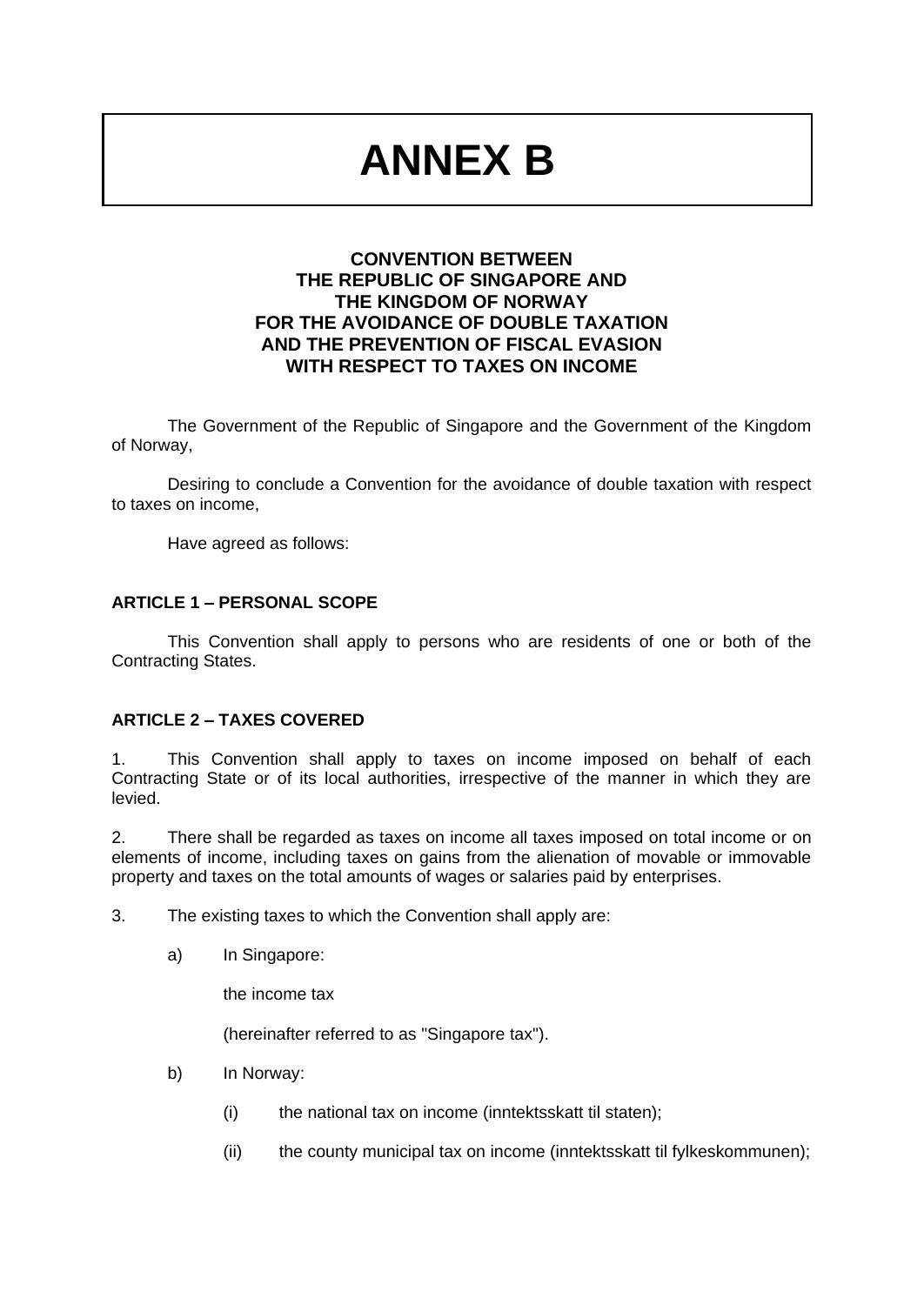- (iii) the municipal tax on income (inntektsskatt til kommunen);
- (iv) the national contributions to the Tax Equalisation Fund (fellesskatt til Skattefordelingsfondet);
- (v) the national dues on remuneration to non-resident artistes (avgift til staten av honorarer som tilfaller kunstnere bosatt i utlandet);
- (vi) the seamen's tax (sjØmannsskatt);

(hereinafter referred to as "Norwegian tax").

4. The Convention shall apply also to any identical or substantially similar taxes which are imposed after the date of signature of the Convention in addition to, or in place of, the existing taxes.

5. If by reason of changes made in the taxation law of either Contracting State, it seems desirable to amend any Article of the Convention without affecting the general principles thereof the necessary amendments may be made by mutual consent by means of an exchange of diplomatic notes or in any other manner in accordance with their constitution procedures.

## **ARTICLE 3 – GENERAL DEFINITIONS**

- 1. For the purposes of this Convention, unless the context otherwise requires:
	- a) (i) the term "Singapore" means the Republic of Singapore;
		- (ii) the term "Norway" means the Kingdom of Norway; the term does not comprise Svalbard, Jan Mayen and the Norwegian dependencies ("biland");
	- b) the terms "a Contracting State" and "the other Contracting State" mean Singapore or Norway as the context requires;
	- c) the term "person" includes an individual, an undivided estate of a deceased person, a trust, a company and any other body of persons which is treated as an entity for tax purposes;
	- d) the term "company" means any body corporate or any other entity which is treated as a body corporate for tax purposes;
	- e) the terms "enterprise of a Contracting State" and "enterprise of the other Contracting State" mean respectively an enterprise carried on by a resident of a Contracting State and an enterprise carried on by a resident of the other Contracting State;
	- f) the term "tax" means Singapore tax or Norwegian tax as the context requires;
	- g) the term "national" means:
		- (i) any individual possessing the nationality of a Contracting State;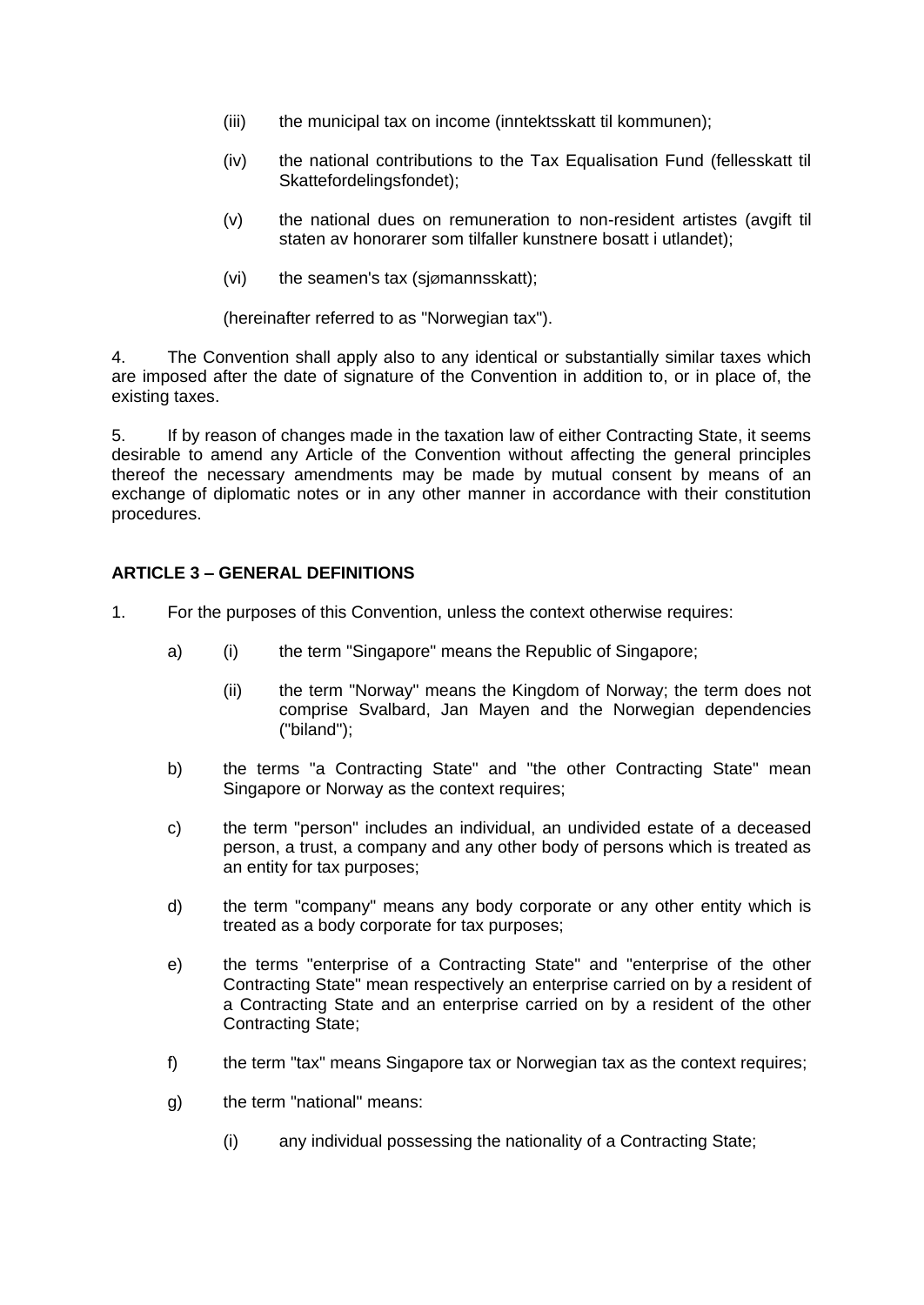- (ii) any legal person, partnership and association deriving its status as such from the laws in force in a Contracting State;
- h) the term "international traffic" means carriage of passengers, mails, livestock or goods by a ship or aircraft which is operated by an enterprise of one of the Contracting States, except when the ship or aircraft is operated solely between places in the other Contracting State;
- i) the term "profits of an enterprise" does not include rents or royalties in respect of literary or artistic copyrights, motion picture films or of tapes for television or broadcasting or of mines, oil wells, quarries, or other places of extraction of natural resources or of timber or forest produce, or income in the form of dividends, interest, rents, royalties, or fees or other payments derived from the management, control or supervision of the trade, business or other activity of any other enterprise or concern or payments for labour or personal services or income derived from the operation of ships or aircraft;
- j) the term "competent authority" means;
	- (i) in Singapore, the Minister for Finance or his authorised representative;
	- (ii) in Norway, the Minister of Finance and Customs or his authorised representative.

2. As regards the application of the Convention by a Contracting State any term not defined therein shall, unless the context otherwise requires, have the meaning which it has under the laws of that State concerning the taxes to which the Convention applies.

#### **ARTICLE 4 – FISCAL DOMICILE**

1. For the purposes of this Convention, the term "resident of a Contracting State" means any person who, under the laws of a Contracting State is treated as a resident of that State for tax purposes.

2. Where by reason of the provisions of paragraph 1, an individual is a resident of both Contracting States, then his status shall be determined as follows:

- a) he shall be deemed to be a resident of the Contracting State in which he has a permanent home available to him; if he has a permanent home available to him in both Contracting States, he shall be deemed to be a resident of the Contracting State with which his personal and economic relations are closer (hereinafter referred to as his "centre of vital interests");
- b) if the Contracting State in which he has his centre of vital interests cannot be determined, or if he has not a permanent home available to him in either Contracting State, he shall be deemed to be a resident of the Contracting State in which he has an habitual abode;
- c) if he has an habitual abode in both Contracting States or in neither of them, the competent authorities of the two Contracting States shall settle the question by mutual agreement.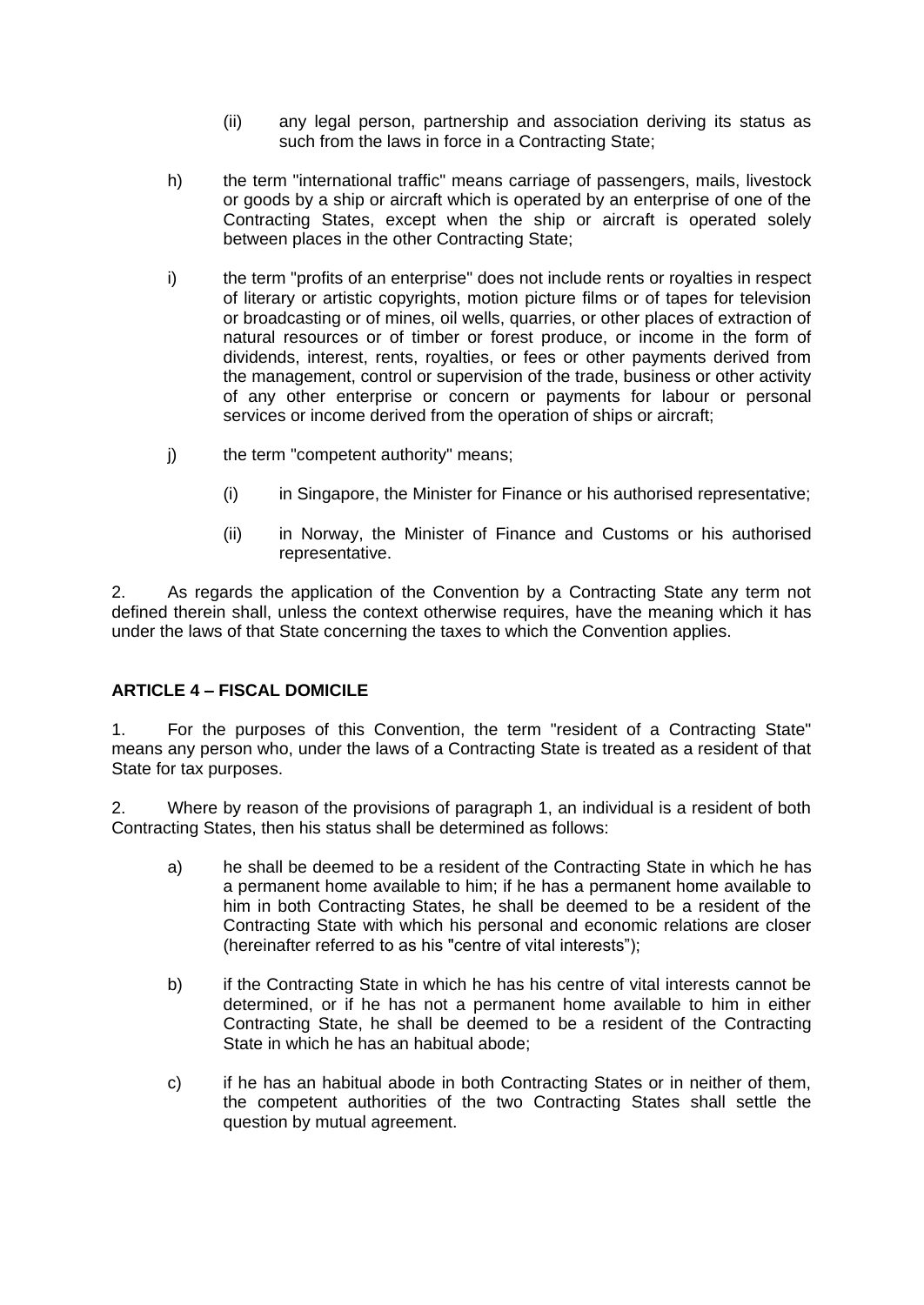3. Where by reason of the provisions of paragraph 1, a person other than an individual is a resident of both Contracting States, it shall be deemed to be a resident of the Contracting State in which its place of effective management is situated. If its place of effective management cannot be determined, the competent authorities of the Contracting States shall settle the question by mutual agreement.

## **ARTICLE 5 – PERMANENT ESTABLISHMENT**

1. For the purposes of this Convention, the term "permanent establishment" means a fixed place of business through which the business of an enterprise is wholly or partly carried on.

- 2. The term "permanent establishment" includes especially but is not limited to:
	- a) a place of management;
	- b) a branch;
	- c) an office;
	- d) a store or other sales outlet;
	- e) a factory;
	- f) a workshop;
	- g) a warehouse, except where used for purposes mentioned in paragraph 5; and
	- h) a mine, an oil or gas well, a quarry or any other place of extraction of natural resources.
- 3. The term "permanent establishment" also includes:
	- a) a building site, or a construction, installation or assembly project, but only if such site or project is continued for more than 6 months;
	- b) the furnishing of services, including consultancy services, by a resident of a Contracting State through employees or other personnel for a period or periods aggregating more than three months in any 12-month period.

4. An enterprise of a Contracting State shall be deemed to have a permanent establishment in the other Contracting State if it carries on supervisory activities in that other Contracting State for more than 6 months in connection with a construction, installation or assembly project or any combination of them which are being undertaken in that other Contracting State.

- 5. The term "permanent establishment" shall be deemed not to include
	- a) the use of facilities solely for the purpose of storage or display of goods or merchandise belonging to the enterprise;
	- b) the maintenance of a stock of goods or merchandise belonging to the enterprise solely for the purpose of storage or display;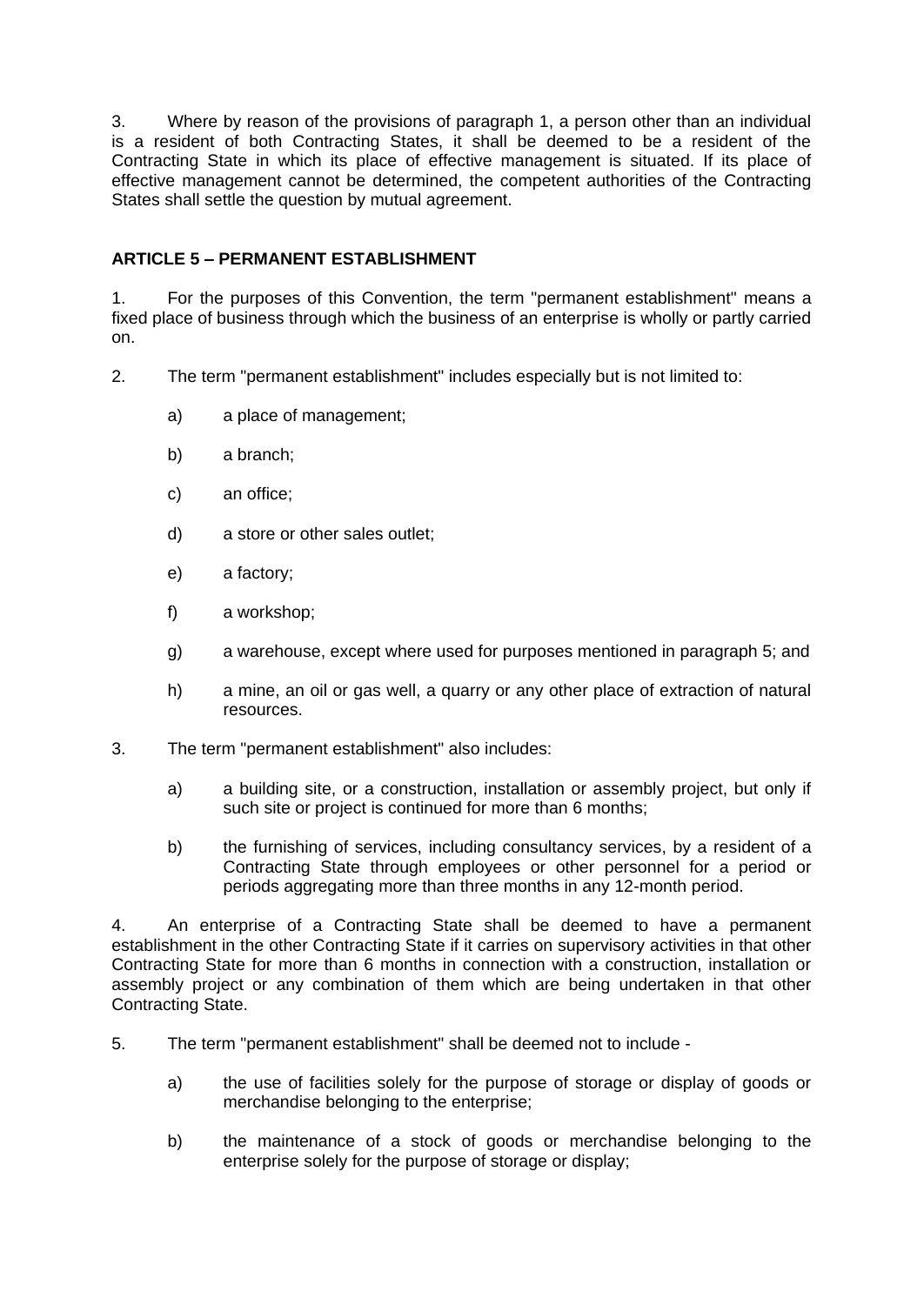- c) the maintenance of a stock of goods or merchandise belonging to the enterprise solely for the purpose of processing by another enterprise;
- d) the maintenance of a fixed place of business solely for the purpose of purchasing goods or merchandise or of collecting information, for the enterprise;
- e) the maintenance of a fixed place of business solely for the purpose of advertising, for the supply of information, for scientific research or for similar activities which have a preparatory or auxiliary character for the enterprise.

6. A person acting in a Contracting State on behalf of an enterprise of the other Contracting State, other than an agent of an independent status to whom paragraph 7 applies, shall be deemed to be a permanent establishment in the first-mentioned Contracting State if -

- a) he has, and habitually exercises in the first-mentioned Contracting State, an authority to conclude contracts for or on behalf of the enterprise unless the exercise of such authority is limited to the purchase of goods or merchandise for that enterprise; or
- b) he habitually maintains in the first-mentioned Contracting State a stock of goods or merchandise belonging to the enterprise from which he regularly fills orders on behalf of the enterprise; or
- c) he habitually secures orders in the first-mentioned Contracting State wholly or almost wholly for the enterprise itself or for any other enterprise which is controlled by it or has a controlling interest in it.

7. An enterprise of a Contracting State shall not be deemed to have a permanent establishment in the other Contracting State merely because that enterprise carries on business in that other Contracting State through a broker, general commission agent, or any other agent of an independent status, where such broker or agent is acting in the ordinary course of his business.

8. Except with respect to reinsurance, an enterprise of a Contracting State shall be deemed to have a permanent establishment in the other Contracting State if it collects premiums in that other State, or insures risks situated therein, through an employee or representative situated therein who is not an agent of independent status to whom paragraph 7 applies.

9. The fact that a company which is a resident of a Contracting State controls or is controlled by a company which is a resident of the other Contracting State, or which carries on business in that other State (whether through a permanent establishment or otherwise), shall not of itself constitute either company a permanent establishment of the other.

#### **ARTICLE 6 – INCOME FROM IMMOVABLE PROPERTY**

1. Income derived by a resident of a Contracting State from immovable property (including income from agriculture or forestry) situated in the other Contracting State may be taxed in that other State.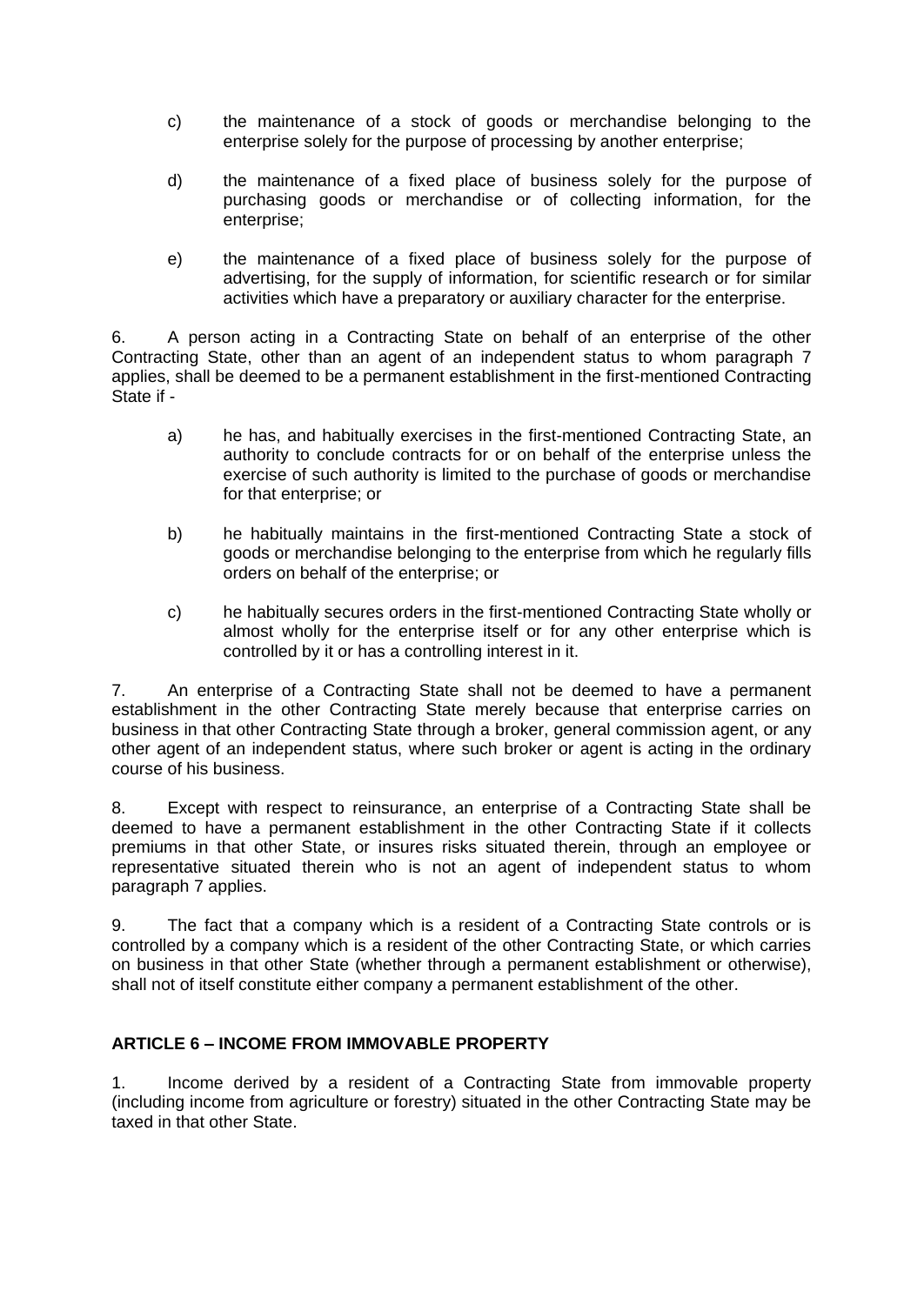2. The term "immovable property" shall have the meaning which it has under the law of the Contracting State in which the property in question is situated. The term shall in any case include property accessory to immovable property, livestock and equipment used in agriculture and forestry, rights to which the provisions of general law respecting landed property apply, usufruct of immovable property and rights to variable or fixed payments as consideration for the working of, or the right to work, mineral deposits, sources and other natural resources; ships and aircraft shall not be regarded as immovable property.

3. The provisions of paragraph 1 shall apply to income derived from the direct use, letting, or use in any other form of immovable property.

4. The provisions of paragraphs 1 and 3 shall also apply to the income from immovable property of an enterprise and to income from immovable property used for the performance of independent personal services.

# **ARTICLE 7 – BUSINESS PROFITS**

1. The profits of an enterprise of a Contracting State shall be taxable only in that State unless the enterprise carries on business in the other Contracting State through a permanent establishment situated therein. If the enterprise carries on business as aforesaid, the profits of the enterprise may be taxed in the other State but only so much of them as is attributable to that permanent establishment.

2. Subject to the provisions of paragraph 3, where an enterprise of a Contracting State carries on business in the other Contracting State through a permanent establishment situated therein, there shall in each Contracting State be attributed to that permanent establishment the profits which it might be expected to make if it were a distinct and separate enterprise engaged in the same or similar activities under the same or similar conditions and dealing wholly independently with the enterprise of which it is a permanent establishment.

3. In determining the profits of a permanent establishment, there shall be allowed as deductions all expenses, including executive and general administrative expenses, which would be deductible if the permanent establishment were an independent enterprise, insofar as they are reasonably allocable to the permanent establishment, whether incurred in the Contracting State in which the permanent establishment is situated or elsewhere.

4. No profits shall be attributed to a permanent establishment by reason of the mere purchase by that permanent establishment of goods or merchandise for the enterprise.

5. Where profits include items of income which are dealt with separately in other Articles of this Convention, then the provisions of those Articles shall not be affected by the provisions of this Article.

# **ARTICLE 8 – SHIPPING AND AIR TRANSPORT**

1. Notwithstanding the provisions of Article 7, profits of an enterprise of one of the Contracting States from the operation of aircraft in international traffic shall be taxable only in that State.

2. Notwithstanding the provisions of Article 7, profits of an enterprise of one of the Contracting States from the operation of ships in international traffic may be taxed in the other Contracting State only if such profits are derived from that other Contracting State.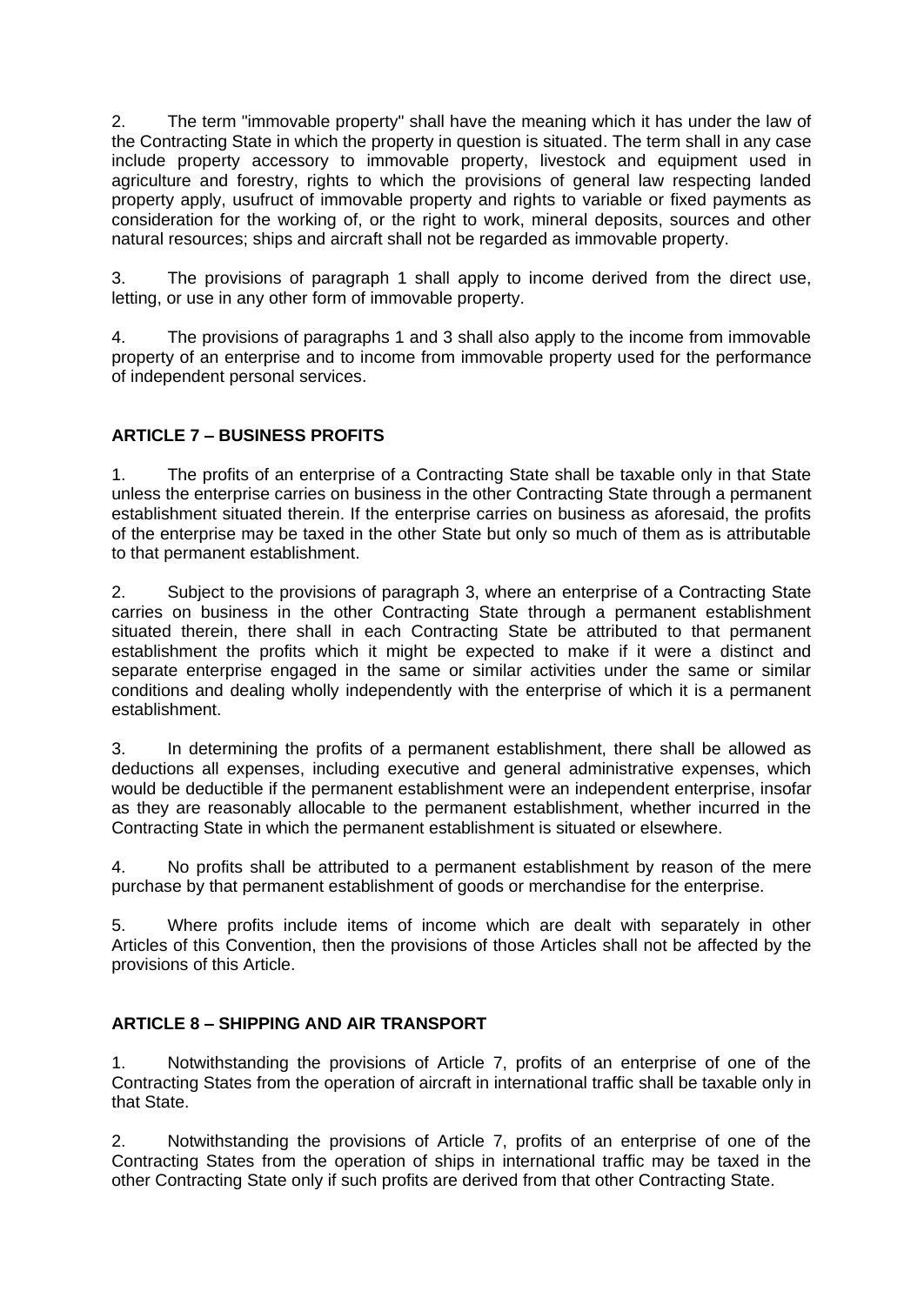- 3. Provided that
	- a) when a Singapore enterprise derives profits from Norway by operating ships in international traffic the tax charged in Norway in respect of such profits shall be reduced by an amount equal to 50 percent thereof and the reduced amount of the Norwegian tax payable shall be allowed as a credit against the Singapore tax charged in respect of such profits;
	- b) when a Norwegian enterprise derives profits from Singapore by operating ships in international traffic the tax charged in Singapore in respect of such profits shall be reduced by 50 per cent thereof and the reduced amount of the Singapore tax payable on the profits shall be allowed as a credit against the Norwegian tax charged in respect of these profits.

4. Where a ship or aircraft is operated solely between places in a Contracting State and one or more structures used for the exploration or exploitation of natural resources situated in waters adjacent to the territorial waters of that State, the exemption or reduction of tax provided for in paragraphs 1 and 3 of this Article shall not apply.

5. The provisions of paragraphs 1, 2 and 3 shall also apply to profits from the participation in a pool, a joint business or an international operating agency, but only to so much of the profits so derived as is attributable to the participant in proportion to its share in the joint operation.

6. The provisions of paragraph 1 shall apply to profits derived by the joint Norwegian, Danish and Swedish air transport consortium Scandinavian Airlines System (SAS), but only in so far as profits derived by Det Norske Luftfartsselskap A/S (DNL), the Norwegian partner of the Scandinavian Airlines System (SAS), are in proportion to its share in that organisation.

# **ARTICLE 9 – ASSOCIATED ENTERPRISES**

**Where** 

- a) an enterprise of a Contracting State participates directly or indirectly in the management, control or capital of an enterprise of the other Contracting State, or
- b) the same persons participate directly or indirectly in the management, control or capital of an enterprise of a Contracting State and an enterprise of the other Contracting State,

and in either case conditions are made or imposed between the two enterprises in their commercial or financial relations which differ from those which would be made between independent enterprises, then any profits which would, but for those conditions, have accrued to one of the enterprises, but, by reason of those conditions, have not so accrued, may be included in the profits of that enterprise and taxed accordingly.

#### **ARTICLE 10 – DIVIDENDS**

1. Dividends paid by a company which is a resident of a Contracting State to a resident of the other Contracting State may be taxed in both Contracting States.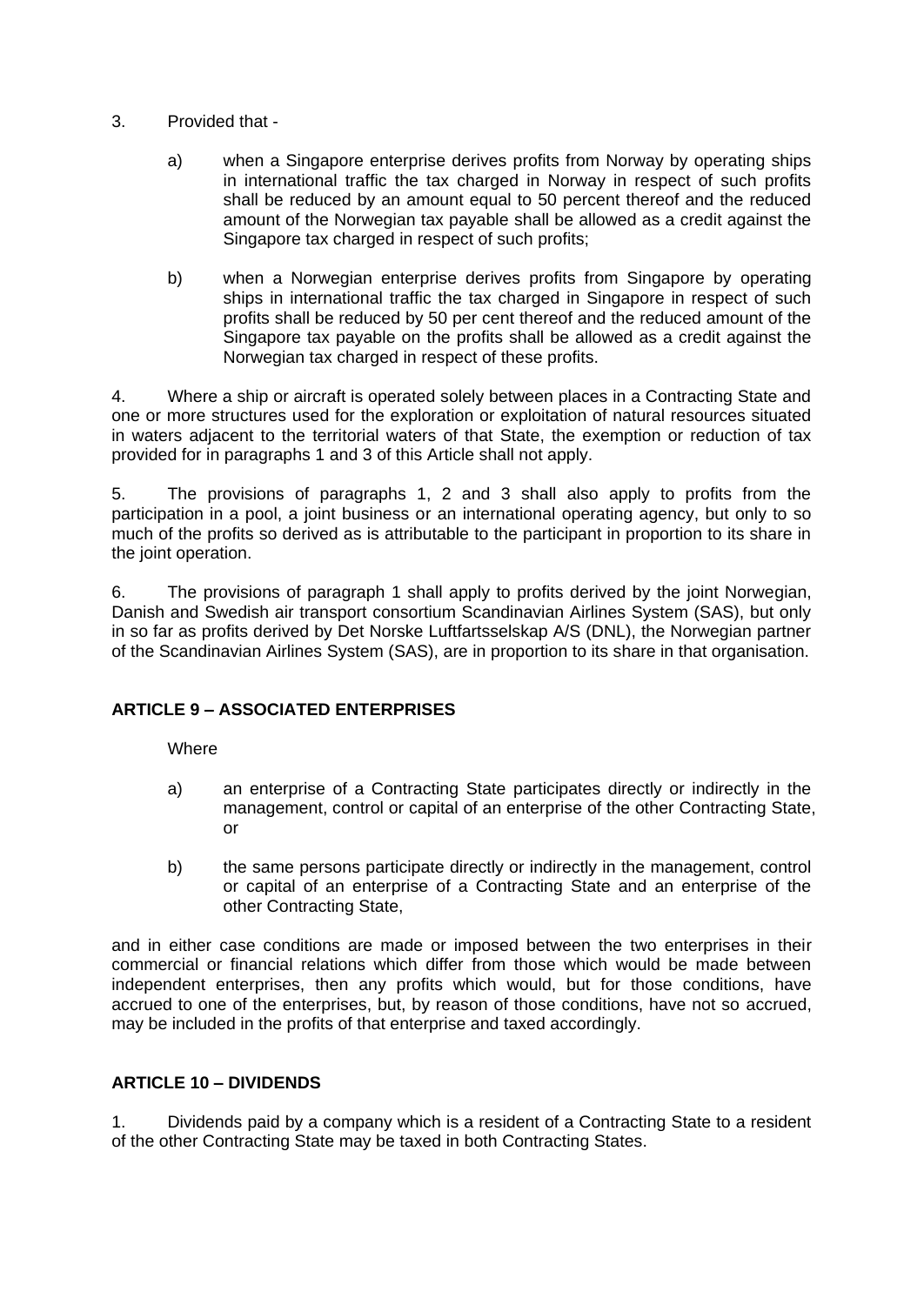2. Where such dividends are taxed in the Contracting State of which the company paying the dividends is a resident and according to the laws of that State, and the recipient is the beneficial owner of the dividends, the tax so charged shall not exceed 15 per cent of the gross amount of the dividends. The competent authorities of the Contracting States shall by mutual agreement settle the mode of application of this limitation.

This paragraph shall not affect the taxation of the company in respect of the profits out of which the dividends are paid.

3. The Government of Singapore Investment Corporation Pte Ltd shall be exempt from Norwegian tax with respect to dividends on shares in Norwegian joint stock companies, provided that the scope of this exemption has been agreed by the competent authorities of the Contracting States.

However, such exemption shall in no case be given with respect to shares held for other than public purposes and not if the holding constitutes a substantial participation.

4. The provisions of paragraph 2 shall apply to dividends paid by a company which is a resident of Singapore if Singapore, subsequent to the date of signature of this Convention, imposes a tax on dividends in addition to the tax chargeable in respect of the profits or income of the company.

5. The term "dividend" as used in this Article means income from shares, mining shares, founders' shares or other rights, not being debt-claims, participating in profits, as well as income from other corporate rights which is subject to the same taxation treatment as income from shares by the laws of the State of which the company making the distribution is a resident.

6. The provisions of paragraphs 1 and 2 shall not apply if the beneficial owner of the dividends, being a resident of a Contracting State, carries on business in the other Contracting State, of which the company paying the dividends is a resident, through a permanent establishment situated therein, and the holding in respect of which the dividends are paid is effectively connected with such permanent establishment. In such case the provisions of Article 7 shall apply.

7. Where a company which is a resident of a Contracting State derives profits or income from the other Contracting State, that other State may not impose any tax on the dividends paid by the company, except insofar as such dividends are paid to a resident of that other State or insofar as the holding in respect of which the dividends are paid is effectively connected with a permanent establishment situated in that other State, nor subject the company's undistributed profits to a tax on the company's undistributed profits, even if the dividends paid or the undistributed profits consist wholly or partly of income arising in such other State.

- 8. (a) Dividends shall be deemed to arise in Norway if they are paid by a company which is a resident of Norway.
	- (b) Dividends shall be deemed to arise in Singapore:-
		- (i) if they are paid by a company which is a resident of Singapore; or
		- (ii) if they are paid by a company which is a resident of Malaysia out of profits arising in Singapore and qualifying as dividends arising in Singapore under Article VII of the Agreement for the Avoidance of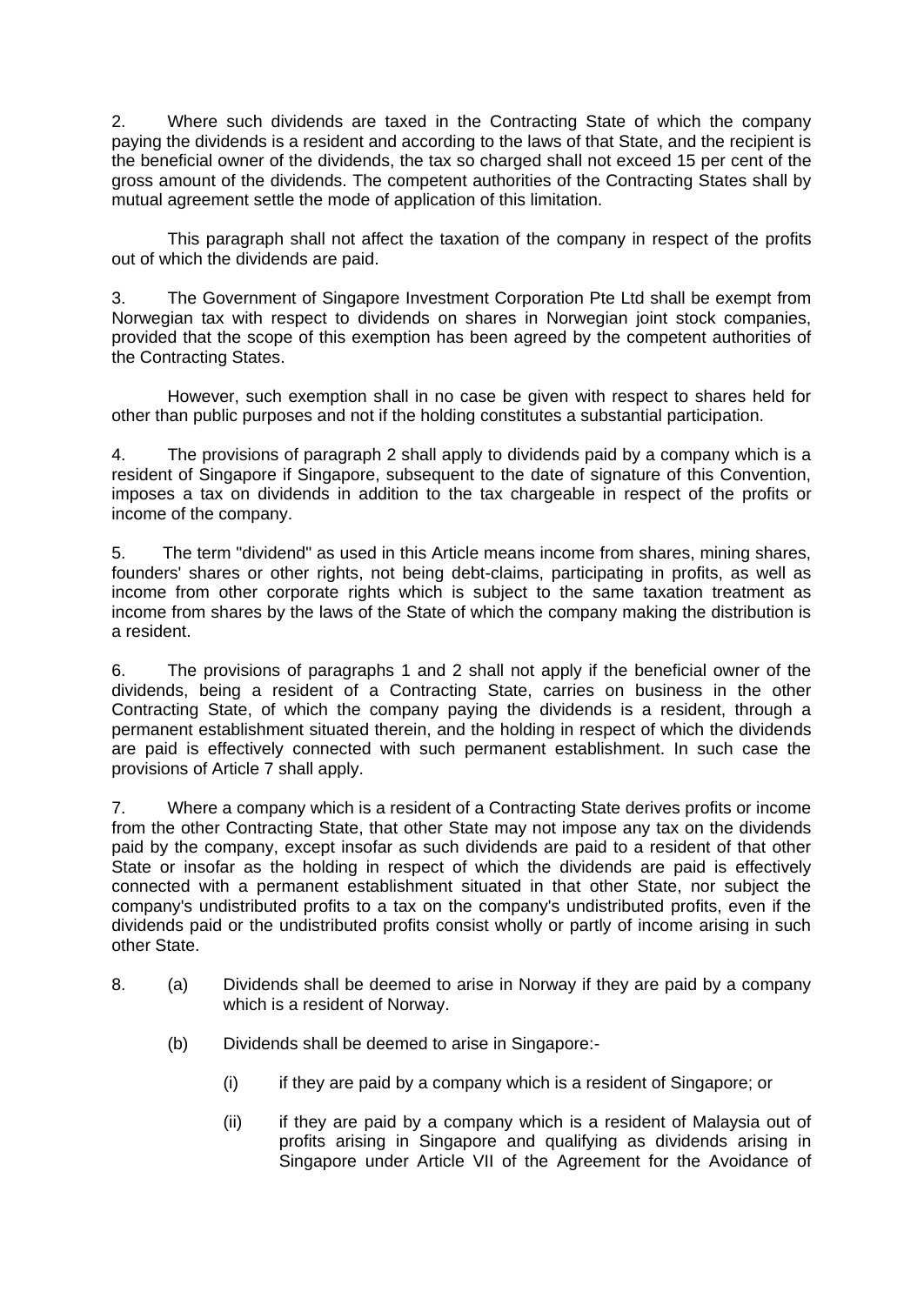Double Taxation between Singapore and Malaysia signed on 26th December 1968.

#### **ARTICLE 11 – INTEREST**

1. Interest arising in a Contracting State and paid to a resident of the other Contracting State may be taxed in that other State.

2. However, such interest may also be taxed in the Contracting State in which it arises and according to the laws of that State, but if the recipient is the beneficial owner of the interest, the tax so charged shall not exceed 15 per cent of the gross amount of the interest. The competent authorities of the Contracting States shall by mutual agreement settle the mode of application of this limitation.

3. Notwithstanding the provisions of paragraph 2, interest arising in a Contracting State and paid to the Government of the other Contracting State shall be exempt from tax in the first-mentioned Contracting State.

- 4. For the purposes of paragraph 3, the term "Government":-
	- (a) in the case of Singapore means the Government of Singapore, and shall include:
		- (i) the Monetary Authority of Singapore and the Board of Commissioners of Currency;
		- (ii) the Government of Singapore Investment Corporation Pte Ltd;
		- (iii) INTRACO Limited, The Development Bank of Singapore Limited and Export Credit Insurance Corporation of Singapore Limited;
		- (iv) a statutory body or any institution wholly or mainly owned by the Government of Singapore, a local authority or a statutory body thereof, as may be agreed from time to time between the competent authorities of the Contracting States;
	- (b) in the case of Norway means the Government of Norway, and shall include:
		- (i) a local authority;
		- (ii) the Central Bank of Norway;
		- (iii) the Norwegian Guarantee Institute for Export Credits;
		- (iv) A/S Eksportfinans; and
		- (v) any institution wholly or mainly owned by the Government of Norway or a local authority thereof, as may be agreed from time to time by the competent authorities of the Contracting States.

5. The term "interest" as used in this Article means income from debt-claims of every kind, whether or not secured by mortgage, as well as all other income assimilated to income from money lent by the taxation laws of the State in which the income arises, and in particular, income from government securities and income from bonds or debentures,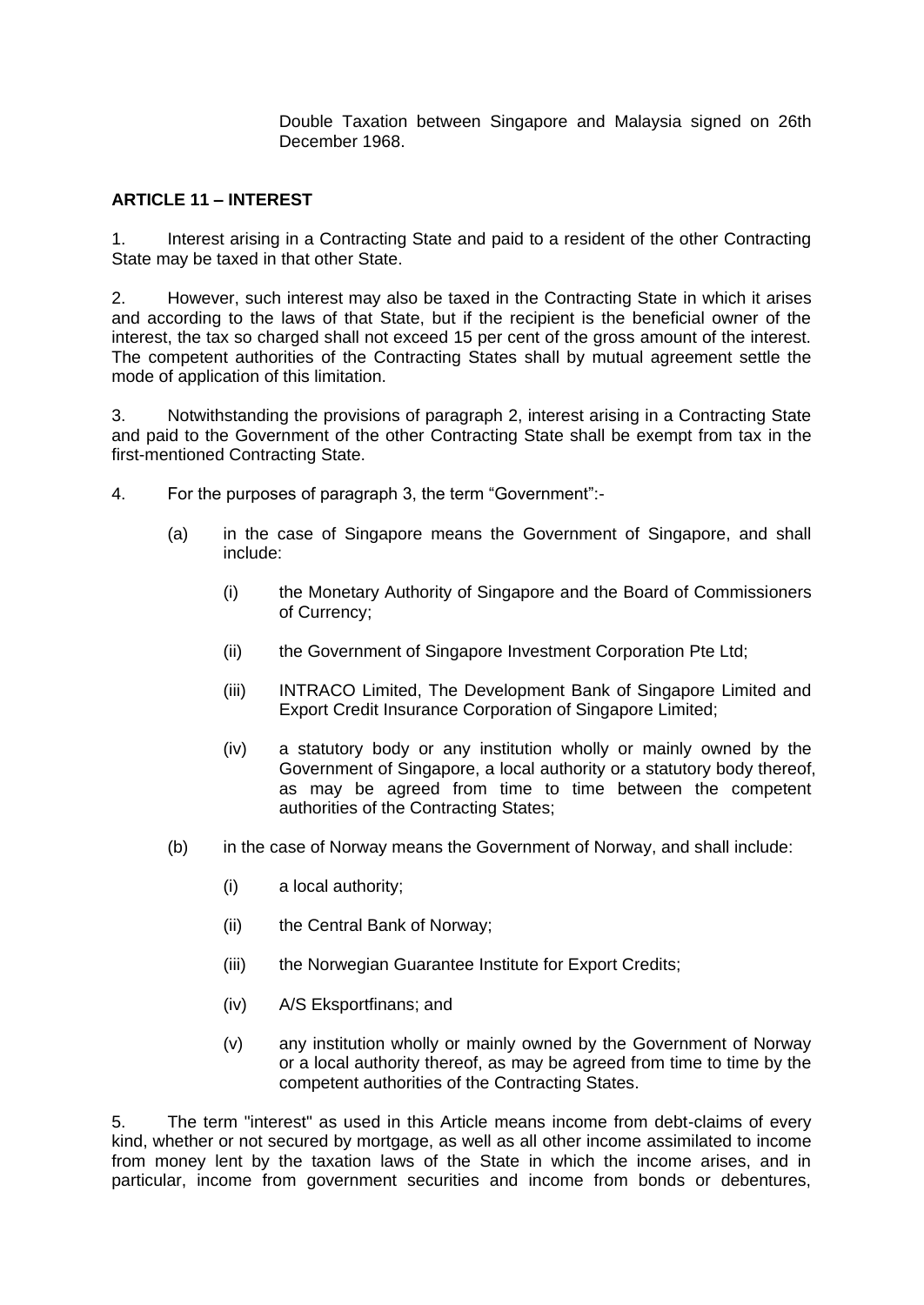including premiums and prizes attaching to such securities, bonds or debentures. Penalty charges for late payment shall not be regarded as interest for the purpose of this Article.

6. The provisions of paragraphs 1 and 2 shall not apply if the beneficial owner of the interest being a resident of a Contracting State, carries on business in the other Contracting State in which the interest arises, through a permanent establishment situated therein, and the debt-claim in respect of which the interest is paid is effectively connected with such permanent establishment. In such case the provisions of Article 7 shall apply.

7. Interest shall be deemed to arise in a Contracting State when the payer is that State itself, a political subdivision, a local authority, a statutory body or a resident of that State. Where, however, the person paying the interest, whether he is a resident of a Contracting State or not, has in a Contracting State a permanent establishment in connection with which the indebtedness on which the interest is paid was incurred, and such interest is borne by such permanent establishment, then such interest shall be deemed to arise in the State in which the permanent establishment is situated.

8. Where, by reason of a special relationship between the payer and the beneficial owner or between both of them and some other person, the amount of the interest, having regard to the debt-claim for which it is paid, exceeds the amount which would have been agreed upon by the payer and the beneficial owner in the absence of such relationship, the provisions of this Article shall apply only to the last-mentioned amount. In such case, the excess part of the payments shall remain taxable according to the laws of each Contracting State, due regard being had to the other provisions of this Convention.

## **ARTICLE 12 – ROYALTIES**

1. Royalties arising in a Contracting State and paid to a resident of the other Contracting State may be taxed in that other State.

2. However, such royalties may also be taxed in the Contracting State in which they arise and according to the laws of that State, but if the recipient is the beneficial owner of the royalties, the tax so charged shall not exceed 15 per cent of the gross amount of the royalties. The competent authorities of the Contracting States shall by mutual agreement settle the mode of application of this limitation.

3. The term "royalties" as used in this Article means payments of any kind received as a consideration for the use of, or the right to use, any copyright of scientific work, any patent, trade mark, design or model, plan, secret formula or process, or for the use of, or the right to use, industrial, commercial, or scientific equipment, or for information concerning industrial or scientific experience.

4. The provisions of paragraphs 1 and 2 of this Article shall apply equally to any sum derived by a resident of one of the Contracting States from sources within the other Contracting State from the alienation of any right or property from which royalties, as defined in paragraph 3 of this Article, are or may be derived.

5. The provisions of paragraphs 1, 2 and 4 of this Article shall not apply if the recipient of the royalties or sums, being a resident of a Contracting State, carries on business in the other Contracting State in which the royalties arise, through a permanent establishment situated therein, and the right or property in respect of which the royalties are paid is effectively connected with such permanent establishment. In such case the royalties shall be treated as the income of the permanent establishment through which the business is carried on.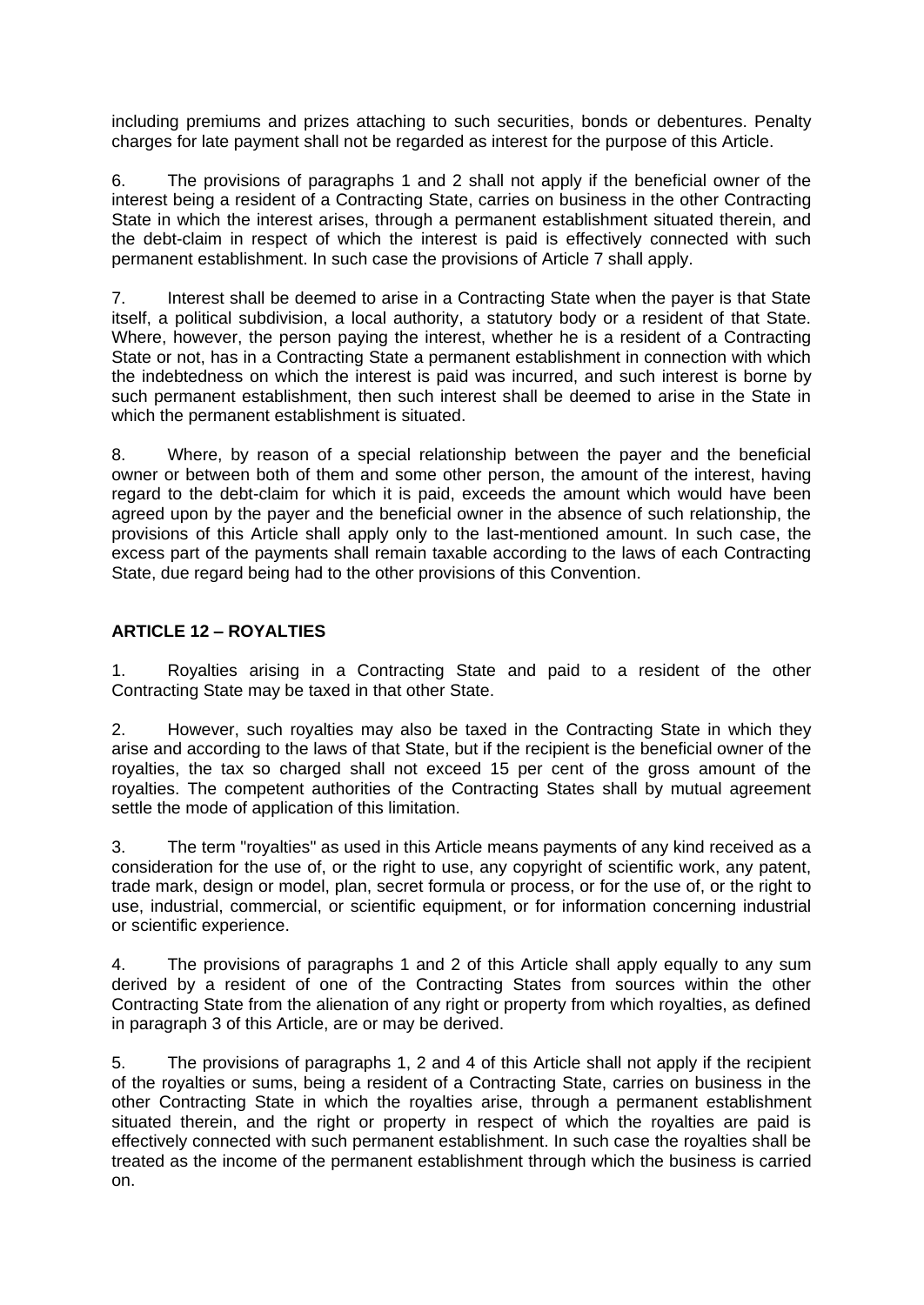6. Royalties shall be deemed to arise in a Contracting State when the payer is that State itself, a political subdivision, a local authority, a statutory body or a resident of that State. Where, however, the person paying the royalties, whether he is a resident of a Contracting State or not, has in a Contracting State a permanent establishment in connection with which the liability to pay the royalties was incurred, and such royalties are borne by such permanent establishment then such royalties shall be deemed to arise in the State in which the permanent establishment is situated.

7. Where, by reason of a special relationship between the payer and the beneficial owner or between both of them and some other person, the amount of the royalties, having regard to the right, use or information for which they are paid, exceeds the amount which would have been agreed upon by the payer and the beneficial owner in the absence of such relationship, the provisions of this Article shall apply only to the last-mentioned amount. In such case, the excess part of the payments shall remain taxable according to the laws of each Contracting State, due regard being had to the other provisions of this Convention.

## **ARTICLE 13 – PERSONAL SERVICES**

1. Subject to the provisions of Articles 14 and 16, salaries, wages and other similar remuneration or income derived by a resident of a Contracting State in respect of personal (including professional) services shall be taxable only in that State unless the services are rendered in the other Contracting State. If the services are so rendered, such remuneration or income as is derived therefrom may be taxed in that other State.

2. Notwithstanding the provisions of paragraph 1, remuneration or income derived by a resident of a Contracting State in respect of services rendered in the other Contracting State shall be taxable only in the first-mentioned State if:

- (a) the recipient is present in the other State for a period or periods not exceeding in the aggregate 183 days in any 12-month period, and
- (b) the services are rendered for or on behalf of a person who is a resident of the first-mentioned State, and
- (c) the remuneration is subject to tax in the first-mentioned State, and
- (d) the remuneration is not borne by a permanent establishment which the employer has in the other State.

3. Notwithstanding the preceding provisions of this Article, remuneration derived by a resident of a Contracting State in respect of an employment exercised aboard a ship or aircraft operated in international traffic shall be taxable only in that Contracting State.

#### **ARTICLE 14 – DIRECTORS' FEES**

Directors' fees and other similar payments derived by a resident of a Contracting State in his capacity as a member of the board of directors or of a similar organ of a company which is a resident of the other Contracting State may be taxed in that other State.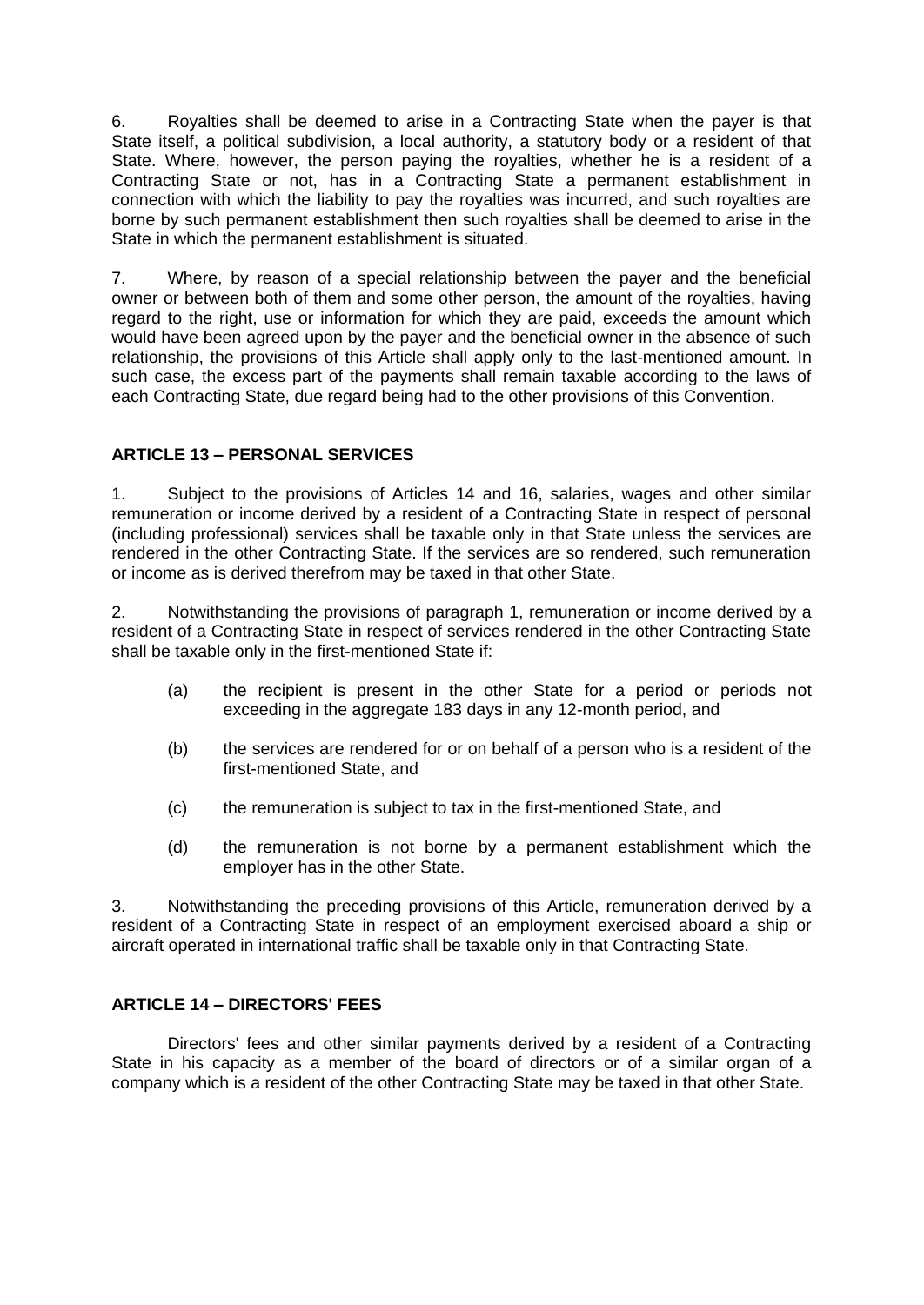#### **ARTICLE 15 – ARTISTES AND ATHLETES**

1. Notwithstanding the provisions of Article 13, income derived by a resident of a Contracting State as an entertainer, such as a theatre, motion picture, radio or television artiste, or a musician, or as an athlete, from his personal activities as such exercised in the other Contracting State, may be taxed in that other Contracting State.

Such income shall, however, be exempt from tax in that other Contracting State if such activities are supported, wholly or substantially, from the public funds of the Government of either Contracting State or a local authority or a statutory body thereof.

2. Where income in respect of personal activities exercised in a Contracting State by an entertainer or an athlete in his capacity as such accrues not to the entertainer or athlete himself but to another person, that income may, notwithstanding the provisions of Articles 7 and 13, be taxed in that Contracting State.

Such income shall, however, be exempt from tax in that Contracting State if such activities are supported, wholly or substantially, from the public funds of the Government of either Contracting State or a local authority or a statutory body thereof.

#### **ARTICLE 16 – GOVERNMENT SERVICE**

- 1. (a) Remuneration, other than a pension, paid by a Contracting State or a political subdivision, a local authority or a statutory body thereof to an individual in respect of services rendered to that State or subdivision or authority or body shall be taxable only in that State.
	- (b) However, such remuneration shall be taxable only in the other Contracting State if the services are rendered in that State and the individual is a resident of that State who:
		- (i) is a national of that State; or
		- (ii) did not become a resident of that State solely for the purpose of rendering the services.

2. The provisions of this Article shall not apply to any remuneration in respect of services rendered in connection with any trade or business carried on for purposes of profit.

#### **ARTICLE 17 – INCOME NOT EXPRESSLY MENTIONED**

Items of income not expressly mentioned in the foregoing Articles of this Convention and arising in a Contracting State may be taxed in that State.

#### **ARTICLE 18 – LIMITATION OF RELIEF**

1. Where this Convention provides (with or without other conditions) that income from sources in Norway shall be exempt from tax, or taxed at a reduced rate, in Norway and under the laws in force in Singapore the said income is subject to tax by reference to the amount thereof which is remitted to or received in Singapore and not by reference to the full amount thereof, then the exemption or reduction of tax to be allowed under this Convention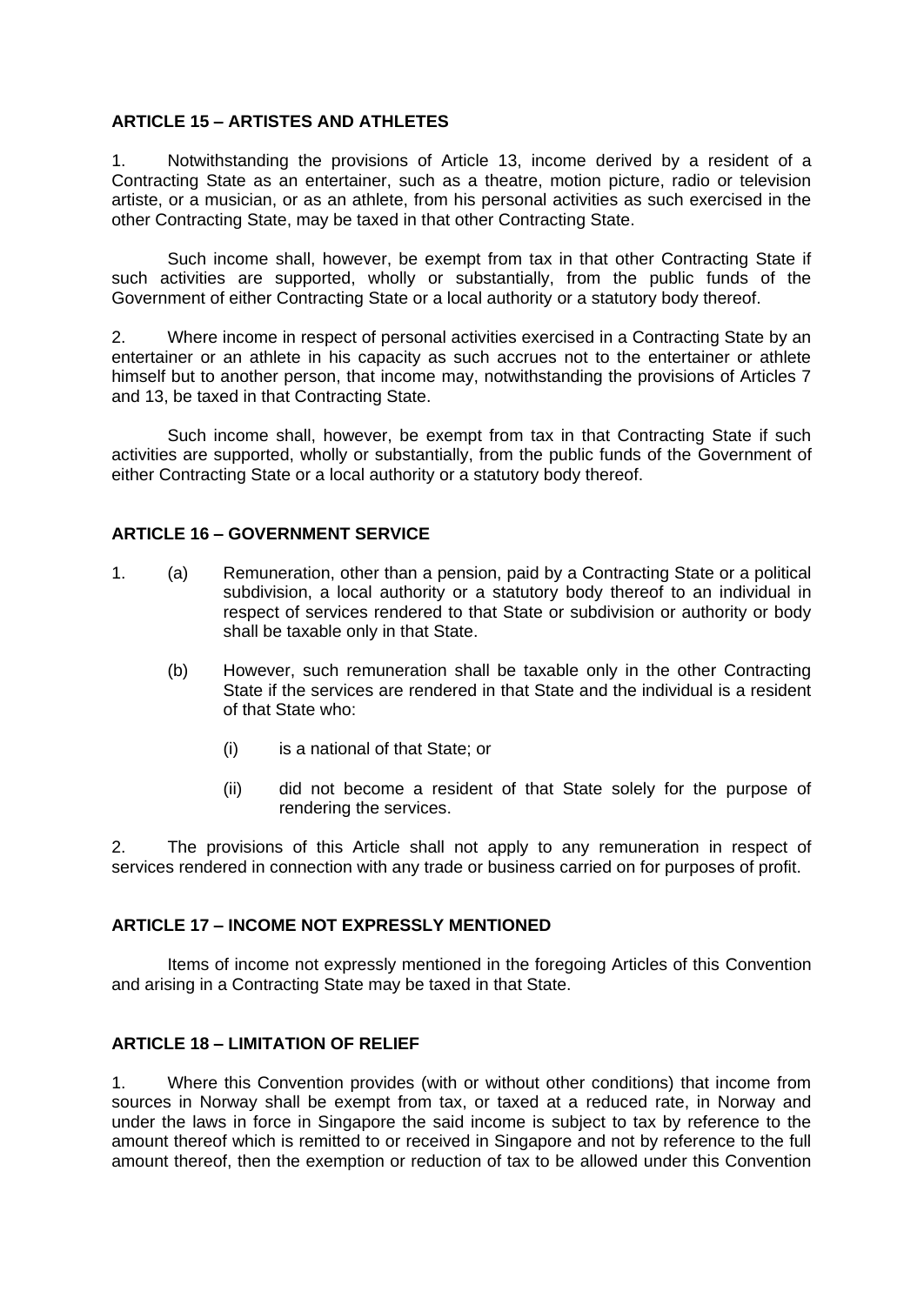in Norway shall apply only to so much of the income as is remitted to or received in Singapore.

2. However, this limitation does not apply to income derived by the Government of Singapore or any person approved by the competent authority of Singapore for the purpose of this paragraph. The term "the Government of Singapore" shall include its agencies and statutory bodies.

#### **ARTICLE 19 – ELIMINATION OF DOUBLE TAXATION**

1. The laws of each Contracting State shall continue to govern the taxation of income arising in that State except where express provision to the contrary is made in this Convention. Where income is subject to tax in both Contracting States, relief from double taxation shall be given in accordance with the following paragraphs of this Article.

2. In Singapore double taxation shall be eliminated as follows:

Subject to the provisions of the laws of Singapore regarding the allowance as a credit against Singapore tax of tax payable in any country other than Singapore, Norwegian tax payable, whether directly or by deduction in respect of income from sources within Norway, shall be allowed as a credit against Singapore tax payable in respect of that income. Where such income is a dividend paid by a company which is a resident of Norway to a resident of Singapore the credit shall take into account (in addition to any Norwegian tax on dividends) the Norwegian corporation tax payable in respect of its profits by the company paying the dividends. If, however, Singapore imposes in accordance with the provisions of paragraph 4 of Article 10, a tax on dividends in addition to the tax chargeable in respect of the profits or income of a company paying such dividends the second sentence of this sub-paragraph shall apply only to dividends paid by a company which is a resident of Norway to a company which is a resident of Singapore and which owns directly or indirectly not less than 25 per cent of the share capital in the first-mentioned company.

- 3. In Norway double taxation shall be eliminated as follows:
	- (a) Where a resident of Norway derives income which, in accordance with the provisions of this Convention, may be taxed in Singapore, Norway shall, subject to the provisions of sub-paragraphs (b), (c) and (e), exempt such income from tax.
	- (b) Where a resident of Norway derives items of income which, in accordance with the provisions of Articles 8, 11, 12 and 14 may be taxed in Singapore, Norway shall allow as a deduction from the tax on the income of that person an amount equal to the tax paid in Singapore. Such deduction shall not, however, exceed that part of the tax, as computed before the deduction is given, which is attributable to such income derived from Singapore.
	- (c) (i) Where dividends are paid by a company which is a resident of Singapore to a company which is a resident of Norway, and which owns directly or indirectly not less than 25 per cent of the share capital of the first-mentioned company, then such dividends shall be exempt from tax in Norway.
		- (ii) Where dividends are paid by a company which is a resident of Singapore to a person, other than a company, resident in Norway,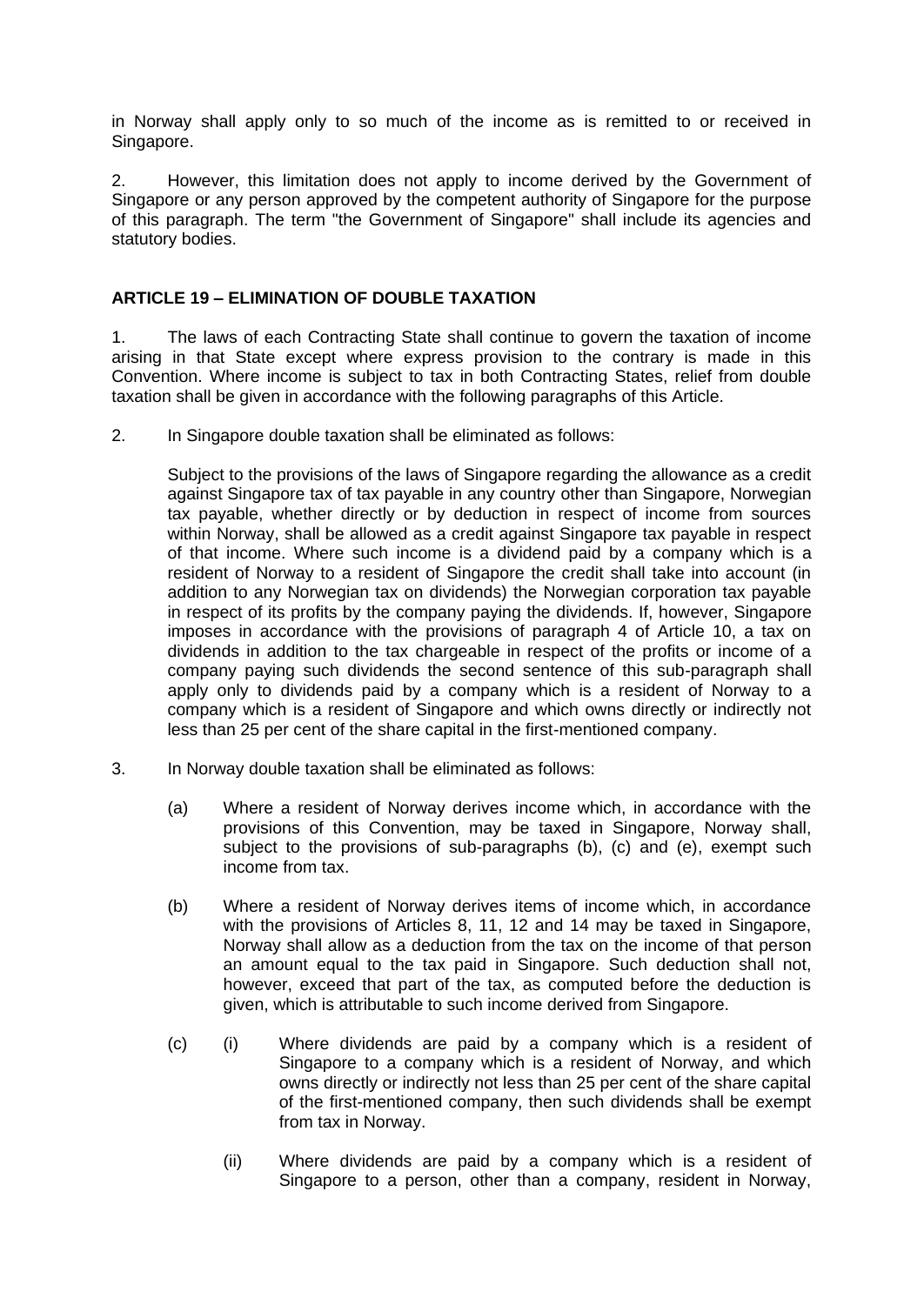who owns not less than 25 per cent of the share capital of the company paying the dividends, then such dividends shall be exempt from tax in Norway to the same extent as dividends paid by a company resident in Norway.

(iii) Where dividends are paid by a company which is a resident of Singapore to a resident of Norway, other than a company referred to in sub-paragraph (i), then Norway shall allow as a deduction from the tax on the income of that Norwegian resident an amount equal to 15 per cent of the net amount of the dividends.

If however, Singapore imposes in accordance with the provisions of paragraph 4 of Article 10, a tax on dividends in addition to the tax chargeable in respect of the profits or income of the company paying such dividends, the deductible amount shall equal 15 per cent of the gross amount of the dividends. Such deduction shall in no case, however, exceed that part of the tax, as computed before the deduction is given, which is attributable to the dividends paid.

- (d) (i) For the purposes of sub-paragraph (b) the deductible amount shall include any amount which would have been payable as Singapore tax for any year but for any reduction or exemption of Singapore tax on income arising in Singapore granted under the Economic Expansion Incentives (Relief From Income Tax) Act and the Income Tax Act.
	- (ii) For the purposes of sub-paragraph (c) dividends which have been exempted from Singapore tax under the Economic Expansion Incentives (Relief From Income Tax) Act and the Income Tax Act shall be exempt from tax in Norway.
	- (iii) The provisions of this sub-paragraph shall apply for the first five years for which this Convention is effective, but the competent authorities of the Contracting States may consult each other to determine whether this period shall be extended.
- (e) Where in accordance with any provisions of the Convention income derived by a resident of Norway is exempt from tax in Norway, Norway may nevertheless in calculating the amount of tax on the remaining income of such resident, take into account the exempted income.
- (f) The provisions of sub-paragraph (d) (i) and (ii) shall apply equally to any other provision or legislation which may subsequently be made or enacted granting a reduction or exemption which is agreed by the competent authorities to be of a substantially similar character.

4. Notwithstanding the provisions of this Convention, the income derived by the Government of Singapore Investment Corporation Pte Ltd. from any source in Norway other than dividends and interest referred to in Articles 10 and 11 shall also be exempt from tax in Norway. However, such exemption shall in no case be given with respect to any investment held for other than public purposes and not if the holding constitutes a substantial participation.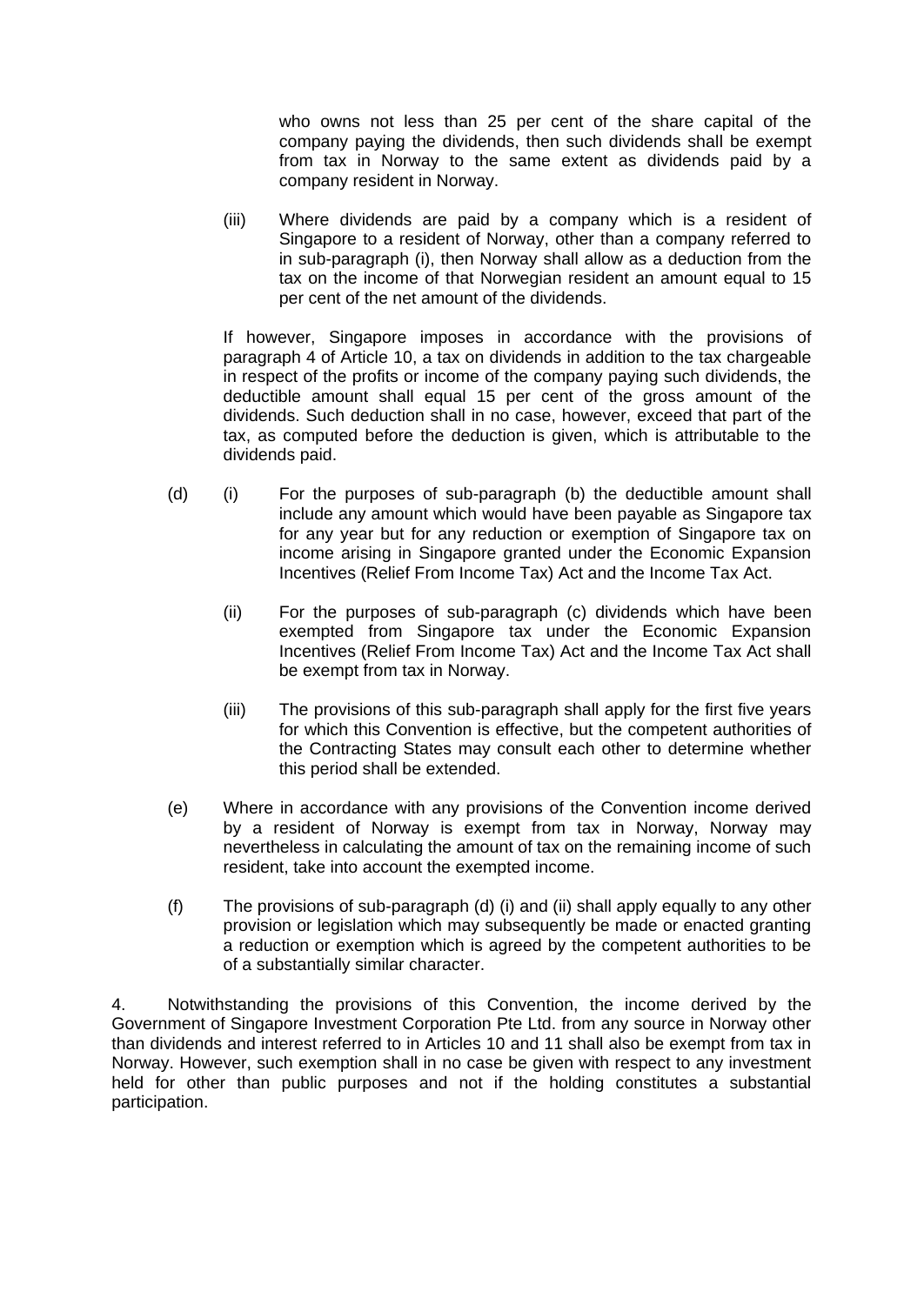## **ARTICLE 20 – NON-DISCRIMINATION**

1. The nationals of a Contracting State shall not be subject in the other Contracting State to any taxation or any requirement connected therewith which is other or more burdensome than the taxation and connected requirements to which nationals of that other State in the same circumstances are or may be subjected.

2. The taxation on a permanent establishment which an enterprise of a Contracting State has in the other Contracting State shall not be less favourably levied in that other State than the taxation levied on enterprises of that other State carrying on the same activities.

- 3. Nothing in this Article shall be construed as obliging a Contracting State to grant to:-
	- (a) residents of the other Contracting State any personal allowances, reliefs and reductions for tax purposes which it grants to its own residents, or
	- (b) nationals of the other Contracting State those personal allowances, reliefs and reductions for tax purposes which it grants to its own nationals who are not resident in that Contracting State or to such other persons as may be specified in the taxation laws of that Contracting State.

4. Enterprises of a Contracting State, the capital of which is wholly or partly owned or controlled, directly or indirectly, by one or more residents of the other Contracting State, shall not be subjected in the first-mentioned State to any taxation or any requirement connected therewith which is other or more burdensome than the taxation and connected requirements to which other similar enterprises of the first-mentioned State are or may be subjected.

5. Where a Contracting State grants tax incentives to its nationals designed to promote economic development in accordance with its national policy and criteria, it shall not be construed as discrimination under this Article.

6. The provisions of this Article shall not be construed as obliging a Contracting State to grant to nationals of the other Contracting State not being nationals of the first Contracting State any exceptional tax relief accorded to repatriating nationals of the first Contracting State.

7. In this Article, the term "taxation" means taxes which are the subject of this Convention.

# **ARTICLE 21 – MUTUAL AGREEMENT PROCEDURE**

1. Where a person considers that the actions of one or both of the Contracting States result or will result for him in taxation not in accordance with the provisions of this Convention, he may, irrespective of the remedies provided by the domestic laws of those States, present his case to the competent authority of the Contracting State of which he is a resident or, if his case comes under paragraph 1 of Article 20, to that of the Contracting State of which he is a national. The case must be presented within three years from the first notification of the action resulting in taxation not in accordance with the provisions of the Convention.

2. The competent authority shall endeavour, if the objection appears to it to be justified and if it is not itself able to arrive at a satisfactory solution, to resolve the case by mutual agreement with the competent authority of the other Contracting State, with a view to the avoidance of taxation which is not in accordance with the Convention.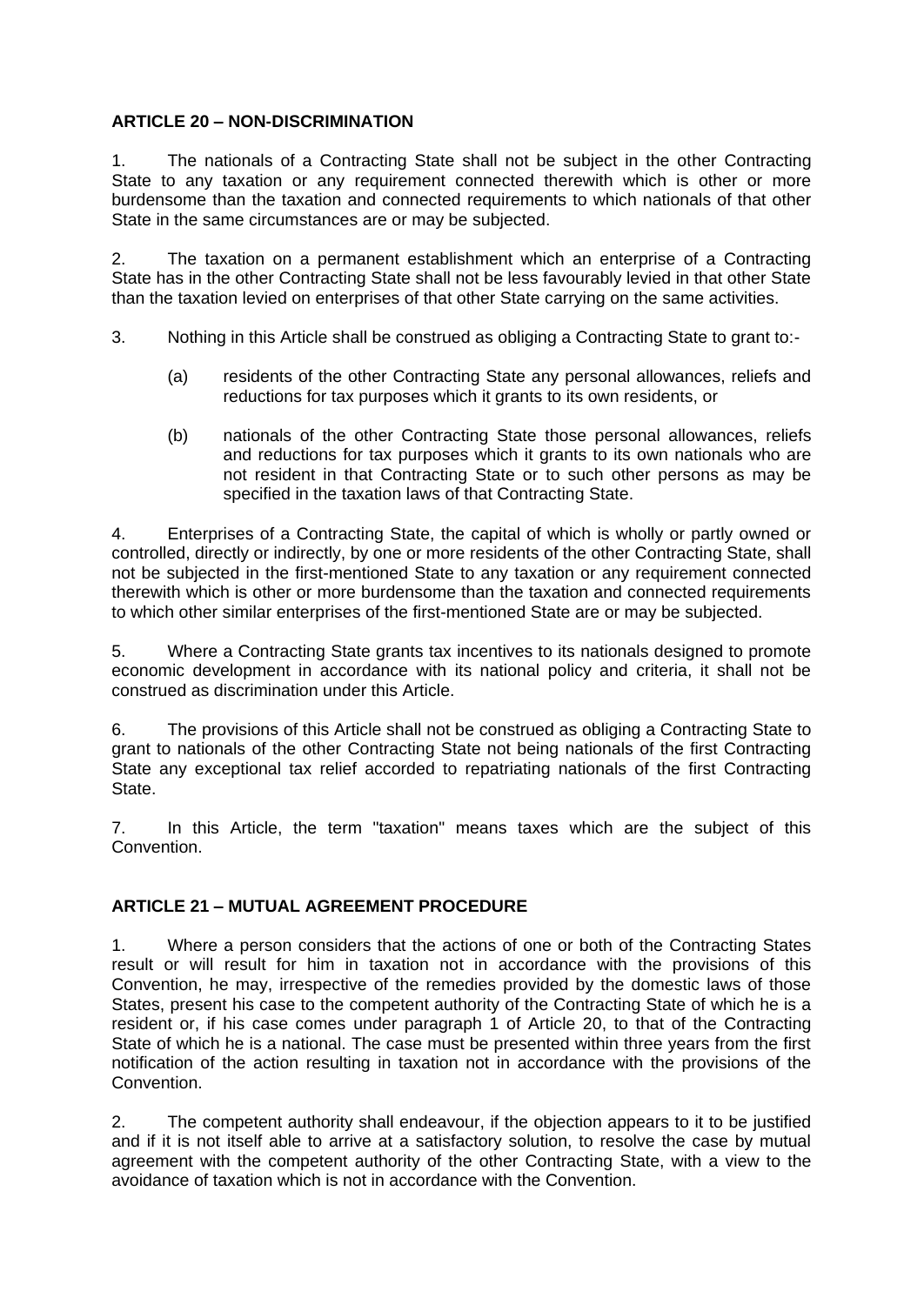3. The competent authorities of the Contracting States shall endeavour to resolve by mutual agreement any difficulties or doubts arising as to the interpretation or application of the Convention. They may also consult together for the elimination of double taxation in cases not provided for in the Convention.

4. The competent authorities of the Contracting States may communicate with each other directly for the purpose of reaching an agreement in the sense of the preceding paragraphs. When it seems advisable in order to reach agreement to have an oral exchange of opinions, such exchange may take place through a Commission consisting of representatives of the competent authorities of the Contracting States.

## **ARTICLE 22 – EXCHANGE OF INFORMATION**

1. The competent authorities of the Contracting States shall exchange such information as is necessary for carrying out the provisions of this Convention or of the domestic laws of the Contracting States concerning taxes covered by the Convention insofar as the taxation thereunder is not contrary to the Convention. Any information received by a Contracting State shall be treated as secret in the same manner as information obtained under the domestic laws of that State and shall be disclosed only to persons or authorities (including courts and administrative bodies) involved in the assessment or collection of, the enforcement or prosecution in respect of, or the determination of appeals in relation to, the taxes covered by the Convention. Such persons or authorities shall use the information only for such purposes.

2. In no case shall the provisions of paragraph 1 be construed so as to impose on a Contracting State the obligation:

- (a) to carry out administrative measures at variance with the laws and administrative practice of that or of the other Contracting State;
- (b) to supply information which is not obtainable under the laws or in the normal course of the administration of that or of the other Contracting State;
- (c) to supply information which would disclose any trade, business, industrial, commercial or professional secret or trade process, or information, the disclosure of which would be contrary to public policy (ordre public).

#### **ARTICLE 23 – DIPLOMATIC AGENTS AND CONSULAR OFFICERS**

Nothing in this Convention shall affect the fiscal privileges of diplomatic agents or consular officers under the general rules of international law or under the provisions of special agreements.

## **ARTICLE 24 – ENTRY INTO FORCE**

1. This Convention shall be approved by Singapore and Norway in accordance with their respective legal procedures. The Governments of Singapore and Norway shall notify each other that these procedures have been complied with.

2. This Convention shall enter into force on the date of the later of the notifications referred to in paragraph 1 and its provisions shall have effect: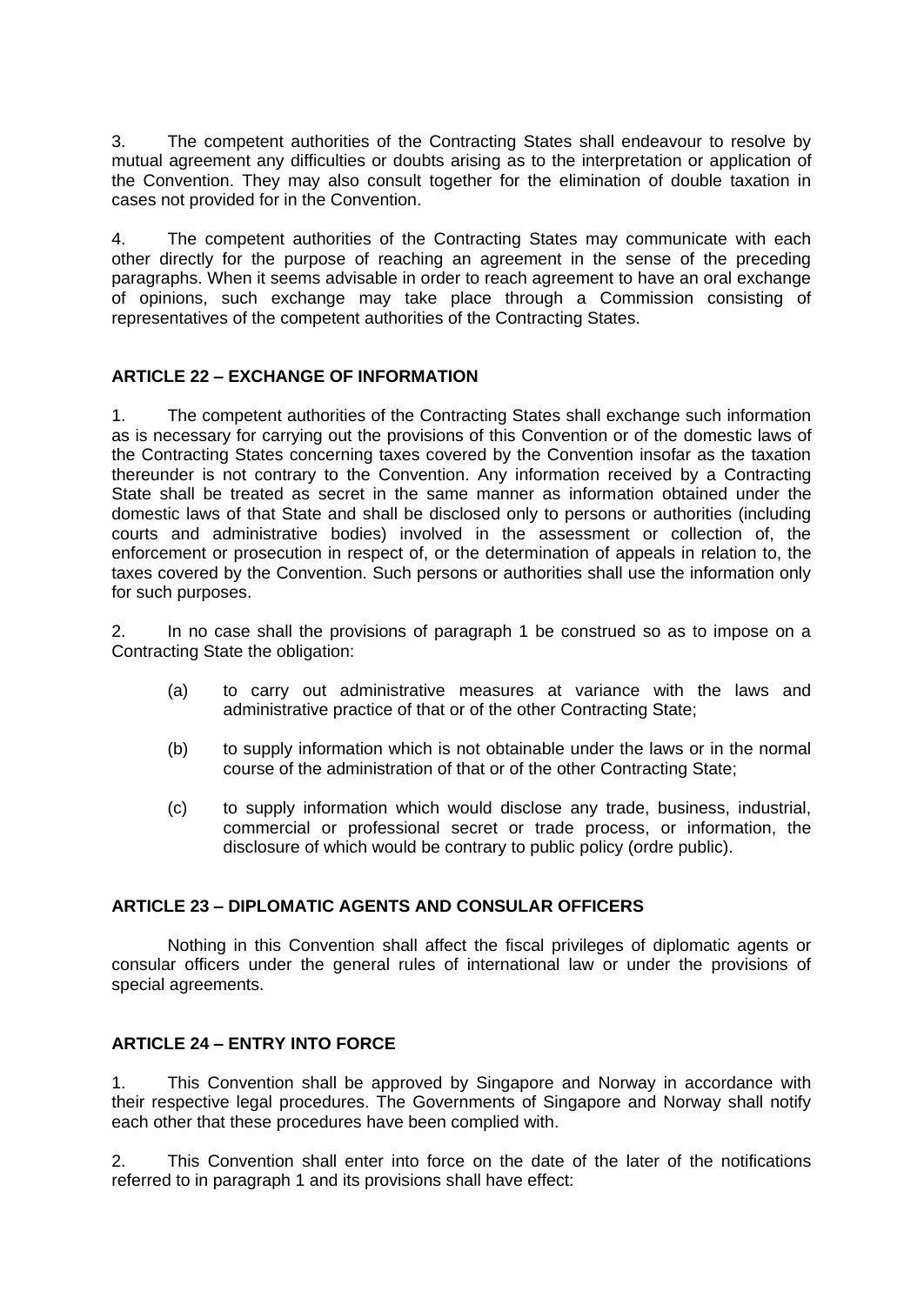(a) in Singapore:

in respect of Singapore tax for the year of assessment beginning on or after 1 January in the second calendar year following the year in which the Convention enters into force and subsequent years of assessment;

(b) in Norway:

in respect of income derived in the calendar year next following the year in which the later of the notifications referred to in paragraph 1 is given, and subsequent years.

3. The existing Agreement for the avoidance of double taxation and the prevention of fiscal evasion with respect to taxes on income of 9 September 1966 shall terminate upon the entry into force of this Convention. However, the provisions of the 1966 Agreement shall continue in effect until the provisions of this Convention become effective.

#### **ARTICLE 25 – TERMINATION**

This Convention shall remain in force until terminated by a Contracting State. Either Contracting State may terminate the Convention, through diplomatic channels, by giving notice of termination on or before the Thirtieth of June of any calendar year following after the period of five years from the year in which the Convention enters into force. In such event, the Convention shall cease to have effect:

(a) in Singapore:

in respect of Singapore tax for the year of assessment beginning on or after 1 January in the second calendar year following the year in which the notice is given and subsequent years of assessment;

(b) in Norway:

in respect of income derived in the calendar year next following the year in which the notice is given and subsequent years.

IN WITNESS WHEREOF the undersigned, being duly authorised thereto, have signed this Convention.

DONE in Duplicate at Singapore this 18th day of October 1984, in the English language.

> For the Government of the Republic of Singapore

For the Government of the Kingdom of Norway

HSU TSE-KWANG FINN KOREN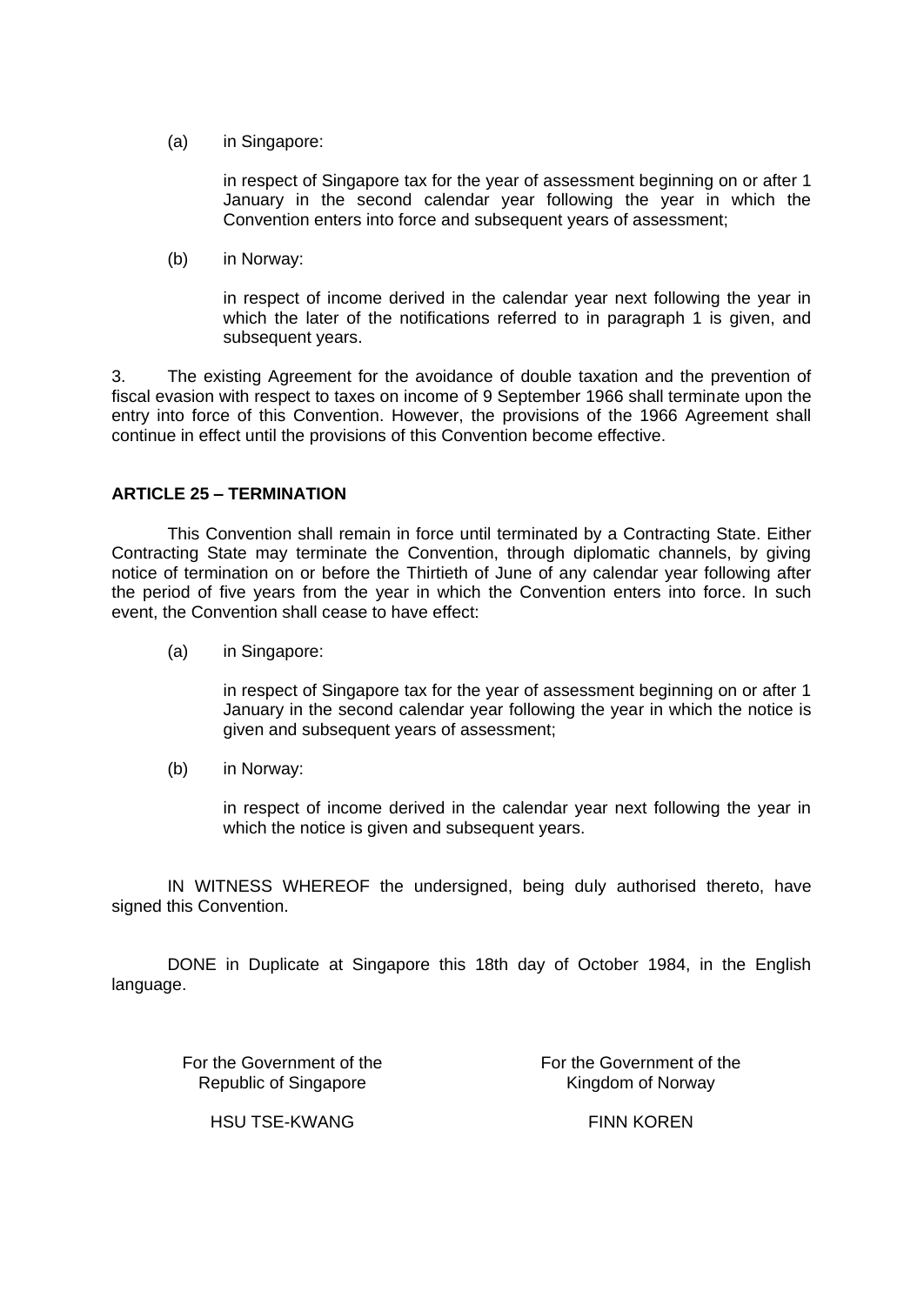# **ANNEX C**

# **CONVENTION BETWEEN THE GOVERNMENT OF THE REPUBLIC OF SINGAPORE AND THE GOVERNMENT OF THE KINGDOM OF NORWAY FOR THE AVOIDANCE OF DOUBLE TAXATION AND THE PREVENTION OF FISCAL EVASION WITH RESPECT TO TAXES ON INCOME**

The Government of the Republic of Singapore and the Government of the Kingdom of Norway,

Desiring to conclude a Convention for the avoidance of double taxation and the prevention of fiscal evasion with respect to taxes on income,

Have agreed as follows:

## **ARTICLE I**

1. The taxes which are the subject of the present Convention are -

(a) in the Republic of Singapore:

the income tax

(hereinafter referred to as "Singapore tax"); and

- (b) in Norway:
	- (i) National income taxes, including tax-equalization dues and special income tax in aid of developing countries;
	- (ii) Municipal income taxes;
	- (iii) Seaman's tax;

(hereinafter referred to as "Norwegian tax").

2. The present Convention shall also apply to any other taxes of a substantially similar character to those referred to in the preceding paragraph imposed in either Contracting State after the date of signature of the present Convention.

#### **ARTICLE II**

1. In the present Convention, unless the context otherwise requires -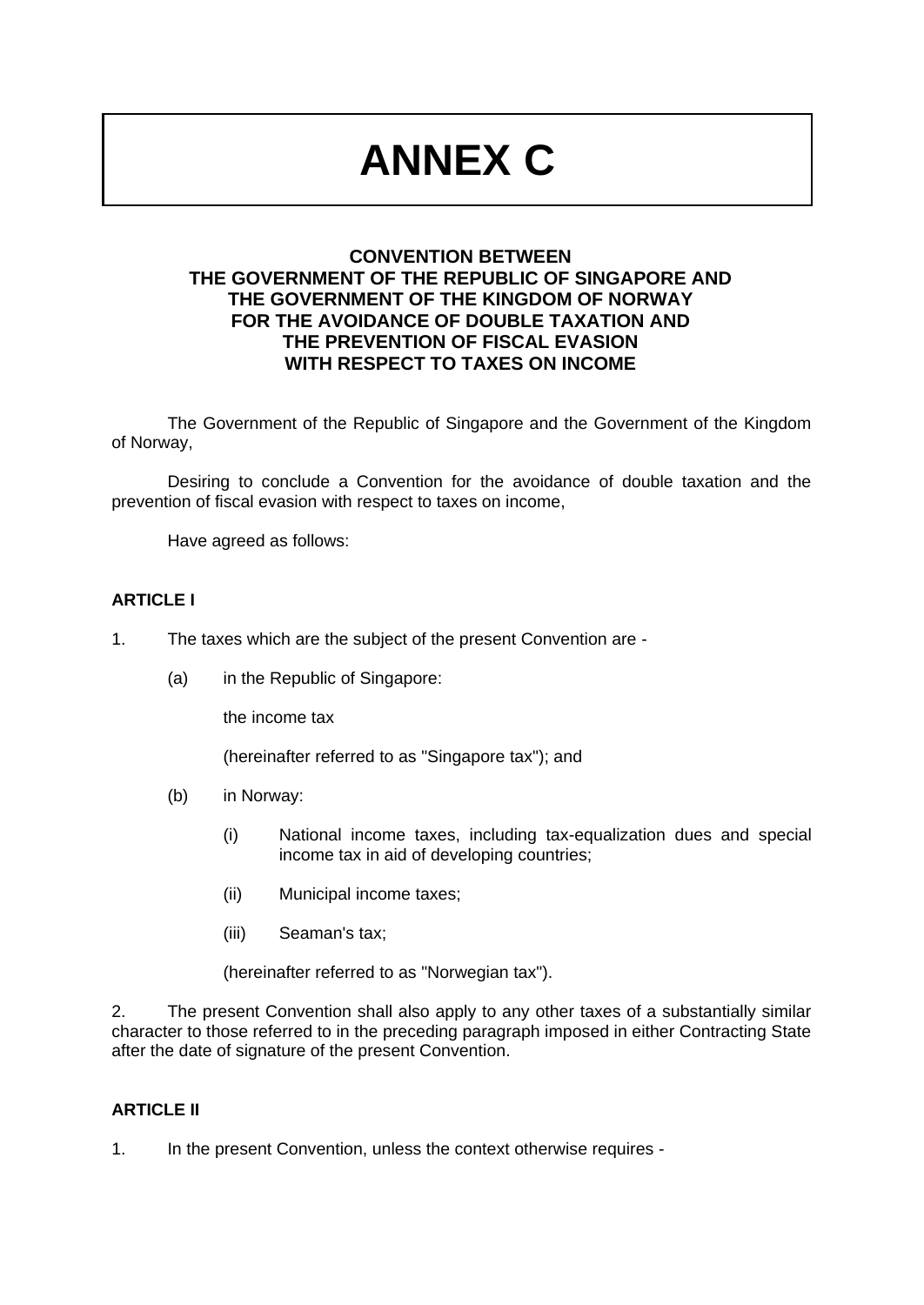- (a) the term "Singapore" means the Republic of Singapore;
- (b) the term "Norway" comprises the Kingdom of Norway and the sea bed and its sub-soil in the submarine areas adjacent to the coast of the Kingdom of Norway over which the Kingdom has sovereign rights for the purpose of exploitation or exploration of natural resources; the term does not for any purposes include Svalbard (Spitzbergen), Jan Mayen and the Norwegian dependencies outside Europe;
- (c) the terms "one of the Contracting States" and "the other Contracting State" mean Singapore or Norway, as the context requires;
- (d) the term "tax" means Singapore tax or Norwegian tax as the context requires;
- (e) the term "company" means any body corporate;
- (f) the term "person" includes any body of persons, corporate or not corporate;
- (g) the term "resident of Singapore" means any person who is resident in Singapore for the purposes of Singapore tax and not resident in Norway for the purposes of Norwegian tax; and the term "resident of Norway" means any person who is resident in Norway for the purposes of Norwegian tax and not resident in Singapore for the purposes of Singapore tax; and a company shall be regarded as resident in one of the Contracting States if its business is managed and controlled in that Contracting State;
- (h) the terms "resident of one of the Contracting States" and "resident of the other Contracting State" mean a resident of Singapore or a resident of Norway as the context requires;
- (i) the terms "Singapore enterprise" and" Norwegian enterprise" mean, respectively, an industrial, mining, commercial, plantation or agricultural enterprise or undertaking carried on by a resident of Singapore and an industrial, mining commercial, plantation or agricultural enterprise or undertaking carried on by a resident of Norway;
- (j) the terms "enterprise of one of the Contracting States" and "enterprise of the other Contracting State" mean a Singapore enterprise or a Norwegian enterprise, as the context requires;
- (k) the terms "profits of a Singapore enterprise" and "profits of a Norwegian enterprise" do not include rents or royalties in respect of motion picture films or of tapes for television broadcasting or of mines, oil wells, quarries or other places of extraction of natural resources, or income in the form of dividends, interest, rents, royalties, or capital gains, or fees or other remuneration derived from the management, control or supervision of the trade, business, or other activity of another enterprise or concern, or remuneration for labour or personal services, or profits derived from the operation of ships or aircraft;
- (l) (i) subject to the provisions of this sub-paragraph, the term "permanent establishment" means a fixed place of business in which the business of the enterprise is wholly or partly carried on;
	- (ii) a permanent establishment shall include especially -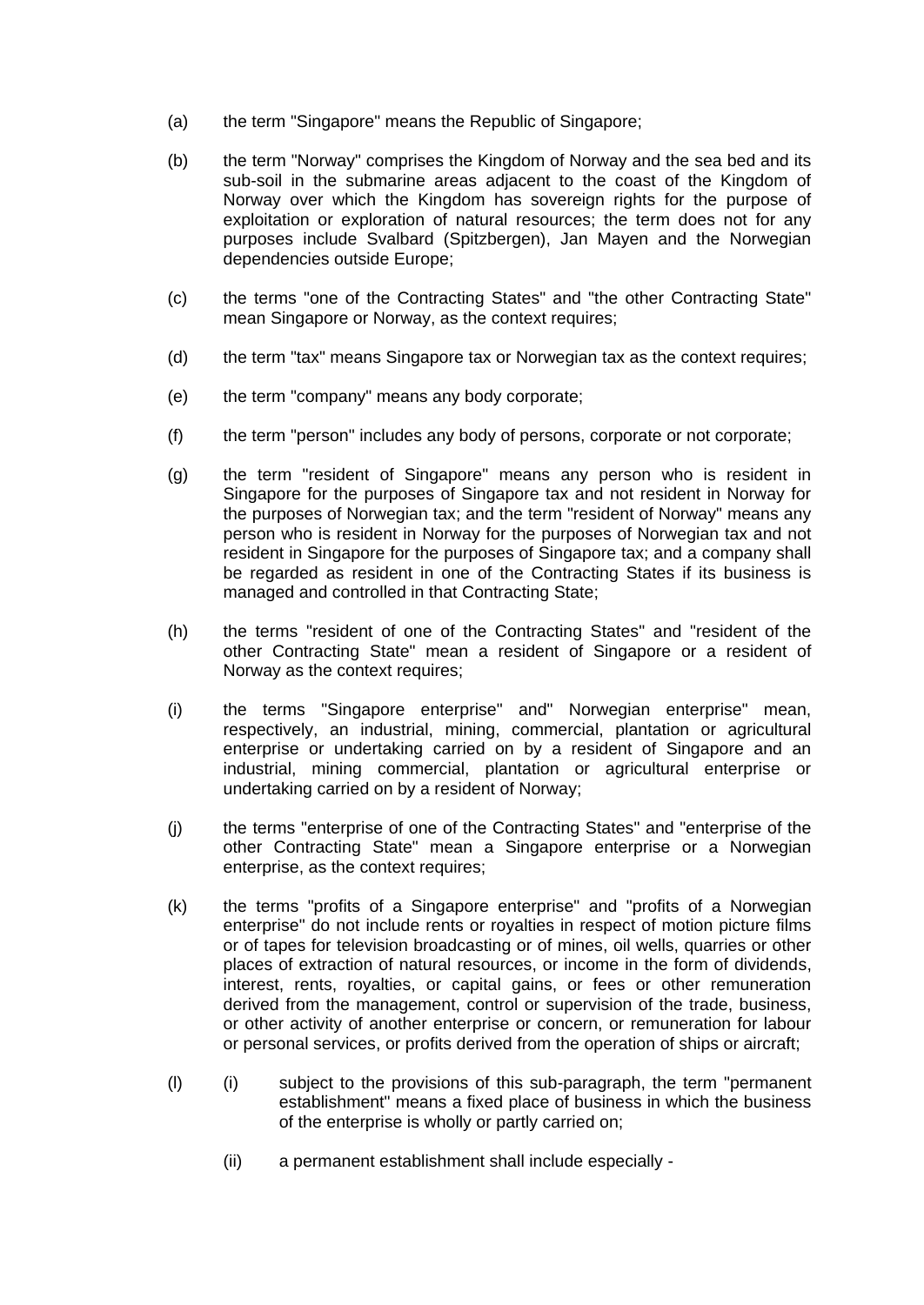- (aa) a place of management;
- (bb) a branch;
- (cc) an office;
- (dd) a factory;
- (ee) a workshop;
- (ff) a farm or plantation;
- (gg) a mine, oil well, quarry or other place of extraction of natural resources;
- (hh) a building site or construction or assembly project which exists for more than six months;
- (iii) the term "permanent establishment" shall not be deemed to include
	- (aa) the use of facilities solely for the purpose of storage, display or delivery of goods or merchandise belonging to the enterprise;
	- (bb) the maintenance of a stock of goods or merchandise belonging to the enterprise solely for the purpose of storage, display or delivery;
	- (cc) the maintenance of a stock of goods or merchandise belonging to the enterprise solely for the purpose of processing by another enterprise;
	- (dd) the maintenance of a fixed place of business solely for the purpose of purchasing goods or merchandise, or for collecting information, for the enterprise;
	- (ee) the maintenance of a fixed place of business solely for the purpose of advertising, for the supply of information, for scientific research or for similar activities which have a preparatory or auxiliary character, for the enterprise;
- (iv) an enterprise of one of the Contracting States shall be deemed to have a permanent establishment in the other Contracting State if -
	- (aa) it carries on supervisory activities in that other Contracting State for more than six months in connection with a construction, installation or assembly project which is being undertaken in that other Contracting State;
	- (bb) it carries on a business which consists of providing the services of public entertainers referred to in paragraph 3 of Article XII in that other Contracting State;
- (v) a person acting in one of the Contracting States on behalf of an enterprise of the other Contracting State (other than an agent of independent status to whom sub-paragraph (l)(vi) applies) shall be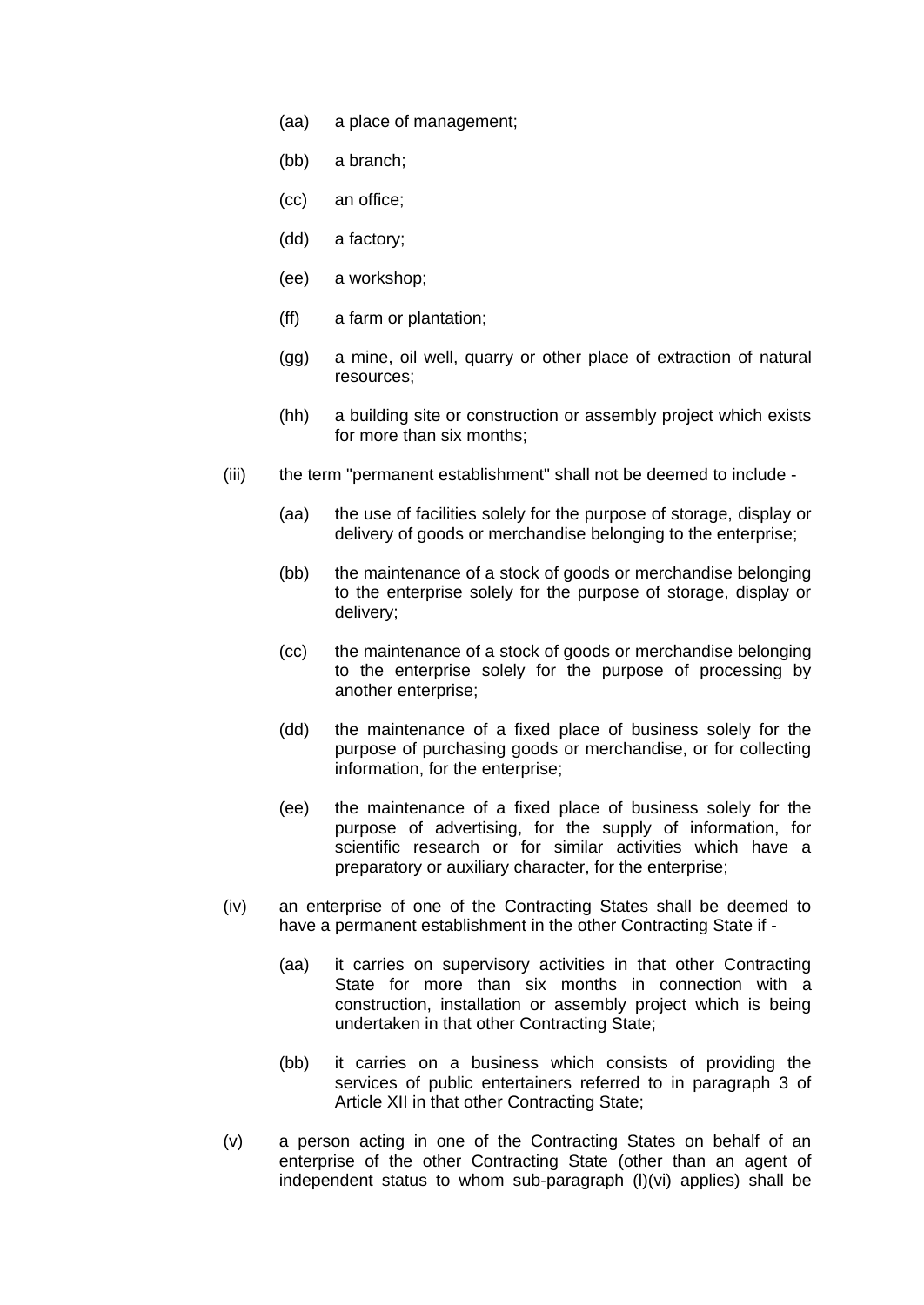deemed to be a permanent establishment in the former Contracting State if -

- (aa) he has, and habitually exercises that former Contracting State, an authority to conclude contracts in the name of the enterprise, unless his activities are limited to the purchase of goods or merchandise for the enterprise; or
- (bb) he maintains in that former Contracting State a stock of goods or merchandise belonging to the enterprise from which he regularly fills orders on behalf of the enterprise;
- (vi) an enterprise of one of the Contracting States shall not be deemed to have a permanent establishment in the other Contracting State merely because it carries on business in that other Contracting State through a broker, general commission agent or any other agent of independent status, acting in the ordinary course of his business;
- (vii) the fact that a company which is a resident of one of the Contracting States controls or is controlled by a company which is a resident of the other Contracting State, or which carries on business in that other Contracting State (whether through a permanent establishment or otherwise), shall not of itself constitute either company a permanent establishment of the other;
- (m) the term "competent authorities" means, in the case of Singapore, the Minister for Finance or his authorised representative; and in the case of Norway, the Minister of Finance and Customs or his authorised representative.

2. In the application of the provisions of the present Convention by one of the Contracting States, any term not otherwise defined shall, unless the context otherwise requires, have the meaning which it has under the laws of that Contracting State relating to the taxes which are the subject of the present Convention.

#### **ARTICLE III**

Where under the present Convention a person is entitled to exemption from tax in one of the Contracting States on certain income if (with or without further conditions) he is subject to tax in the other Contracting State in respect thereof and he is subject to tax there by reference to the amount of that income which is remitted to, or received in, that other Contracting State the amount of that income on which exemption is to be allowed in the firstmentioned Contracting State, shall be limited to the amount so remitted or received.

#### **ARTICLE IV**

1. (a) The profits of a Singapore enterprise shall not be taxable in Norway unless the enterprise carries on business in Norway through a permanent establishment situated in Norway. If the enterprise carries on business as aforesaid, tax may be imposed in Norway on the profits of the enterprise but only on so much of them as is attributable to that permanent establishment.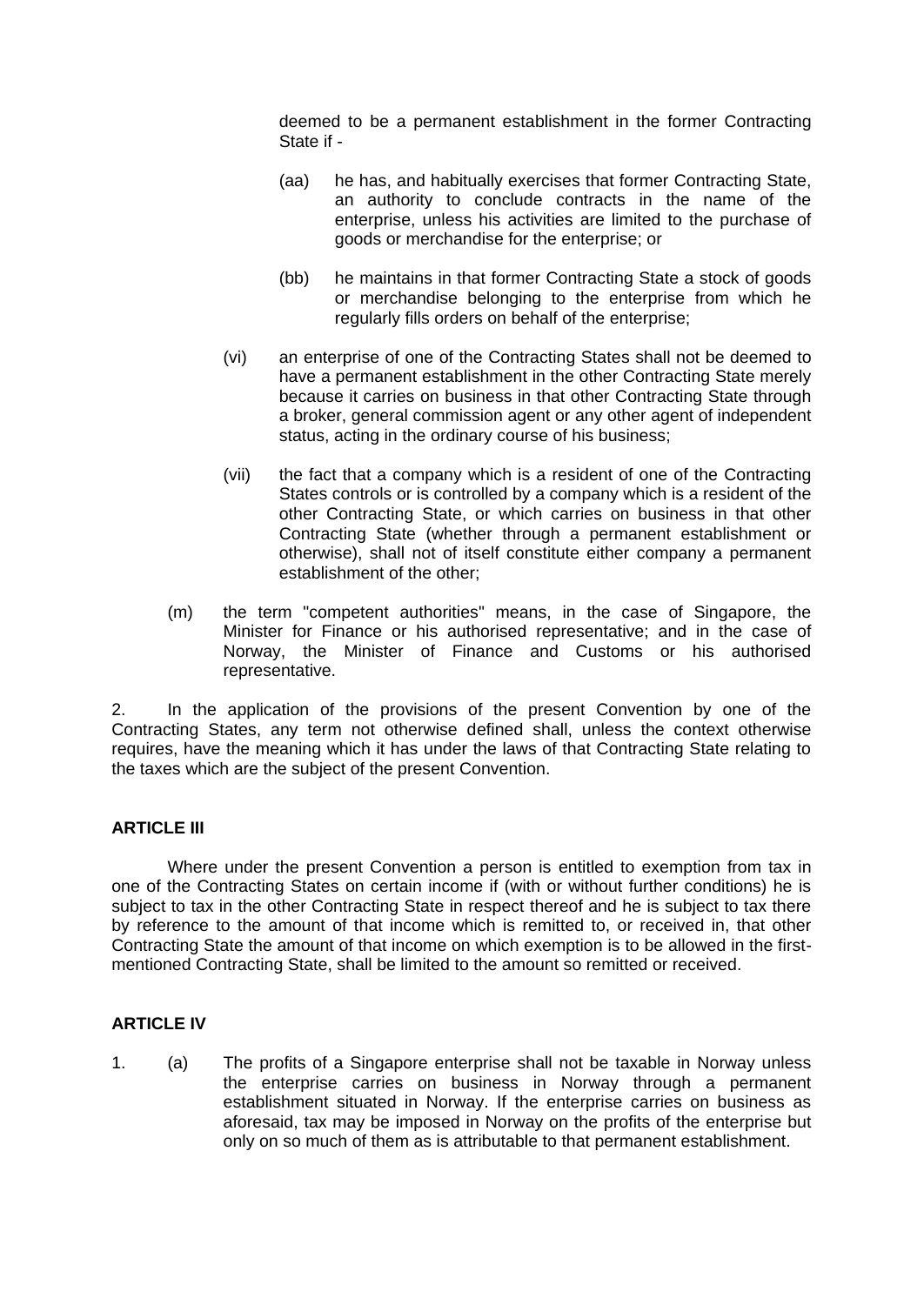(b) The profits of a Norwegian enterprise shall not be taxable in Singapore unless the enterprise carries on business in Singapore through a permanent establishment situated in Singapore. If the enterprise carries on business as aforesaid, tax may be imposed in Singapore on the profits of the enterprise but only on so much of them as is attributable to that permanent establishment.

2. Where an enterprise of one of the Contracting States carries on business in the other Contracting State through a permanent establishment situated therein, there shall in each Contracting State be attributed to that permanent establishment the profits which it might be expected to make if it were a distinct and separate enterprise engaged in the same or similar activities under the same or similar conditions and dealing wholly independently with the enterprise of which it is a permanent establishment.

3. In determining the profits of a permanent establishment, there shall be allowed as deductions all expenses, including executive and general administrative expenses, which would be deductible if the permanent establishment were an independent enterprise in so far as they are reasonably allocable to the permanent establishment, whether incurred in the Contracting State in which the permanent establishment is situated or elsewhere.

4. No profits shall be attributed to a permanent establishment by reason of the mere purchase and transportation by that permanent establishment of goods or merchandise for the enterprise.

# **ARTICLE V**

Where -

- (a) an enterprise of one of the Contracting States participates directly or indirectly in the management, control or capital of an enterprise of the other Contracting State, or
- (b) the same persons participate directly or indirectly in the management, control or capital of an enterprise of one of the Contracting States and an enterprise of the other Contracting State,

and in either case, conditions are made or imposed between the two enterprises, in their commercial or financial relations, which differ from those which would be made between independent enterprises, then any profits which would but for those conditions have accrued to one of the enterprises, but by reason of those conditions have not so accrued, may be included in the profits of that enterprise and taxed accordingly.

# **ARTICLE VI**

1. Profits of an enterprise of one of the Contracting States from the operation of ships or aircraft in international traffic may be taxed in both Contracting States:

Provided that -

(a) when a Singapore enterprise operating ships or aircraft in international traffic derives profits from such operations carried on in Norway, the tax charged in Norway in respect of such profits shall be reduced by an amount equal to 50 per cent thereof, and the reduced amount of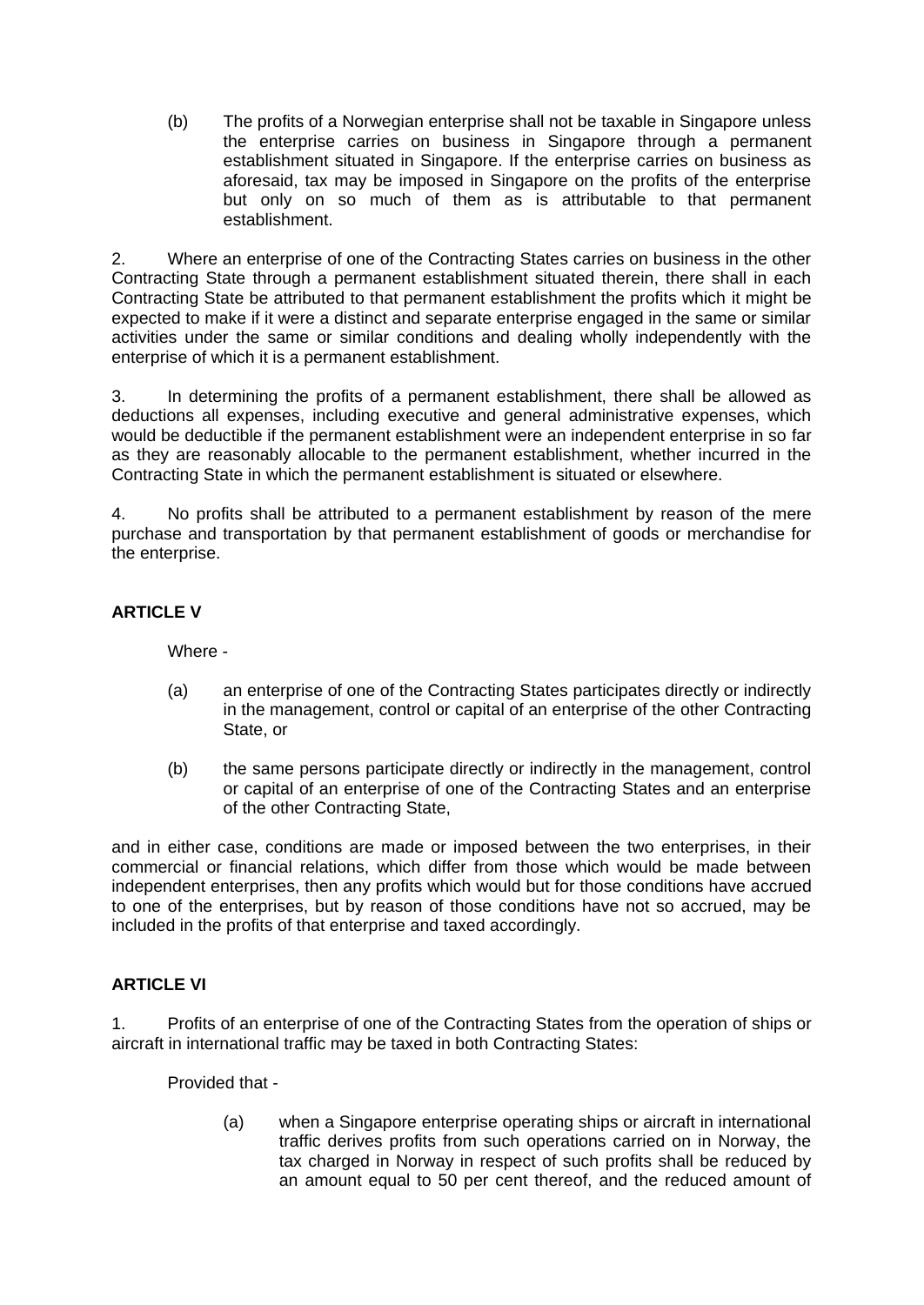the Norwegian tax payable on the profits shall be allowed as a credit against the Singapore tax charged in respect of such income;

(b) when a Norwegian enterprise operating ships or aircraft in international traffic, derives profits from such operations carried on in Singapore, the tax charged in Singapore in respect of such profits shall be reduced by an amount equal to 50 per cent thereof and the reduced amount of the Singapore tax payable on the profits shall be allowed as a credit against the Norwegian tax charged in respect of such income.

2. This article shall likewise apply to the share in respect of participations in shipping or aircraft pools of any kind by such enterprise engaged in shipping or air transport.

#### **ARTICLE VII**

1. Dividends paid by a company resident in Norway to a resident of Singapore who is subject to Singapore tax in respect thereof shall be exempt from any tax in Norway which is chargeable on dividends in addition to the tax chargeable in respect of the profits or income of the company.

2. Dividends paid by a company resident in Singapore to a resident of Norway who is subject to Norwegian tax in respect thereof shall be exempt from any tax in Singapore which is chargeable on dividends in addition to the tax chargeable in respect of the profits or income of the company:

Provided that nothing in this paragraph shall affect the provisions of Singapore law under which the tax in respect of a dividend paid by a company resident in Singapore from which Singapore tax has been, or has been deemed to be, deducted may be adjusted by reference to the rate of tax appropriate to the Singapore year of assessment immediately following that in which the dividend was paid.

3. Where a company which is a resident of one of the Contracting States derives profits or income from sources within the other Contracting State, there shall not be imposed in that other Contracting State any form of taxation on dividends paid by the company to persons not resident in that other Contracting State, or any tax in the nature of an undistributed profits tax on undistributed profits of the company, whether or not those dividends or undistributed profits represent, in whole or in part, profits or income so derived.

4. The provisions of paragraphs 1 and 2 shall not apply if the recipient of the dividends, being a resident of one of the Contracting States, has in the other Contracting State, in which the company paying the dividends is resident, a permanent establishment with which the holding by virtue of which the dividends are paid is effectively connected. In such a case Article IV concerning the allocation of profits to permanent establishments shall apply.

5. If the system of taxation applicable in either of the Contracting States to the profits and distributions of companies is altered, the competent authorities may consult each other in order to determine whether it is necessary for this reason to amend the provisions of paragraphs 1 and 2 of this Article.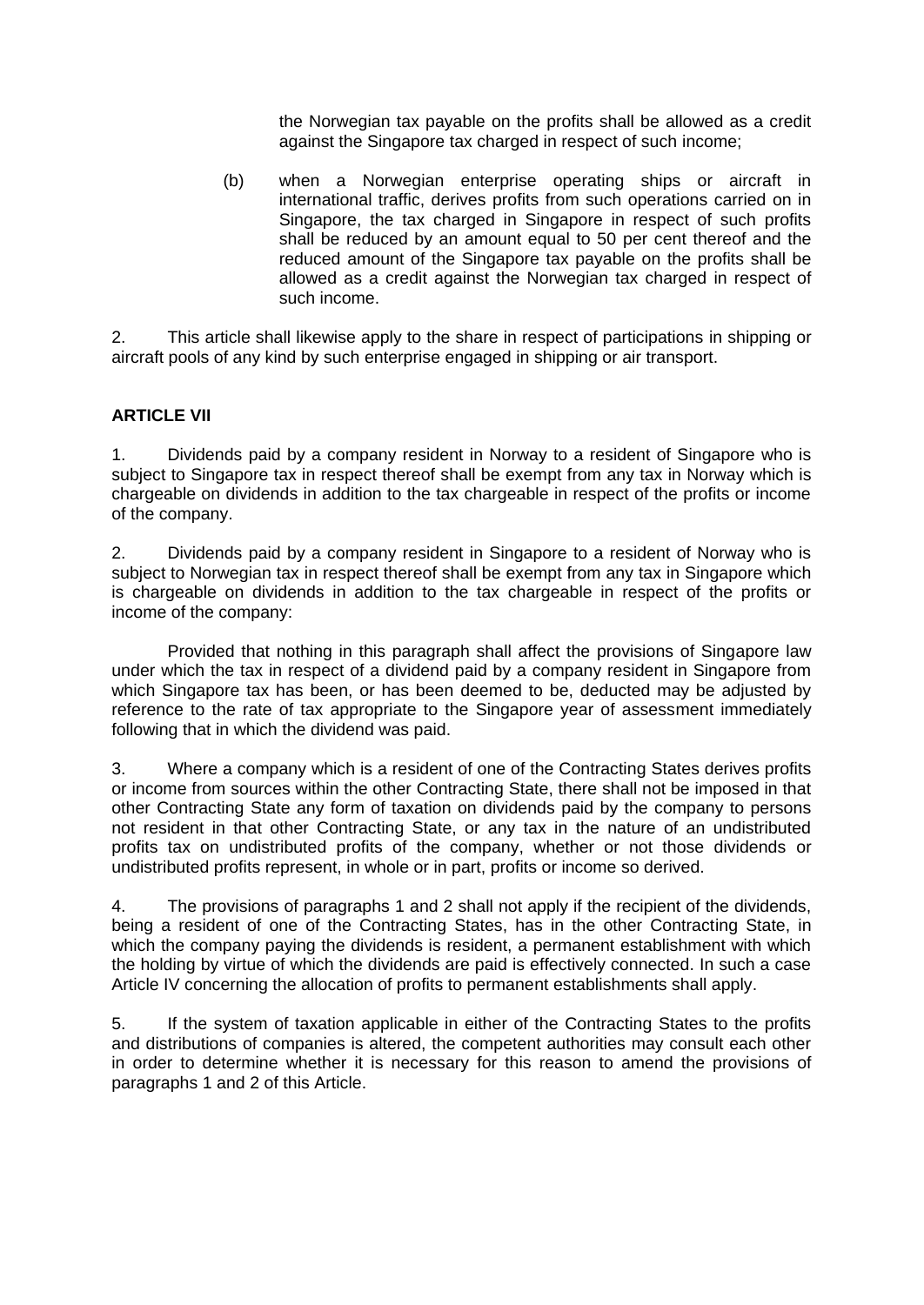## **ARTICLE VIII**

1. Royalties derived from sources within one of the Contracting States and paid to a resident of the other Contracting State shall be exempt from tax in the former Contracting State.

2. The term "royalties" as used in this Article means payments of any kind received as consideration for the use of, or the right to use, any copyright of scientific work, any patent, trade mark, design or model, plan, secret formula or process, or for the use of, or the right to use, industrial, commercial or scientific equipment, or for information concerning industrial, commercial or scientific experience, but does not include any royalty or other amount paid in respect of literary or artistic copyrights or of motion picture films or of tapes for television broadcasting or of the operation of a mine, oil well, quarry or any other place of extraction of natural resources.

3. Profits derived by a resident of one of the Contracting States from sources within the other Contracting State from the alienation of any right or property from which royalties, as defined in paragraph 2 of this Article are or may be derived, shall be exempt from tax in the other Contracting State.

4. The provisions of paragraphs 1 and 3 of this Article shall not apply to royalties or profits received by a resident of one of the Contracting States where such royalties or profits are attributable to a permanent establishment of such resident in the other Contracting State; in such event, such royalties or profits as are attributable to that permanent establishment shall be treated as if they were profits to which the provisions of article IV are applicable.

5. Where, owing to a special relationship between the payer and the recipient or between both of them and some other person, the amount of the royalties or profits paid, having regard to the use, right, property or information for which they are paid, exceeds the amount which would have been agreed upon by the payer and the recipient in the absence of such relationship, and dealing with each other at arm's length, the provisions of this article shall apply only to the last-mentioned amount. In that case, the excess part of the payments shall remain taxable according to the laws of each Contracting State, due regard being had to the other provisions of the present Convention.

# **ARTICLE IX**

A resident of one of the Contracting States who does not carry on business in the other Contracting State through a permanent establishment situated therein shall be exempt in that other Contracting State from any tax on gains from the sale, transfer, or exchange of capital assets.

#### **ARTICLE X**

1. Any salary, wage or similar remuneration paid by the Government of Singapore or a local authority thereof to any individual who is subject to Singapore tax thereon (other than a resident of Norway who is not a citizen of Singapore) in respect of services rendered to Singapore in the discharge of governmental functions, shall be exempt from Norwegian tax.

2. Any salary, wage or similar remuneration paid by the Government of Norway or a local authority thereof to any individual who is subject to Norwegian tax thereon (other than a resident of Singapore who is not a citizen of Norway) in respect of services rendered to Norway in the discharge of governmental functions, shall be exempt from Singapore tax.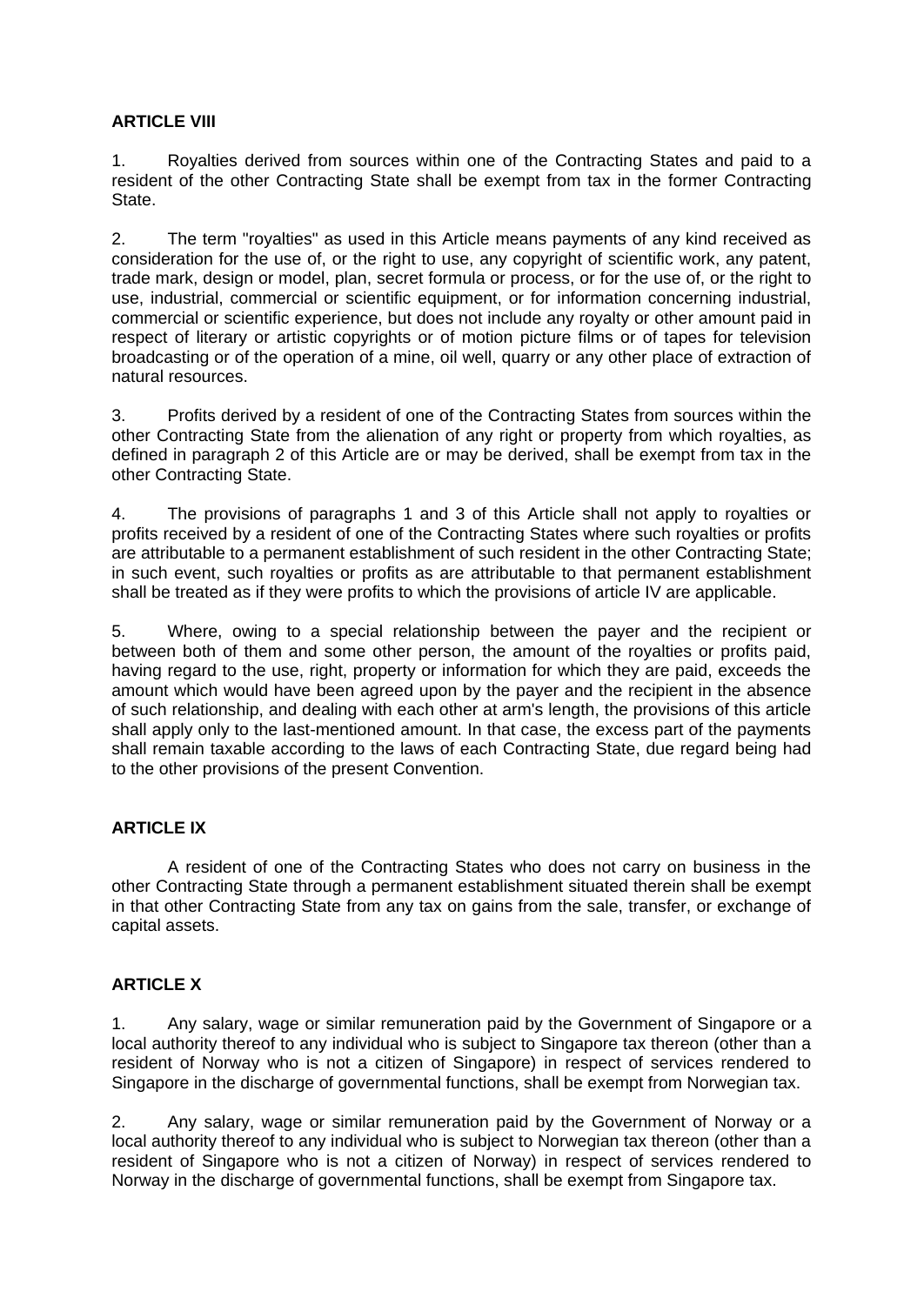3. The provisions of this Article shall not apply to payments in respect of services rendered in connection with any business carried on by either of the Contracting States for purposes of profit.

## **ARTICLE XI**

1. Any pension or any annuity derived from sources within one of the Contracting States by an individual who is a resident of the other Contracting State, shall be exempt from tax in that other Contracting State.

2. The term "annuity" means a stated sum payable periodically at stated times, during life or during a specified or ascertainable period of time, under an obligation to make the payments in return for adequate and full consideration in money or money's worth.

3. The term "pension", as used in this article, means periodic payments made in consideration for services rendered or by way of compensation for injuries received.

#### **ARTICLE XII**

1. An individual who is a resident of Singapore shall be exempt from Norwegian tax on remuneration or profits in respect of personal (including professional) services performed within Norway in any calendar year, if -

- (a) he is present within Norway for a period or periods not exceeding in the aggregate 183 days during that year, and
- (b) the services are performed for or on behalf of a person who is a resident of Singapore, and
- (c) the remuneration or profits are subject to Singapore tax, and
- (d) the remuneration or profits are not directly deductible from the profits for Norwegian tax purposes of a permanent establishment in Norway of that person.

2. An individual who is a resident of Norway shall be exempt from Singapore tax on remuneration or profits in respect of personal (including professional) services performed within Singapore in any calendar year, if -

- (a) he is present within Singapore for a period or periods not exceeding in the aggregate 183 days during that year, and
- (b) the services are performed for or on behalf of a person who is a resident of Norway, and
- (c) the remuneration or profits are subject to Norwegian tax, and
- (d) the remuneration or profits are not directly deductible from the profits for Singapore tax purposes of a permanent establishment in Singapore of that person.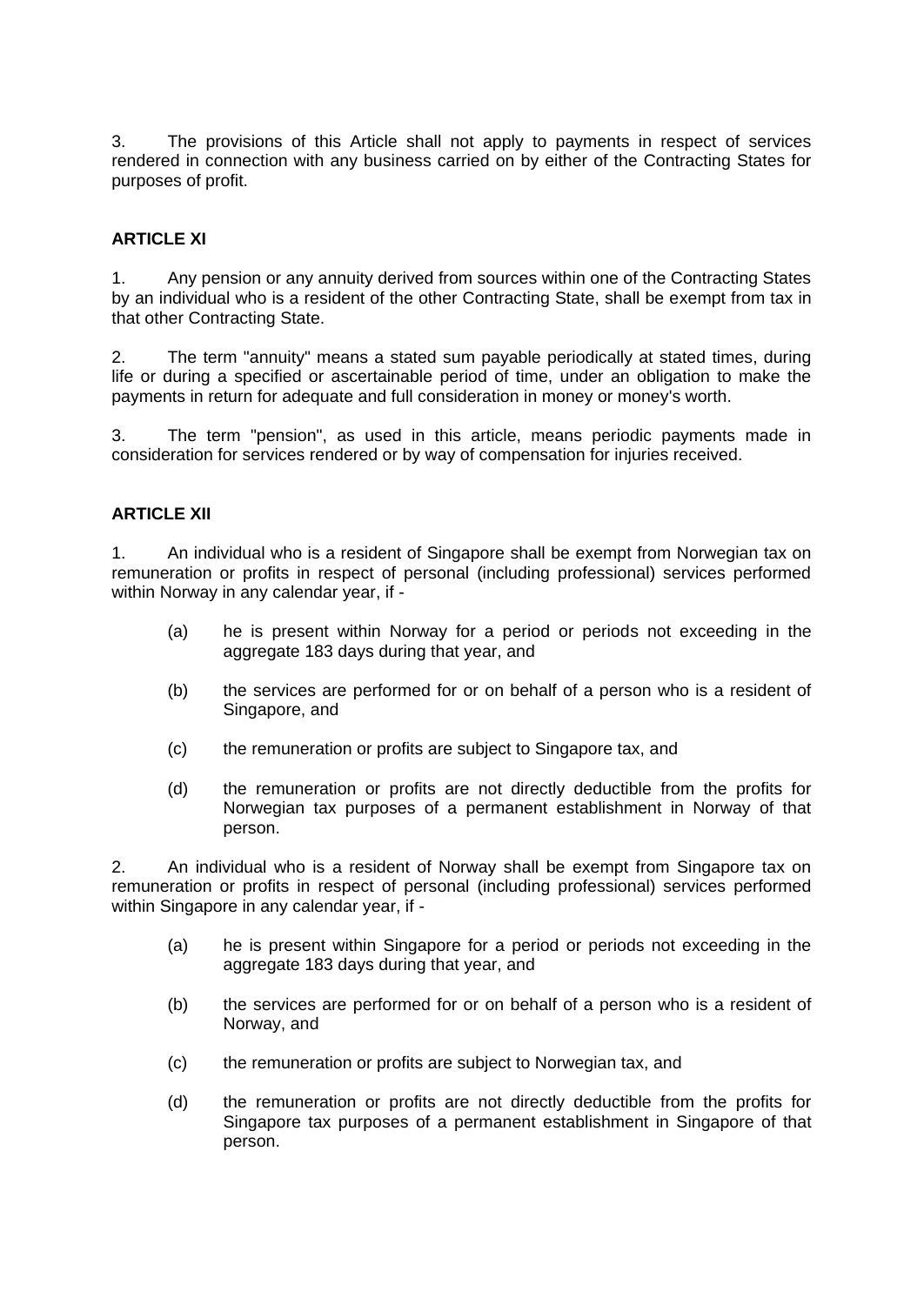3. The provisions of this Article shall not apply to the remuneration or profits derived from one of the Contracting States, of public entertainers (such as stage, motion picture, radio or television artistes, musicians, and athletes) whose visit to that Contracting State is not directly or indirectly supported, wholly or substantially, from the public funds of the Government of the other Contracting State.

# **ARTICLE XIII**

1. Subject to the provisions of this Article and Articles X, XI, XII, XIV and XV, salaries, wages and other similar remuneration derived by a resident of one of the Contracting States in respect of an employment shall be taxable only in that Contracting State unless the employment is exercised in the other Contracting State. If the employment is so exercised, such remuneration as is derived therefrom may be taxed in that other Contracting State.

2. In relation to remuneration of a director of a company derived from the company the provisions of this Article and of Article XII shall apply as if the remuneration were remuneration of an employee in respect of an employment. Notwithstanding the previous provisions of this Article, director's fees and similar payments derived by a resident of one of the Contracting States in his capacity as a member of the board of directors of a company which is a resident of the other Contracting State may be taxed in that other Contracting State.

3. A resident of one of the Contracting States shall be exempt from tax in the other Contracting State in respect of remuneration for services performed on ships or aircraft operating in international traffic.

# **ARTICLE XIV**

An individual who is a resident of one of the Contracting States immediately before making a visit to the other Contracting State and who has made such visit at the invitation of the Government or of a university, college, school or other recognised educational institution of the other Contracting State, solely for the purpose of teaching or engaging in research at such educational institution for a period not exceeding two years shall be exempt from tax of that other Contracting State on his remuneration for such teaching or research.

# **ARTICLE XV**

1. An individual who is a resident of one of the Contracting States immediately before making a visit to the other Contracting State and is temporarily present in that other Contracting State solely -

- (a) as a student at a recognised university, college, school or other educational organisation in that other Contracting State,
- (b) as a recipient of a grant, allowance or award for the primary purpose of study or research from a governmental, religious, charitable, scientific, literary or educational organisation, or
- (c) as a business or technical apprentice,

shall be exempt from tax of that other Contracting State in respect of -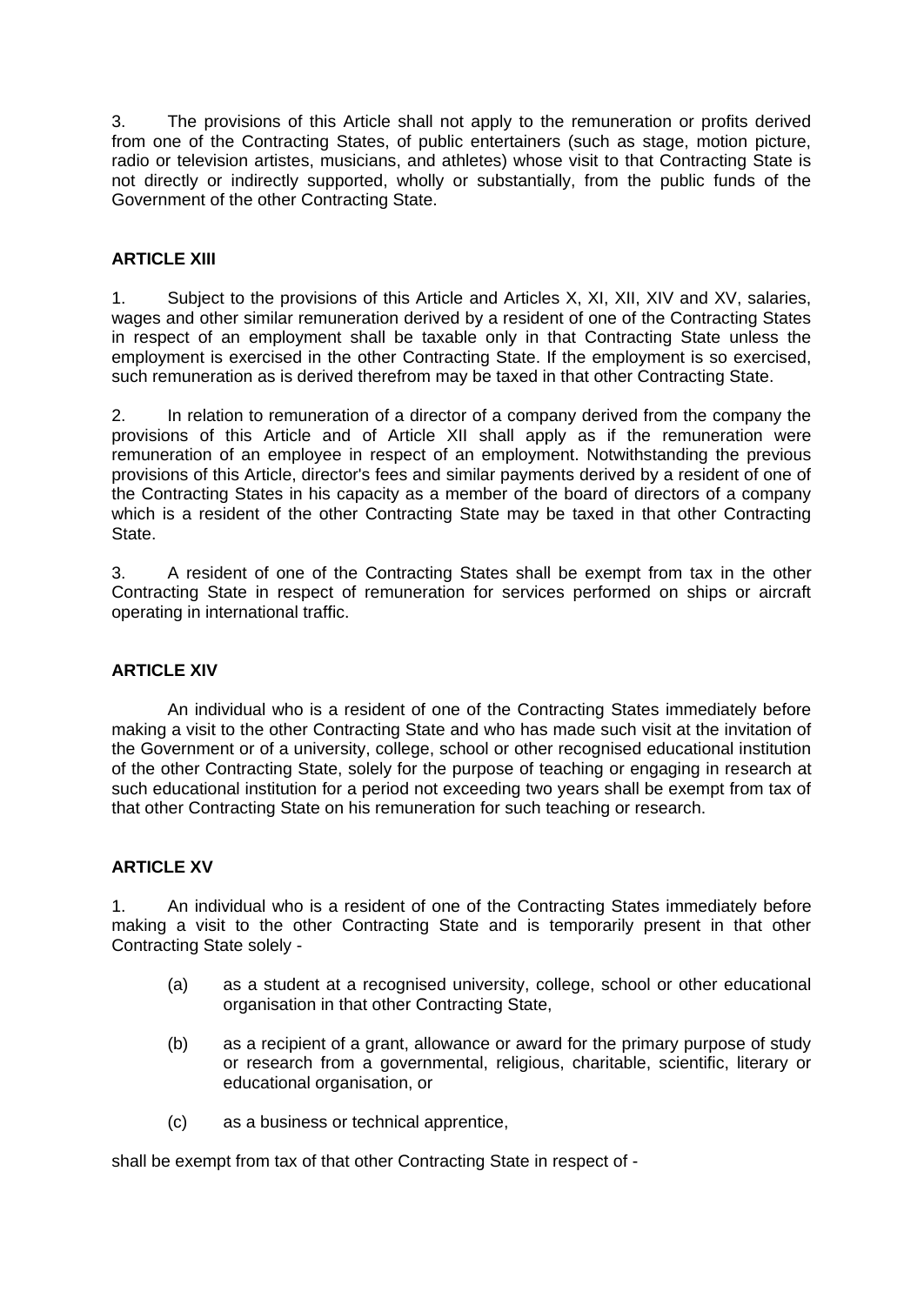- (i) remittances from abroad for the purposes of his maintenance, education, study, research or training,
- (ii) the grant, allowance or award,
- (iii) remuneration for personal services in that other Contracting State paid by his employer in the former Contracting State, and
- (iv) any remuneration (so far as it is not in excess of 3,000 Malaysian dollars or the equivalent in Norwegian currency as the case may be) for personal services in that other Contracting State other than the remuneration referred to in sub-paragraph (iii) above, during any calendar year.

2. An individual who is a resident of one of the Contracting States immediately before making a visit to the other Contracting State and is temporarily present in that other Contracting State for a period not exceeding twelve months as an employee of, or under contract with, an enterprise of the former Contracting State, or an organisation referred to in sub-paragraph (b) of paragraph 1 of this Article, solely to acquire technical, professional or business experience shall be exempt from tax of that other Contracting State on any remuneration (so far as it is not in excess of 12,000 Malaysian dollars or the equivalent in Norwegian currency as the case may be) received from abroad and paid in that other Contracting State for such period for his services directly related to the acquisition of such experience, during any calendar year.

3. An individual who is a resident of one of the Contracting States immediately before making a visit to other Contracting State and is temporarily present in that other Contracting State for a period not exceeding two years under arrangements with the Government of that other Contracting State, solely for the purpose of study, research or training, shall be exempt from tax of that other Contracting State on remuneration for services directly related to such study, research or training.

4. As respects a period during which an individual qualities for exemption, under two or all of paragraphs 1, 2 and 3 of this Article, he shall be treated as exempt under one only of such paragraphs as he may select.

#### **ARTICLE XVI**

For the purposes of the present Convention -

- (a) dividends paid by a company which is a resident of one of the Contracting States shall be treated as derived from sources within that Contracting State;
- (b) interest paid by the Government of one of the Contracting States, including local governments thereof, or by a resident of one of the Contracting States, shall be treated as derived from sources within that Contracting State, except that interest (other than that paid on indebtedness in connection with the purchase of ships or aircraft) which is paid -
	- (i) by a resident of one of the Contracting States with a permanent establishment outside both Contracting States to a resident of the other Contracting State, or
	- (ii) by a resident of one of the Contracting States with a permanent establishment in the other Contracting State,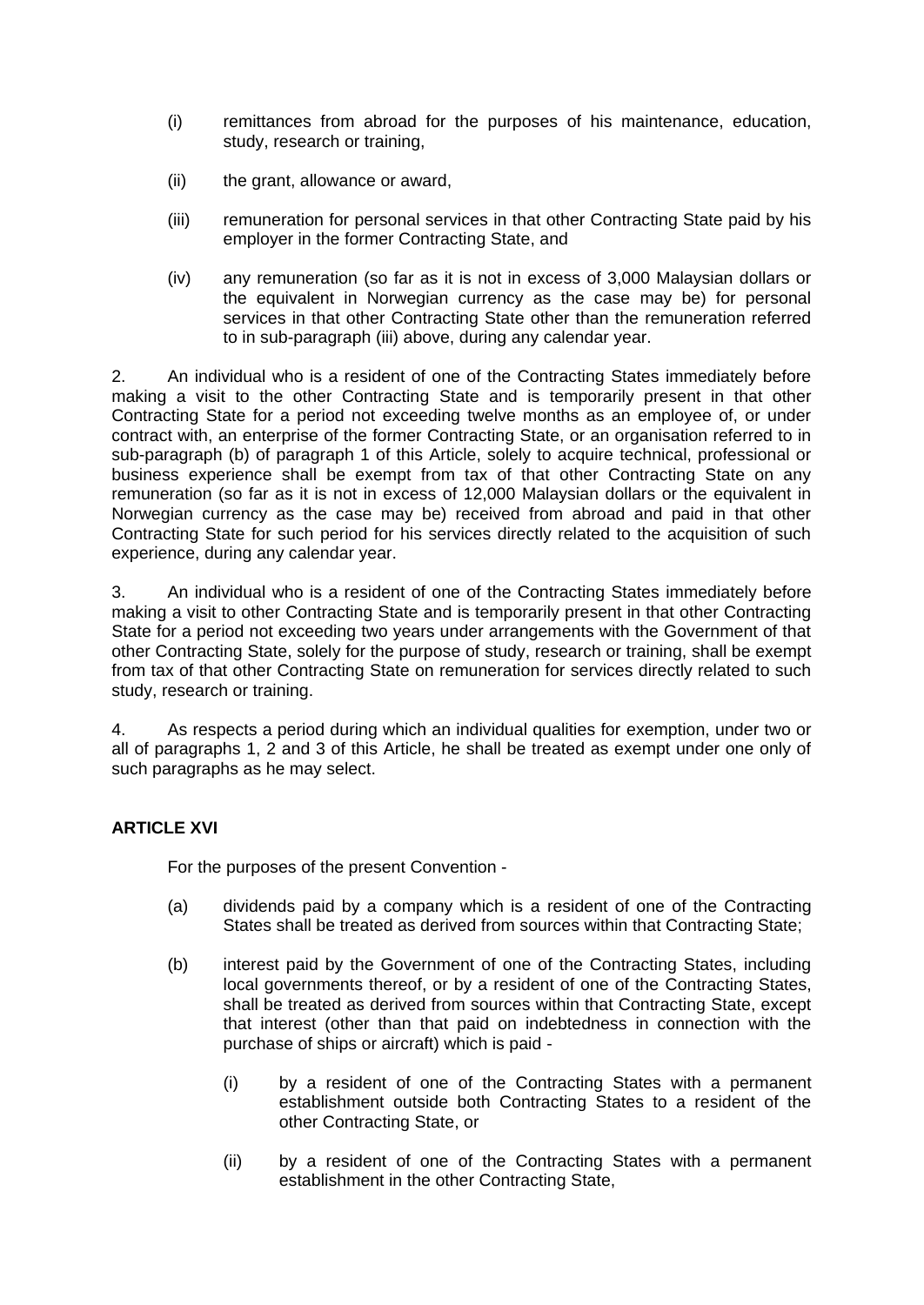on indebtedness incurred for the use of (or, in the case of a banking business, on deposits made with) the permanent establishment in the conduct of its trade or business and which is borne by that permanent establishment shall be treated as derived from sources within the territory where the permanent establishment is situated;

- (c) royalties, as defined in paragraph 2 of Article VIII, shall be treated as derived from sources within the Contracting State in which the property referred to in that paragraph is used;
- (d) profits derived from the alienation of rights or properties, referred to in paragraph 3 of article VIII, shall be treated as derived from sources within the Contracting State in which such rights or properties are used;
- (e) gains, profits and income derived from the alienation of movable property shall be treated as derived from sources within the Contracting State in which such property is alienated; and
- (f) gains, profits and income derived from immovable property (including gains derived from the alienation of such property) and royalties in respect of the operation of mines, oil wells, quarries or other places of extraction of natural resources shall be treated as derived from sources within the Contracting State in which such immovable property, mines, oil wells, quarries or other places of extraction of natural resources are situated.

# **ARTICLE XVII**

1. The laws of each Contracting State shall continue to govern the taxation of income in that State except where express provision to the contrary is made in the present Convention. Where income is subject to tax in both Contracting States, relief from double taxation shall be given in accordance with the following paragraphs of this Article.

2. Subject to the provisions of the laws of Singapore regarding the allowance as a credit against Singapore tax of tax payable in any country other than Singapore, Norwegian tax payable, whether directly or by deduction, in respect of income from sources within Norway shall be allowed as a credit against Singapore tax payable in respect of that income. Where such income is a dividend paid by a company which is a resident of Norway to a resident of Singapore, the credit shall take into account Norwegian tax payable in respect of its profits by the company paying the dividend.

3. Where a resident of Norway derives income from sources within Singapore (other than profits to which the provisions of article VI apply), and that income in accordance with the provisions of the present Convention is subject to tax in Singapore, Norway shall exempt such income from tax.

4. Notwithstanding the provisions of paragraph 3 of this Article, a resident of Norway shall be exempted from Norwegian tax on:

(a) profits or dividends which have been exempted from Singapore tax under the provisions of the Pioneer Industries (Relief from Income Tax) Ordinance, 1959, of Singapore or any other legislation of a substantially similar character which may subsequently be enacted in lieu of that Ordinance;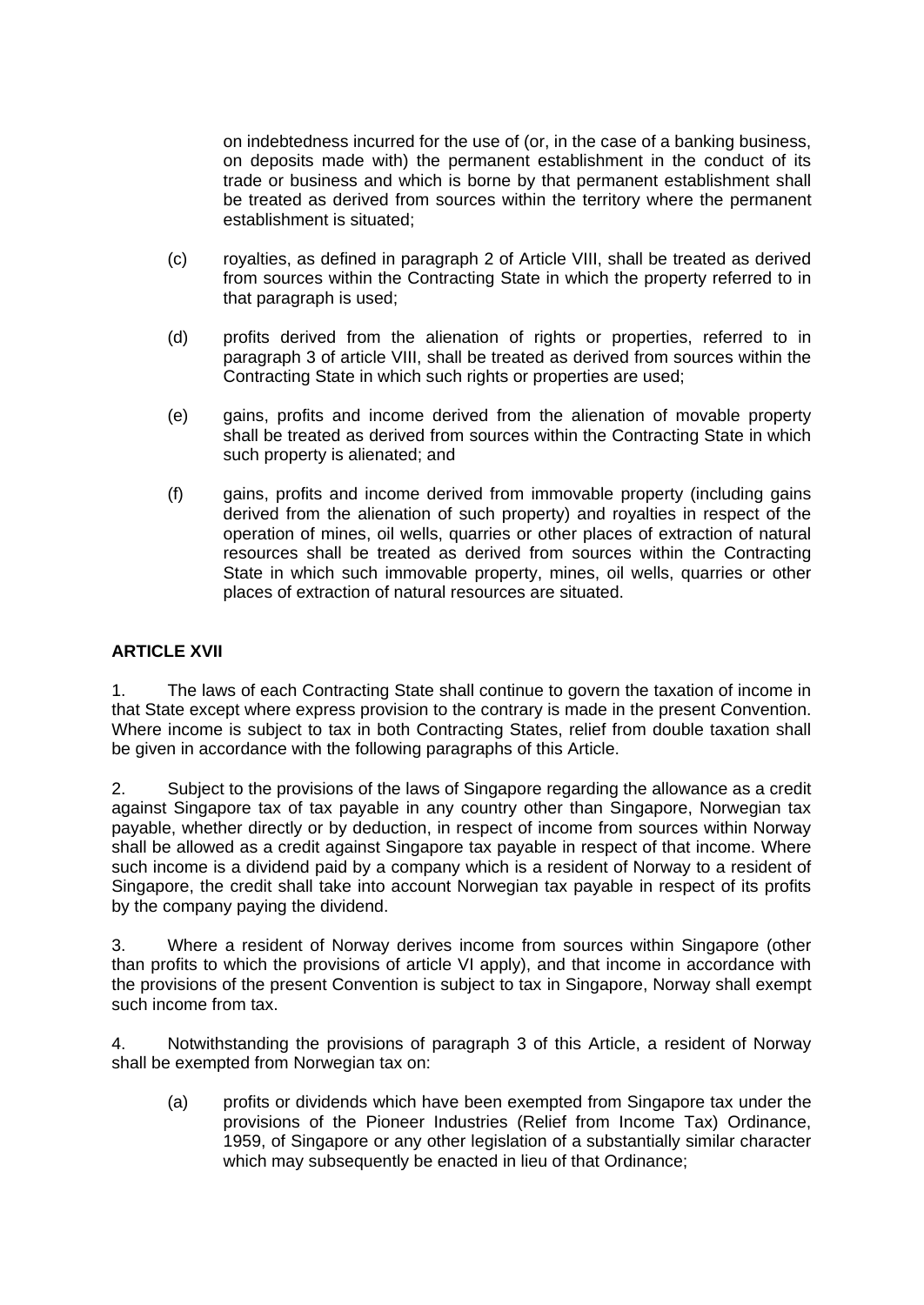- (b) gains or profits from the alienation of immovable property situated in Singapore; and
- (c) gains, profits or income exempted from Singapore tax under the provisions of paragraphs 1 and 3 of Article VIII.

5. The provisions of paragraph 4 of this Article shall apply equally to any other provision which may subsequently be made granting an exemption which is agreed by the competent authorities of the Contracting States to be of a substantially similar character, if it has not been modified thereafter or has been modified only in minor respects so as not to affect its general character.

#### **ARTICLE XVIII**

The competent authorities of the Contracting States shall exchange such information (being information which is available under their respective taxation laws in the normal course of administration) as is necessary for carrying out the provisions of the present Convention or for the prevention of fraud or for the administration of statutory provisions against avoidance in relation to the taxes which are the subject of the present Convention. Any information so exchanged shall be treated as secret and shall not be disclosed to any persons, other than persons, including a court, concerned with the assessment and collection of those taxes or the determination of appeals in relation thereto. No information shall be exchanged which would disclose any trade secret or any trade process.

#### **ARTICLE XIX**

1. Citizens of one of the Contracting States shall not be subjected in the other Contracting State to any taxation or any requirement connected therewith which is other or more burdensome than the taxation and connected requirements to which citizens of that other Contracting State in the same circumstances are or may be subjected.

2. The taxation on a permanent establishment which an enterprise of one of the Contracting States has in the other Contracting State shall not be less favourably levied in that other Contracting State than the taxation levied on enterprises of that other Contracting State carrying on the same or similar activities.

3. Enterprises of one of the Contracting States, the capital of which is wholly or partly owned or controlled, directly or indirectly, by one or more residents of the other Contracting State, shall not be subjected in the first-mentioned Contracting State to any taxation or any requirement connected therewith which is other or more burdensome than the taxation and connected requirements to which other similar enterprises of the first-mentioned Contracting State are or may be subjected.

- 4. Nothing in this article shall be construed as obliging
	- (a) Singapore to grant to citizens of Norway not resident in Singapore those personal allowances, reliefs and reductions for tax purposes which are by law available only to citizens of Singapore and to such other persons as may be specified therein who are not resident in Singapore;
	- (b) Norway to grant to Singapore citizens the exceptional tax relief which is accorded to Norwegian citizens and persons born of parents having Norwegian citizenship pursuant to Article 22 of the Norwegian Taxation Act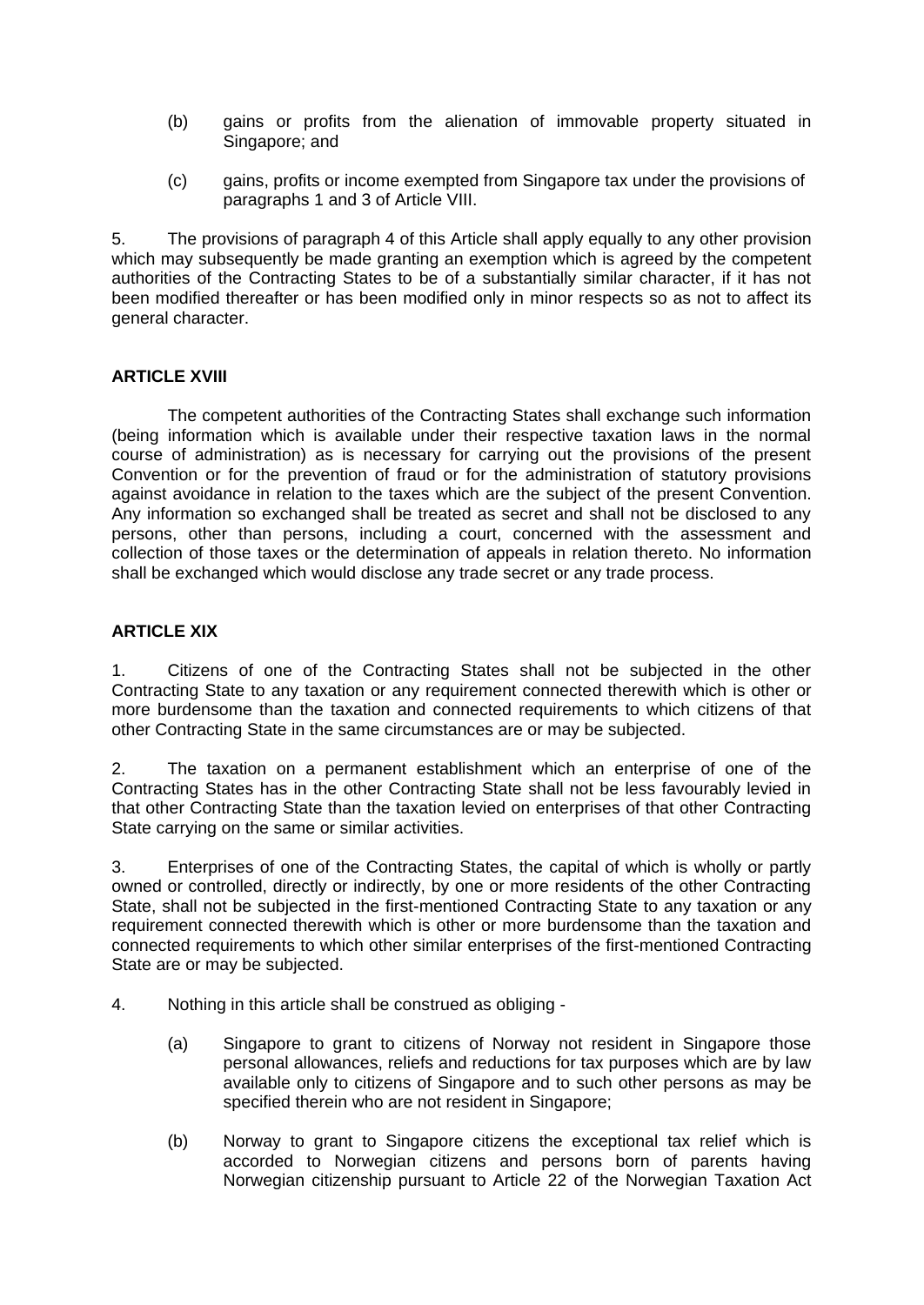for the Rural Districts and Article 17 of the Norwegian Taxation Act for the Urban Districts.

- 5. In this article the term "citizens" means
	- (a) in the case of Singapore, all individuals possessing the citizenship of Singapore and all legal persons, associations and other entities deriving their status as such from the laws in force in Singapore; and
	- (b) in the case of Norway, all individuals possessing Norwegian citizenship and all legal persons, associations and other entities deriving their status as such from the laws in force in Norway.

6. In this Article the term "taxation" means taxes which are the subject of the present Convention.

#### **ARTICLE XX**

1. Where a taxpayer shows to the satisfaction of the competent authorities of the Contracting State of which the taxpayer is a resident that the taxpayer has not received the treatment in the other Contracting State to which the taxpayer is entitled under any provision of the present Convention, such competent authorities shall consult with the competent authorities of the other Contracting State with a view to ensuring that the taxpayer receives the treatment to which he is entitled under this Convention.

2. The competent authorities of the Contracting States may communicate with each other directly for the purpose of giving effect to the provisions of the present Convention and for resolving any difficulty or doubt as to the application or interpretation of the present Convention.

#### **ARTICLE XXI**

The present Convention shall come into force on the date when all such things necessary shall have been done in Singapore and in Norway to give the present Convention the force of law in Singapore and in Norway respectively, and shall thereupon have effect in both Contracting States in respect of any year of assessment beginning on or after the 1st day of January, 1966.

#### **ARTICLE XXII**

The present Convention shall continue in effect indefinitely, but either of the Contracting Governments may, on or before the 30th day of June in any calendar year not earlier than the year 1970, give to the other Contracting Government written notice of termination and, in such event, the present Convention shall cease to be effective after the last day of the calendar year in which the notice is given.